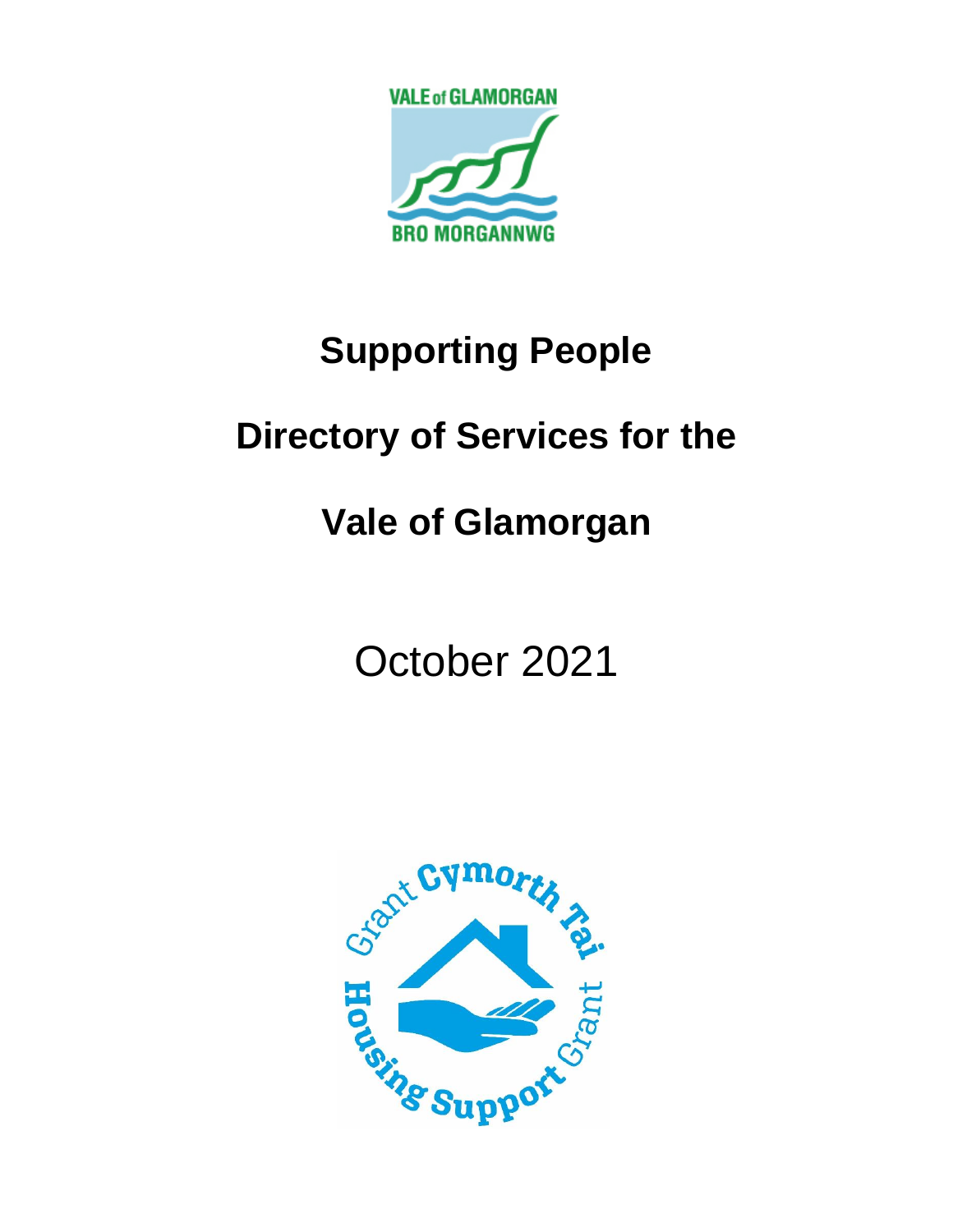# **The Supporting People Team**

| How to contact us: | The Supporting People Team<br><b>Vale of Glamorgan Council</b><br><b>Visible Services and Housing</b><br><b>The Civic Offices</b><br><b>Holton Road</b><br>Vale of Glamorgan<br><b>CF63 4RU</b> |
|--------------------|-------------------------------------------------------------------------------------------------------------------------------------------------------------------------------------------------|
| Email:             | supportingpeople@valeofglamorgan.gov.uk                                                                                                                                                         |
| Telephone:         | 01446 709793                                                                                                                                                                                    |
| <b>Website:</b>    | www.valeofglamorgancouncil.gov.uk                                                                                                                                                               |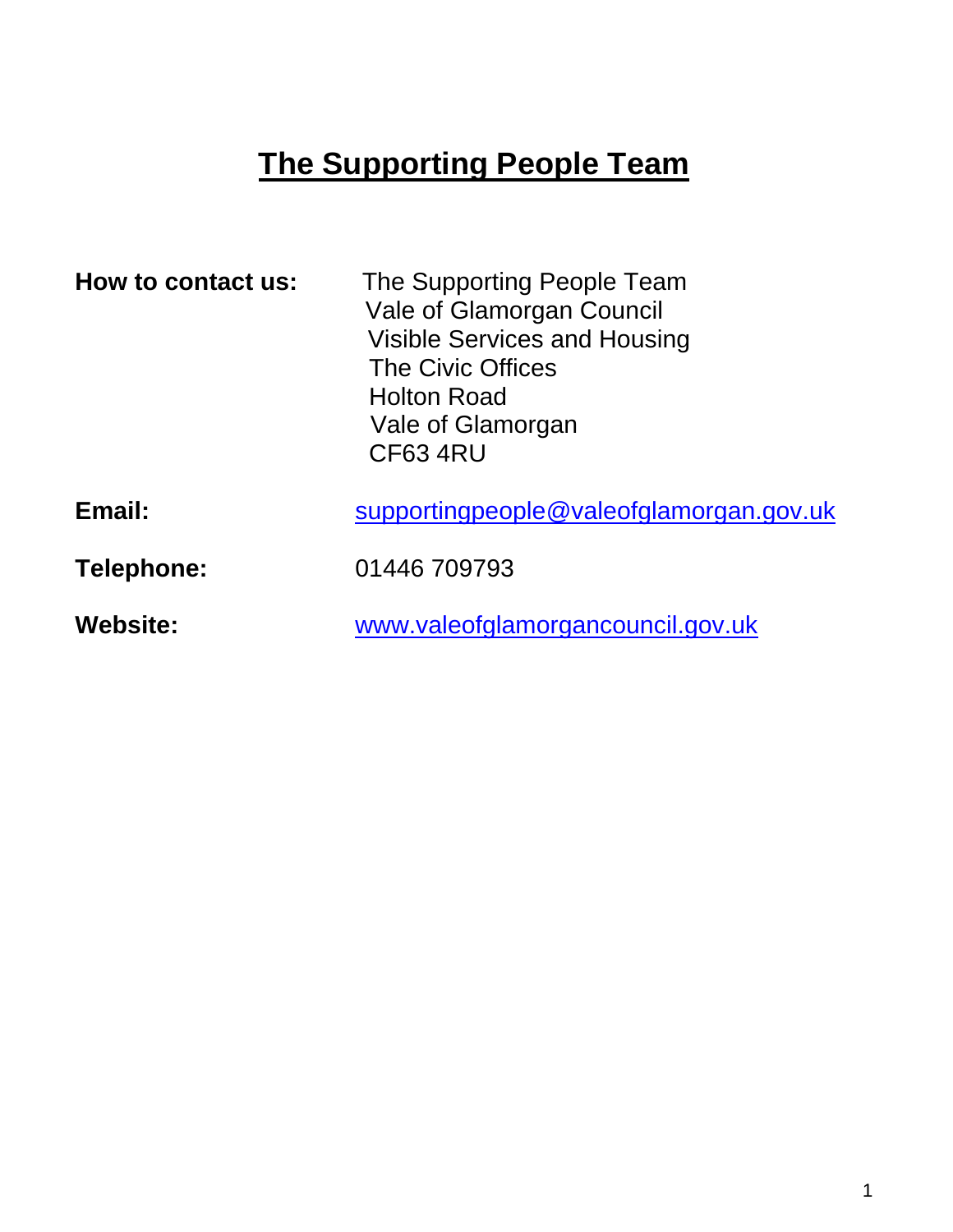# **Introduction**

## **Who is this directory for?**

This directory is for anyone who needs advice or information about housing related support services funded by Supporting People in the Vale of Glamorgan.

This includes people who require support for themselves or someone that they know and staff of professional agencies or organisations that work with people who need to access a support service

## **What is included in this directory?**

This directory lists all of the housing related support services funded by Supporting People that currently exist in the Vale of Glamorgan; the services that they provide, who they are for, their location and how they can be accessed.

Entries are in sections according to the type of service (listed below) and then in alphabetical order by service provider. Each section is indexed.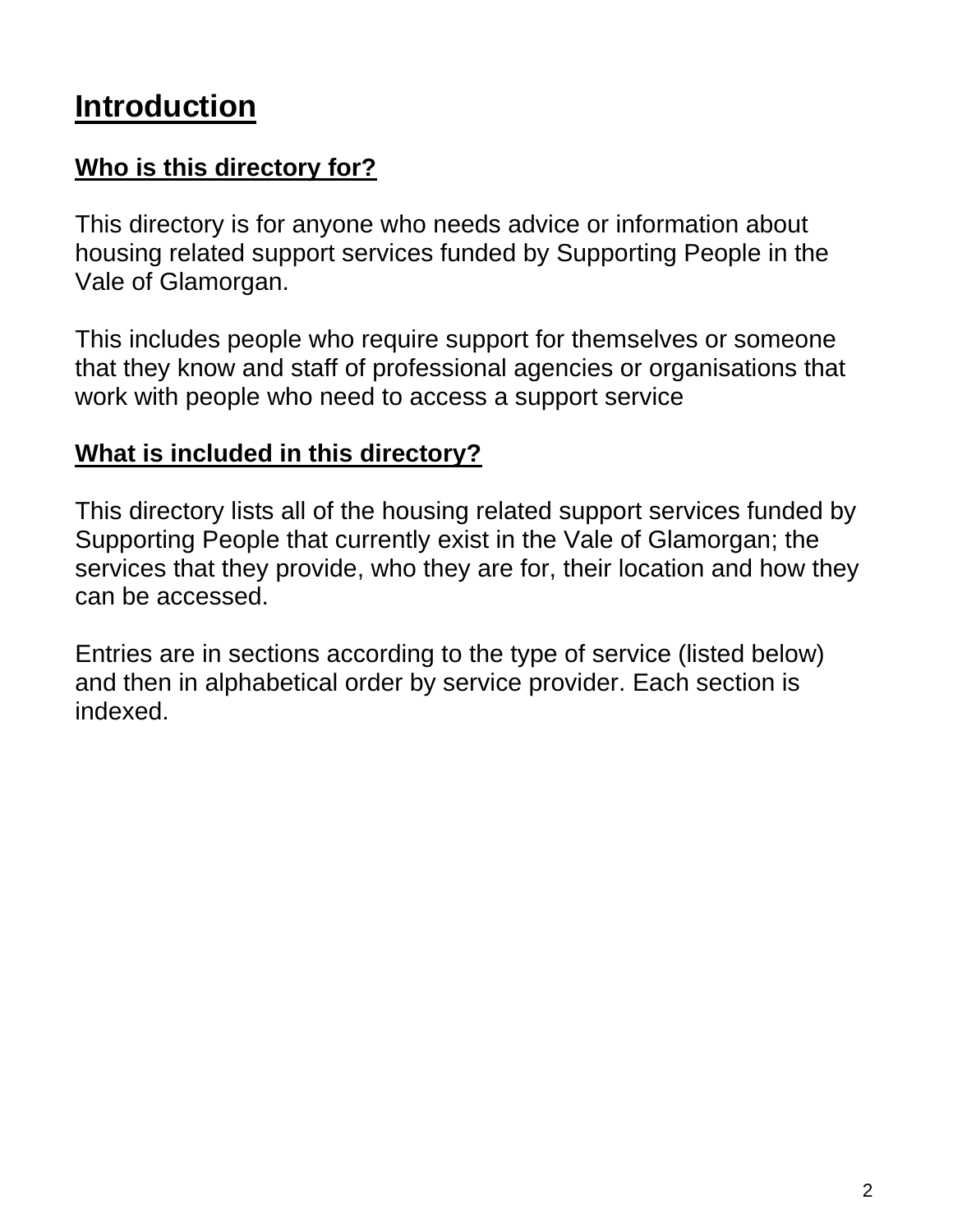## **What is housing related support?**

Housing related support is any support provided to an individual to assist them to acquire and/or maintain their home and help them to integrate into the community. These are some examples of housing related support:

- Managing accommodation
- Budgeting, benefit advice and maximising income
- Support in engaging with other support services
- Developing practical living skills
- Community inclusion reducing isolation and loneliness
- Help to source and maintain accommodation
- Increase personal safety and security

Help cannot however be provided with personal or health care. If you require these services you should contact the Social Services Department of the Council.

The aim of housing related support is to encourage people to become independent and to assist them to gain and maintain a good standard of living in their own home. At the start of support an individual support plan is agreed between the client and the support worker. This plan lists the support that the client requires and at each support session their progress is measured against this plan. The service should help people to do more and more things for themselves over a period of time, rather than remain dependent on the support worker.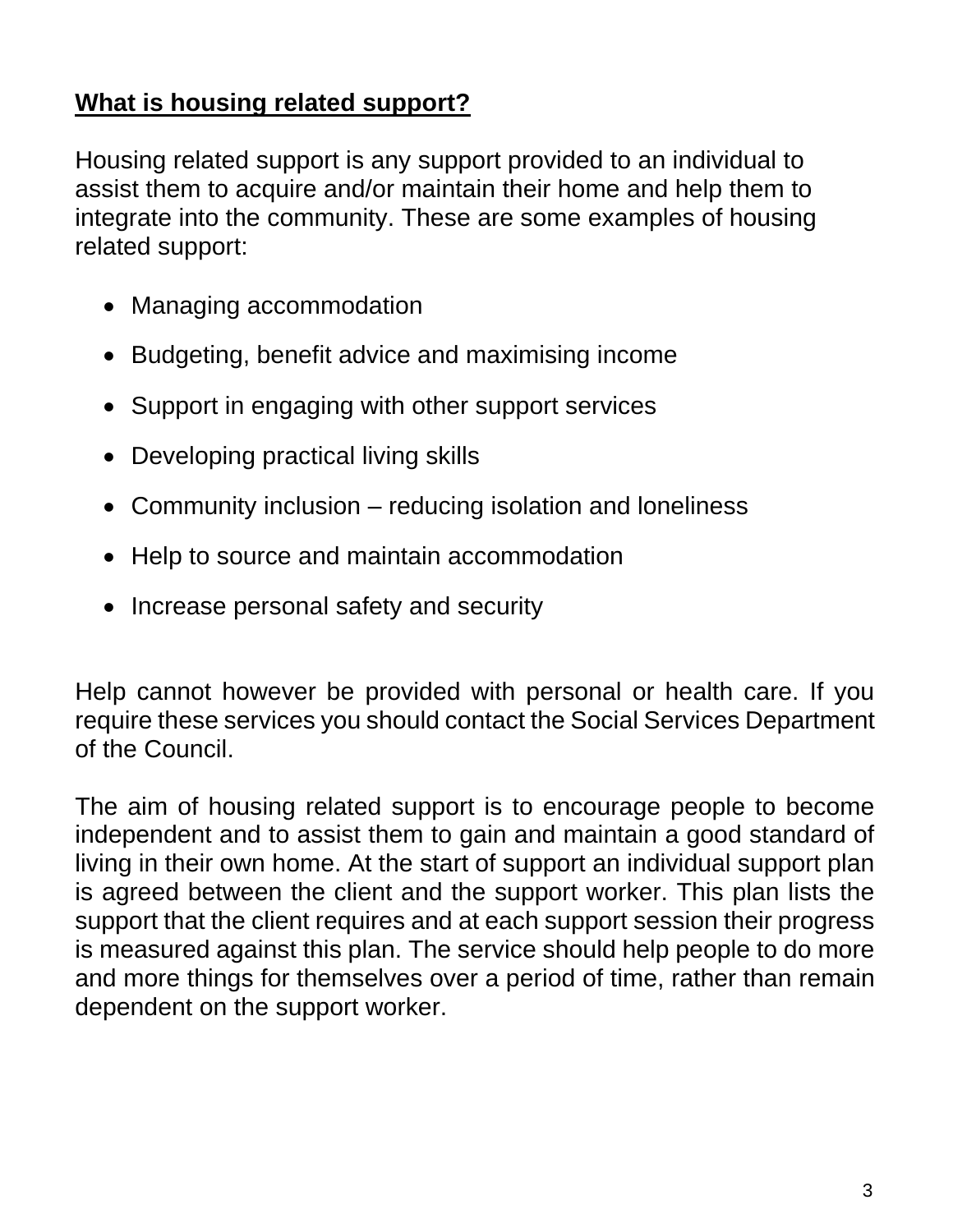## **How do we assess if you need a service?**

Housing related support services are funded through the Supporting People programme, administered by the Supporting People Team in the Council and the Welsh Assembly Government. Existing services can continue to be funded or new ones developed only if we can evidence that they are needed and funding is available.

It is therefore very important that the Supporting Team know of each individual that requires support and whether or not they have been successful in accessing a service that can provide for their needs.

For this reason everyone who is offered support would have completed a Housing Related Support form. You can contact the Supporting People Team using the contact details on page 2 or attend one of our drop-in services found on page 5.

The information from the Housing Related Support form is assessed by our Gateway Officer. From the information provided, the Gateway is able to assess which provider is most suitable for the service users support needs.

There are also drop in services provided throughout the Vale of Glamorgan. A service user may access these services any time they wish. A support worker will be available to discuss any immediate issues the service user may have and in some cases be able to solve minor issues there and then. However, a referral for full support can be made if needed.

Please see the list for available drop-in services.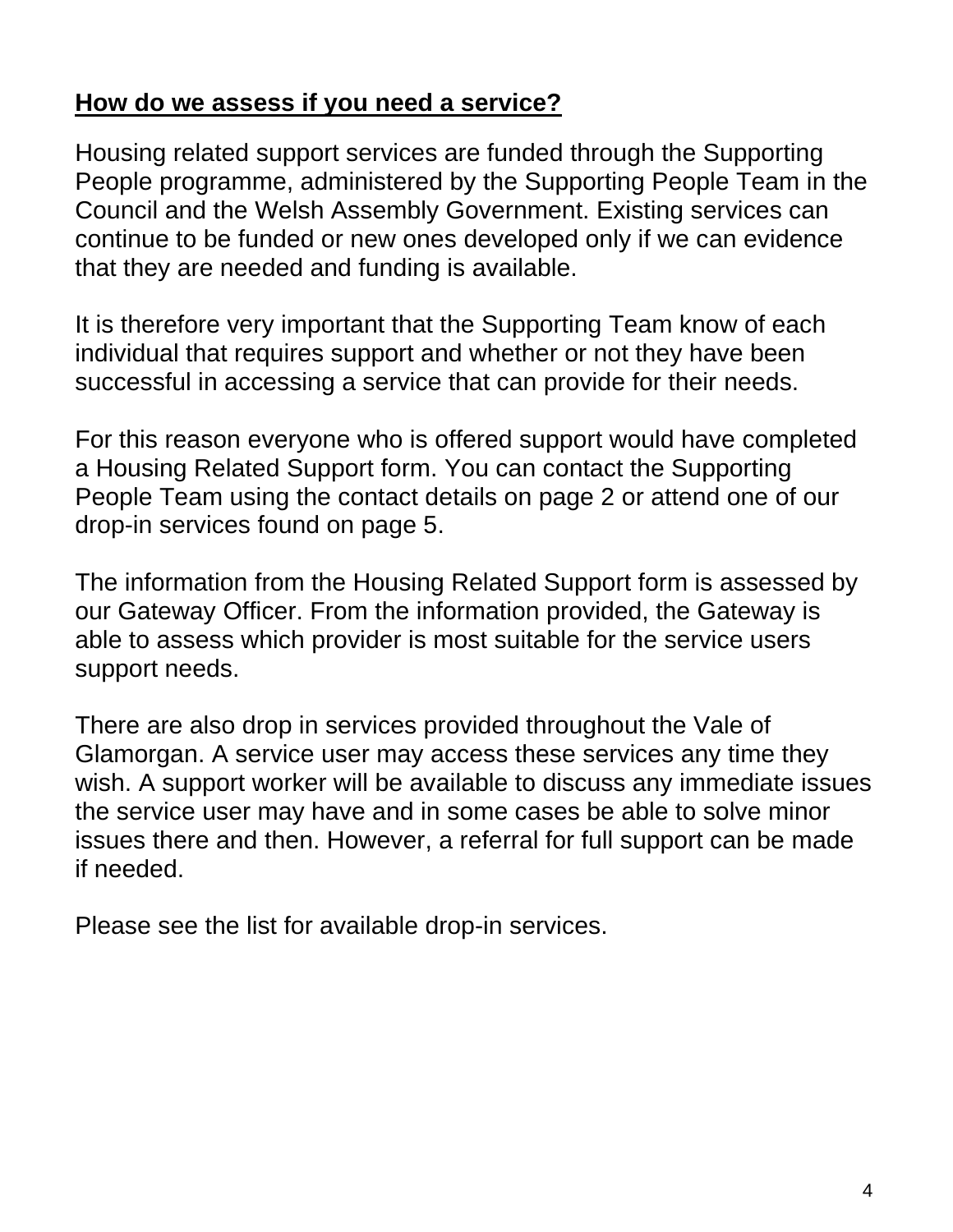#### **Drop In Services**

One Stop Shop Pobl, 110-118 Holton Road, Barry Tel: 01446 735 444

Teulu Drop in Golau Caredig, Gladstone Road, Barry Tel: 01446 731 946

Penarth Jobcentre Plus, Charnwood House Plymouth Road, Penarth. Tel: 01446 502894

> Barry Library, Kings Square, Barry Tel: 01446 502894

The Gathering place, 1 Flemingston Road, St Athan [Tel: 01446](tel:01446) 502894

> Hafod, Over 55's Drop in. Golau Caredig, Gladstone Road, Barry Tel: 01446 731942

Bethel Baptist Church, Commercial Street, Llantwit Major Tel: 01446 502894

> Barry Jobcentre Plus, 9 Holton Road, Barry Tel: 01446 502894

> > Domestic Abuse Drop in 198 Holton Road, Barry Tel: 01446 744755

**\*\*Time and dates are subject to change, please contact provider directly for up to date information\*\***

## **Index**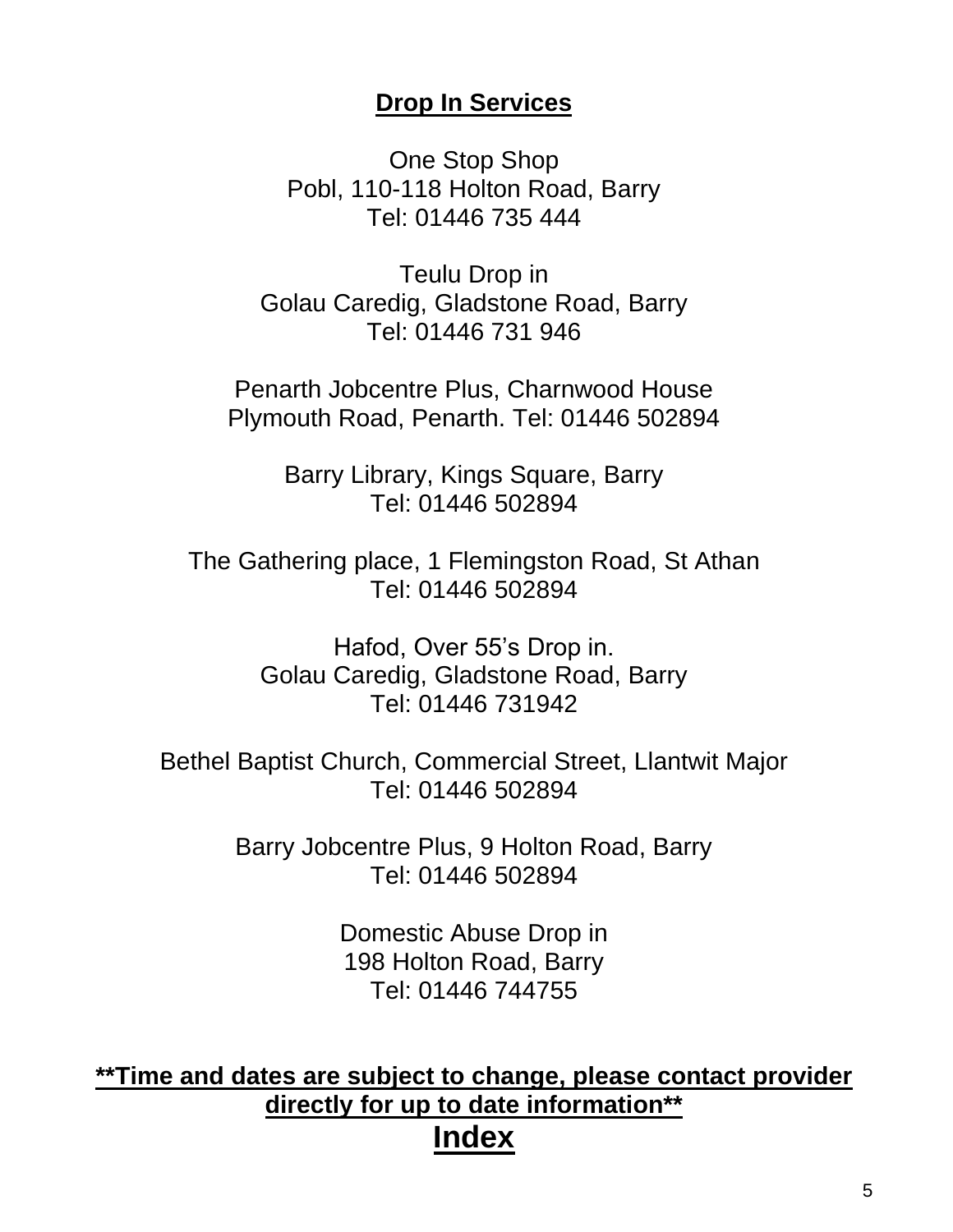# **Section 1 – Pg 8**

#### Direct Access Accommodation

These are projects that allow people to access accommodation and services 24 hours a day and are emergency, crisis accommodation.

# **Section 2 – Pg 10**

#### Temporary Supported Housing

This is accommodation with support provided for up to a maximum of two years until someone is ready to move to his or her own permanent accommodation with or without support.

## **Section 3 – Pg 32**

Temporary and Permanent Supported Accommodation This accommodation with support can be provided on a temporary or permanent basis depending on circumstance.

# **Section 4 – Pg 35**

## Floating Support

This is support provided where someone lives. When the individual no longer requires the support, support is then withdrawn when it is no longer required.

## **Section 5 – Pg 52**

#### Services for Older People

These are services designated for older people only such as an emergency alarm service and extra care schemes where assistance can be summoned when needed.

If you would like to receive information about any of the individual services listed in this directory, please contact the organisation that provides the service on the contact details listed for them.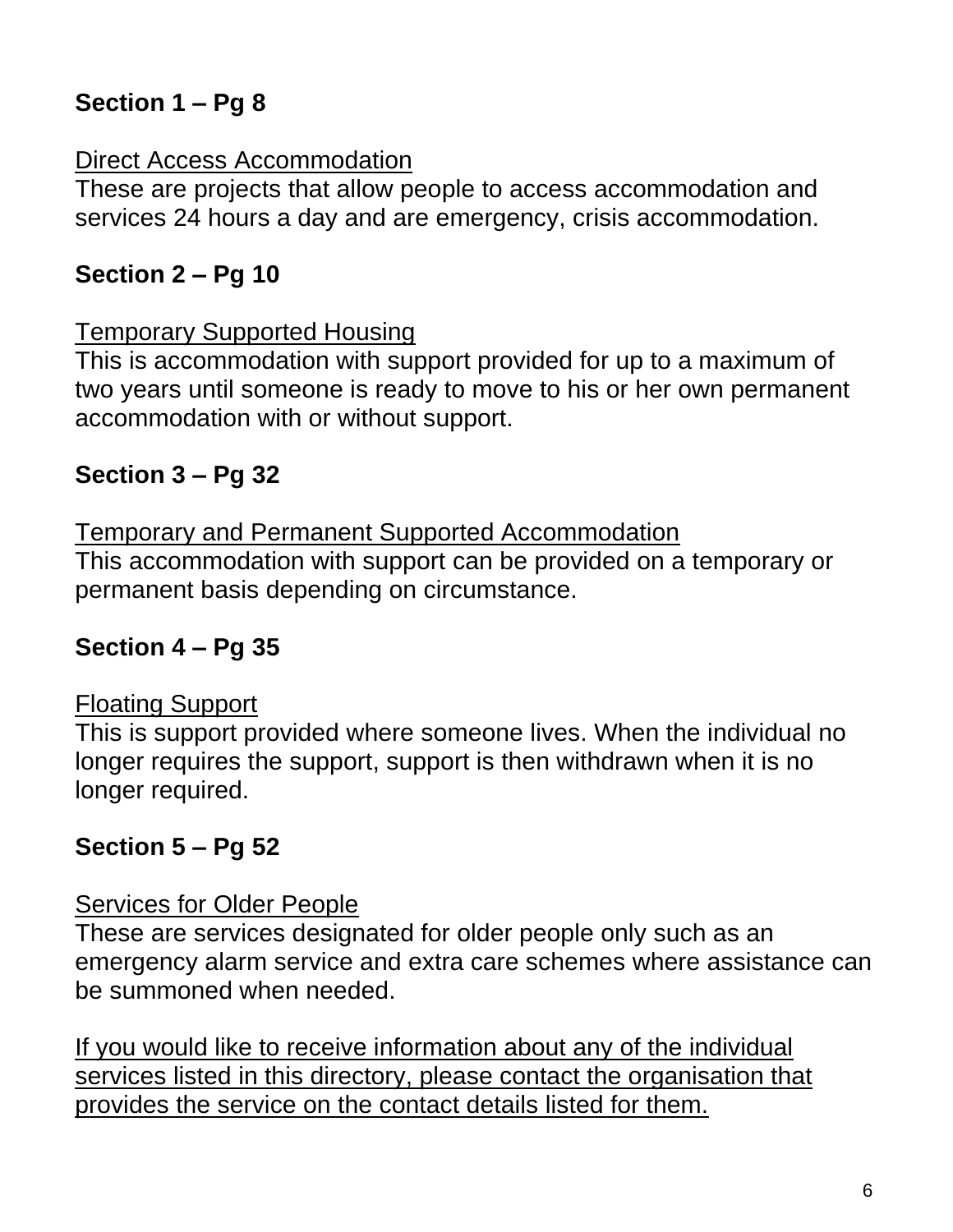# **Section 1**

# **Direct Access Accommodation**

| Atal Y Fro     |       |
|----------------|-------|
| <b>VAWDASV</b> | Pg 8  |
| Refuge         | Pq 9  |
| <b>IDVA</b>    | Pg 11 |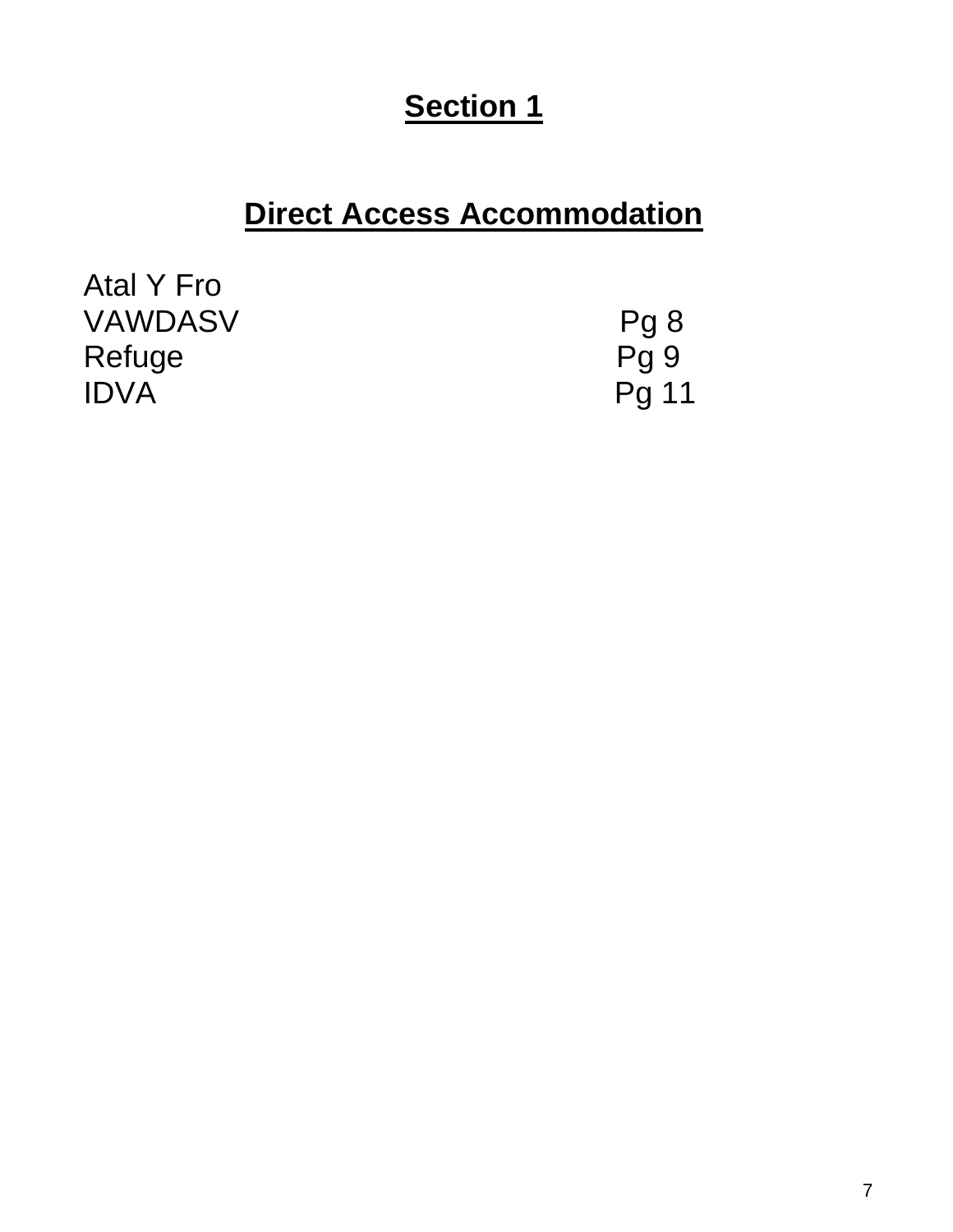

#### **How to contact them:**

**In writing:** 198 Holton Road Barry Vale of Glamorgan CF63 4HS **By phone:** 01446 744755 **By e-mail:** [info@atalyfro.org](#page-9-0)  **Through the website:** [www.atalyfro.org](http://www.atalyfro.org/)

#### **Who the service is for**

The service will be directly accessible to the public and those affected by VAWDASV or concerned about someone else can contact the service directly and the service will act on the information to refer the person to the correct service or signpost to other relevant agencies.

#### **The service provided**

The VAWDASV service is a combined service that provides housing related support, direct access supported accommodation and independent domestic violence advice and support to victims of violence against women, domestic abuse and/or sexual violence (VAWDASV) living in the Vale of Glamorgan

There are three main elements of this service:

- Refuge: direct access accommodation
- TESS 4 Floating support
- IDVA support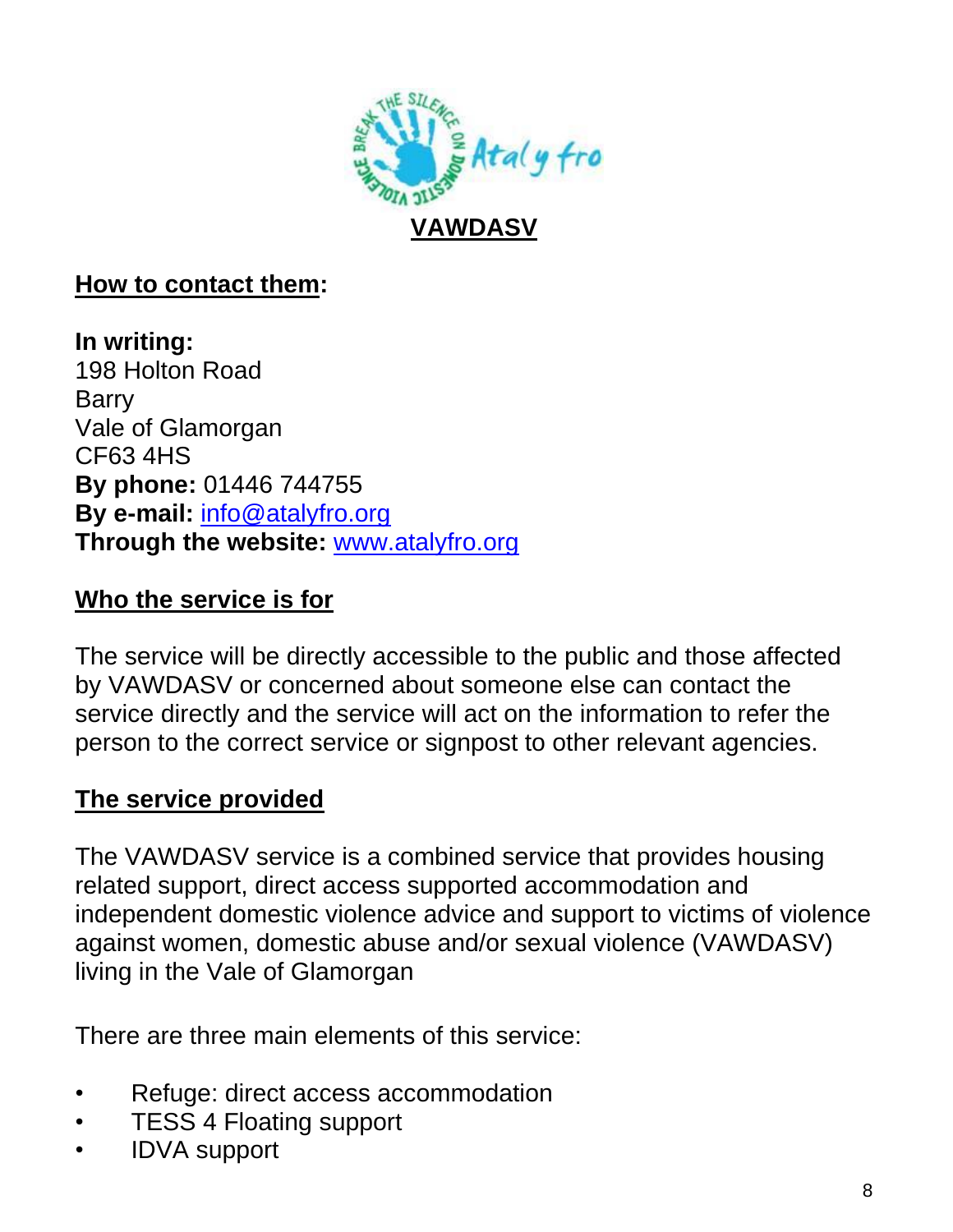

#### **How to contact them:**

**In writing:** 198 Holton Road Barry Vale of Glamorgan CF63 4HS **By phone:** 01446 744755 **By e-mail:** [info@atalyfro.org](#page-9-0)  **Through the website:** [www.atalyfro.org](http://www.atalyfro.org/)

#### <span id="page-9-0"></span>**Who the service is for**

The service is for women and their children who need a safe place to live as a result of having experienced domestic abuse. Male children over the age of 16 are unable to be accepted.

#### **The service provided**

The service provides safe, secure, direct access to temporary accommodation in a confidential location in the Vale of Glamorgan. It also offers support and information to women, in order to enable them to gain or maintain the skills and confidence they need to be able to live independently.

#### **When the service is available**

Staff are available from 9.30am to 4.30pm, Monday to Friday.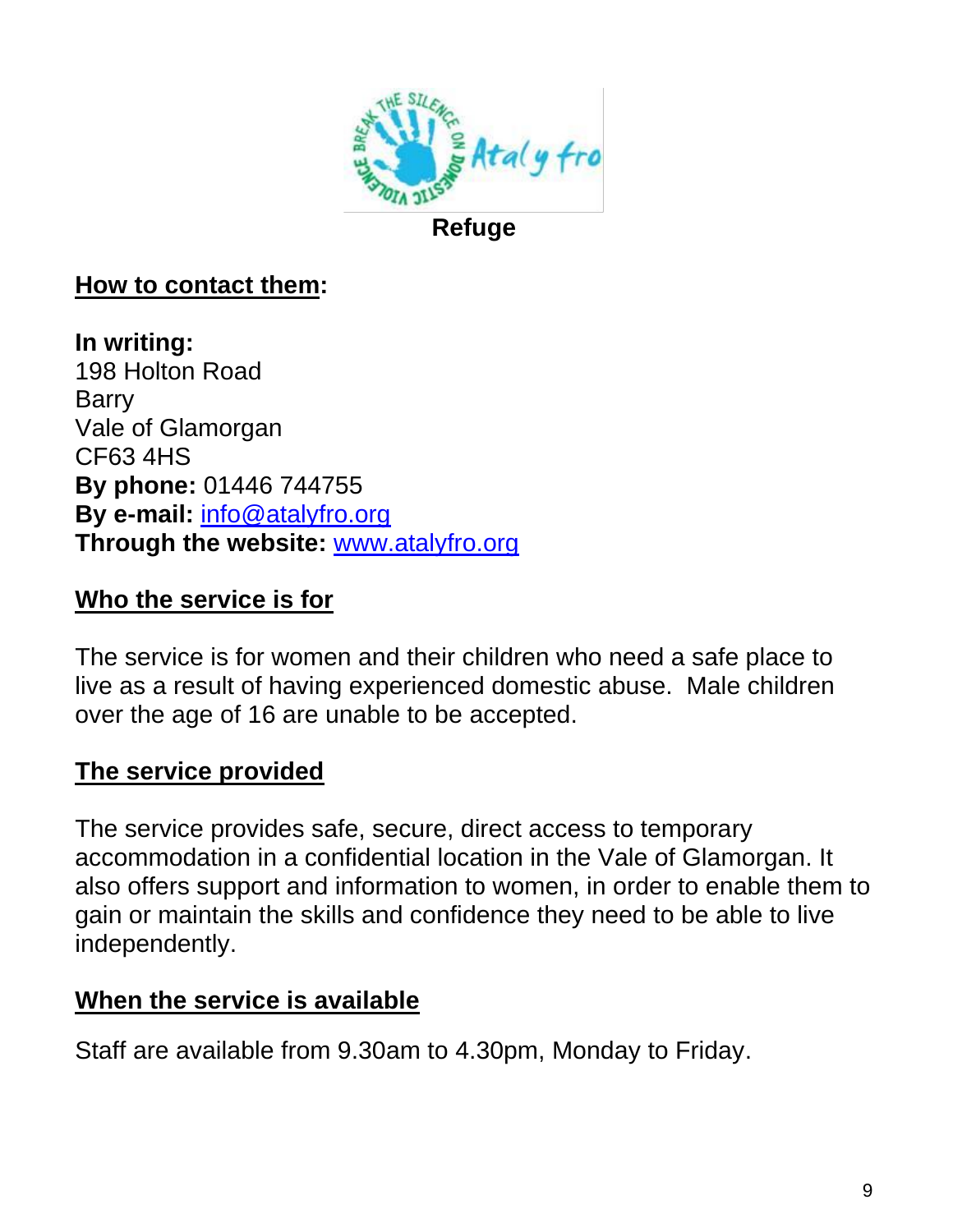# **Number of units**

5

#### **Type of accommodation**

All service users have their own room, one of which is adapted to accommodate clients with a physical disability. Other facilities such as the kitchen, bathrooms and lounge area are shared.

## **How long the service can be used for**

There is no time limit. Service users can access the service until they secure alternative accommodation.

## **Location**

Vale of Glamorgan

## **How to access the service**

The possible service user, voluntary and private sector providers or council services, can make referrals.

## **Cost**

The service user will not have to pay for the support programme they receive. This service is funded through the Supporting People Grant paid to the Vale of Glamorgan Council.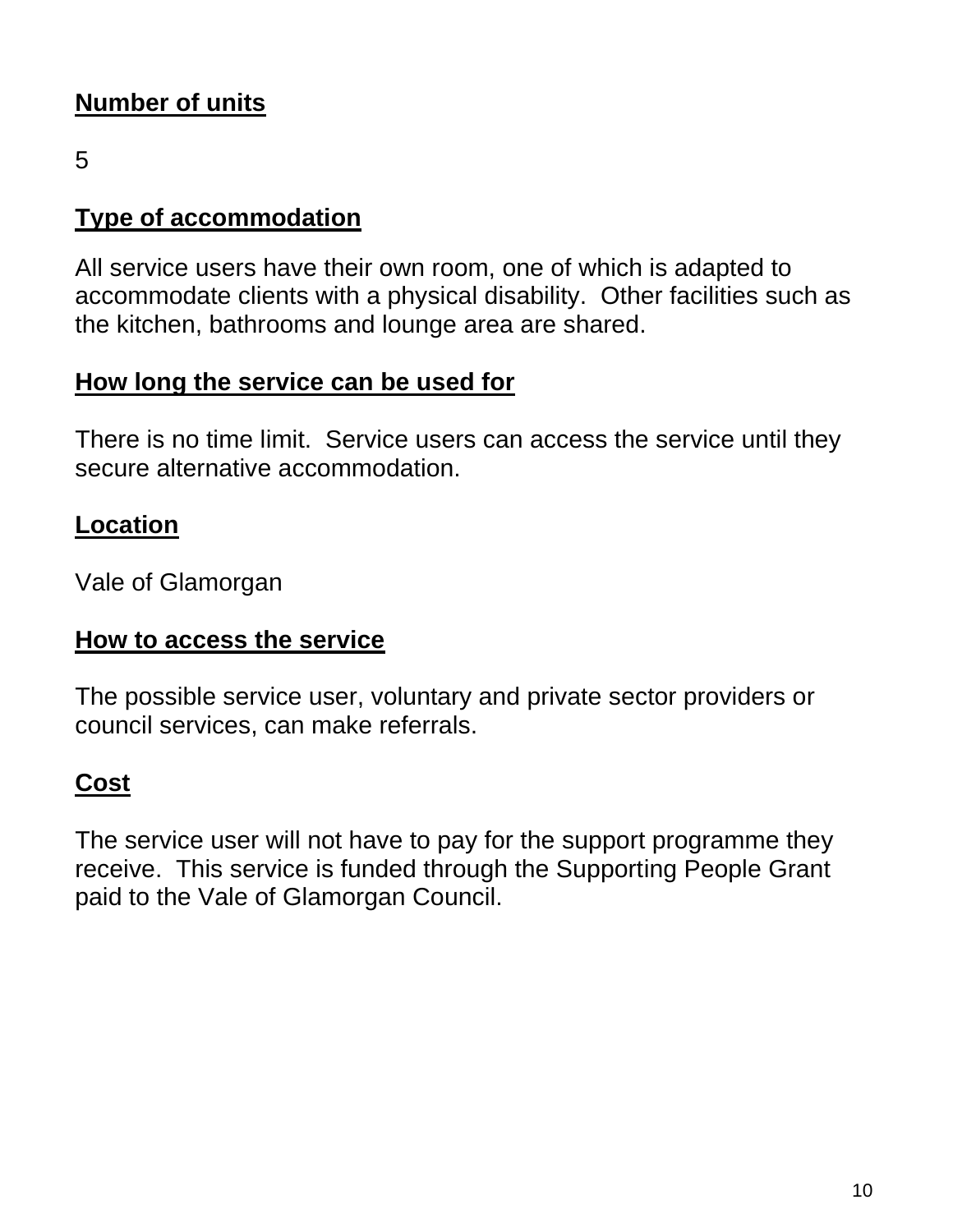

## **How to contact them:**

**In writing:** 198 Holton Road Barry Vale of Glamorgan CF63 4HS **By phone:** 01446 744755 **By e-mail:** [info@atalyfro.org](#page-9-0)  **Through the website:** [www.atalyfro.org](http://www.atalyfro.org/)

## **Who the service is for**

Independent Domestic Violence Advisors (IDVAs) are professional case workers who support 'high risk' victims of domestic abuse and their children. The Vale of Glamorgan IDVA service will be jointly funded by the Vale of Glamorgan Council and the South Wales Police and Crime Commissioner utilising funding from the Welsh Government VAWDASV Grant and the Ministry of Justice Victims fund.

#### **The service provided**

The IDVA is a professional case worker for domestic abuse victims with a primary purpose to address the safety of 'high risk' victims and their children. Serving as a victim's main point of contact, IDVAs normally work with their clients from the point of crisis to assess the level of risk, discuss the range of suitable options and develop coordinated safety plans.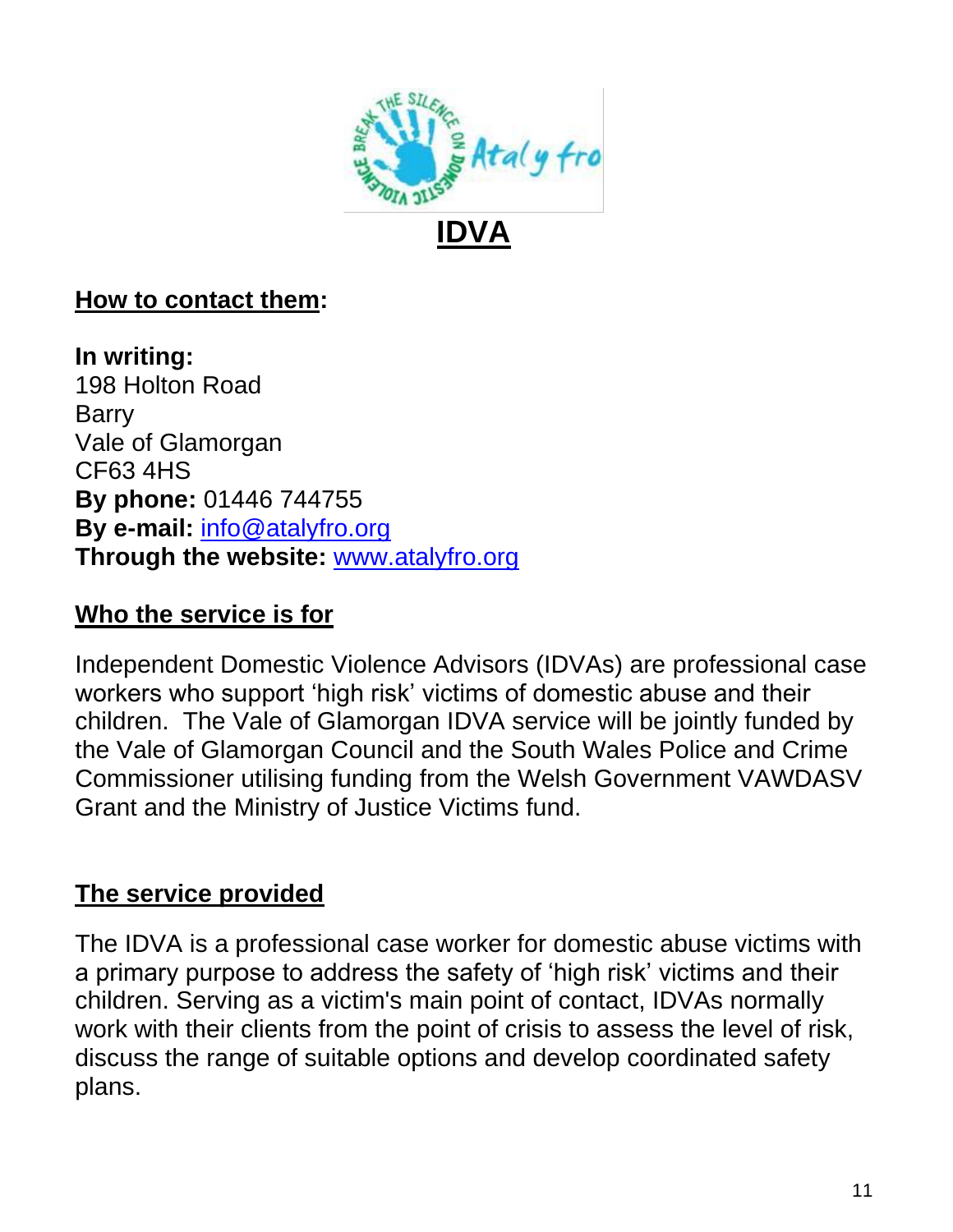IDVA support victims of domestic abuse, keeping clients and their children central to all processes. This includes:

• Provide pro-active support to high risk victims of domestic abuse to safeguard them, reduce repeat victimization and ensure that they are aware of their rights.

• Work with partners to develop a mutual understanding of the scope and responsibilities of IDVAs to ensure a consistent and high-quality service for victims regardless of service provider

• To actively support a coordinated response for victims by participating in multi-agency approach to keep people safe and the voice of victims are heard and respected.

• To work pre and post court with victims and other agencies to monitor the appropriate referral pathways.

## **How long the service can be used for**

Service users can access this service for up to 2 years.

## **Location**

Vale of Glamorgan

## **How to access the service**

Referrals will be made through MARAC

# **Cost**

The service user will not have to pay for the support programme they receive. This service is funded through the Supporting People Grant paid to the Vale of Glamorgan Council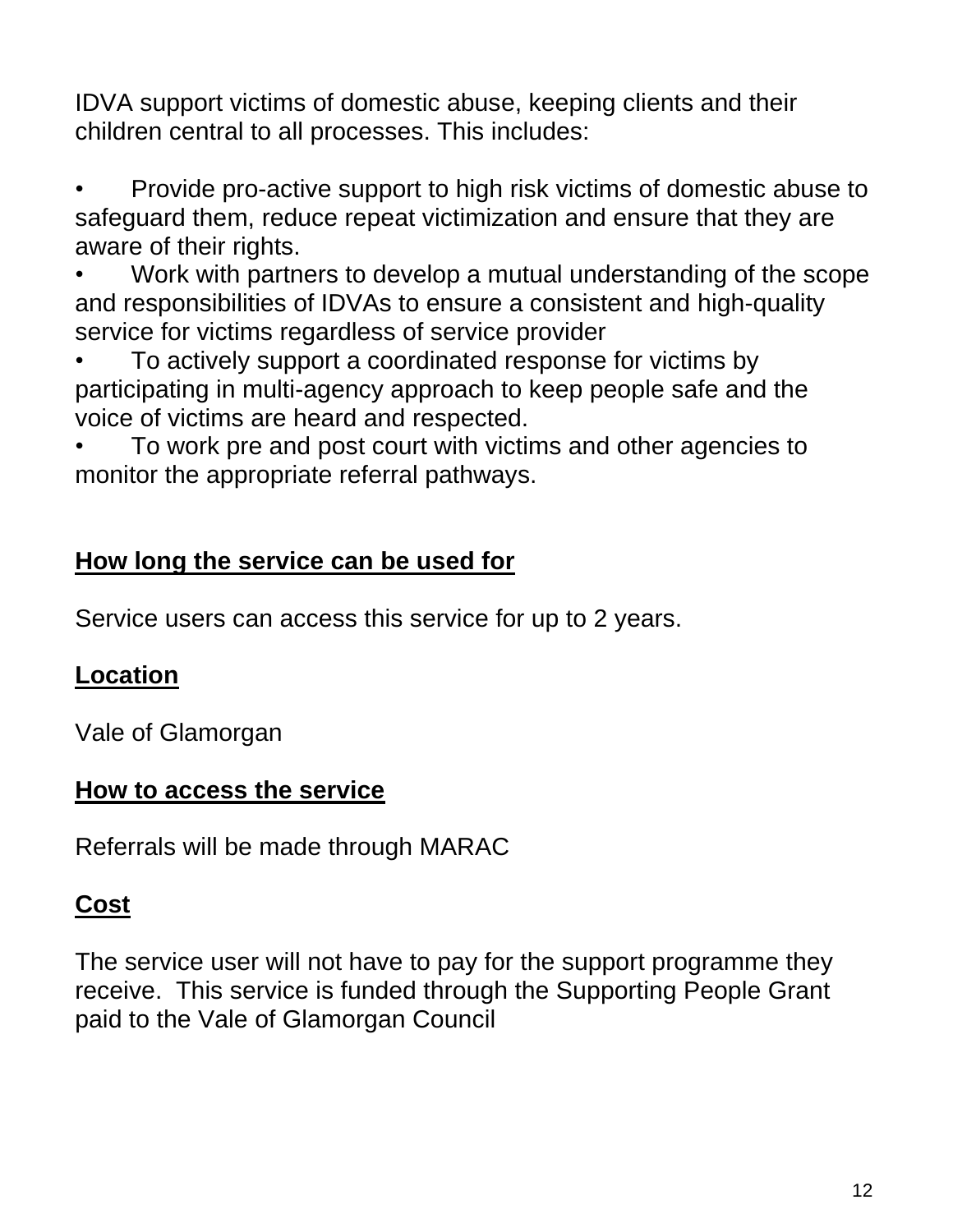# **Section 2**

# **Temporary Supported Housing**

| Llamau    |                              |              |
|-----------|------------------------------|--------------|
|           | Tŷ John Rowley               | Pg 14        |
|           | Tŷ'r Fro (Safehouse)         | Pg 17        |
|           | Tŷ Newydd                    | Pg 19        |
|           |                              |              |
| Platfform |                              |              |
|           | <b>Holmes Street Project</b> | Pg 22        |
|           | <b>Windsor Road Project</b>  | Pg 24        |
|           |                              |              |
| Pobl      |                              |              |
|           | <b>Bawden House</b>          | Pg 26        |
|           | Tŷ Muse                      | <b>Pg 28</b> |
|           | 244 Holton Road              | <b>Pg 30</b> |
|           |                              |              |
|           | <b>The Wallich</b>           |              |
|           | <b>Croes Ffin</b>            | Pg 32        |
|           |                              |              |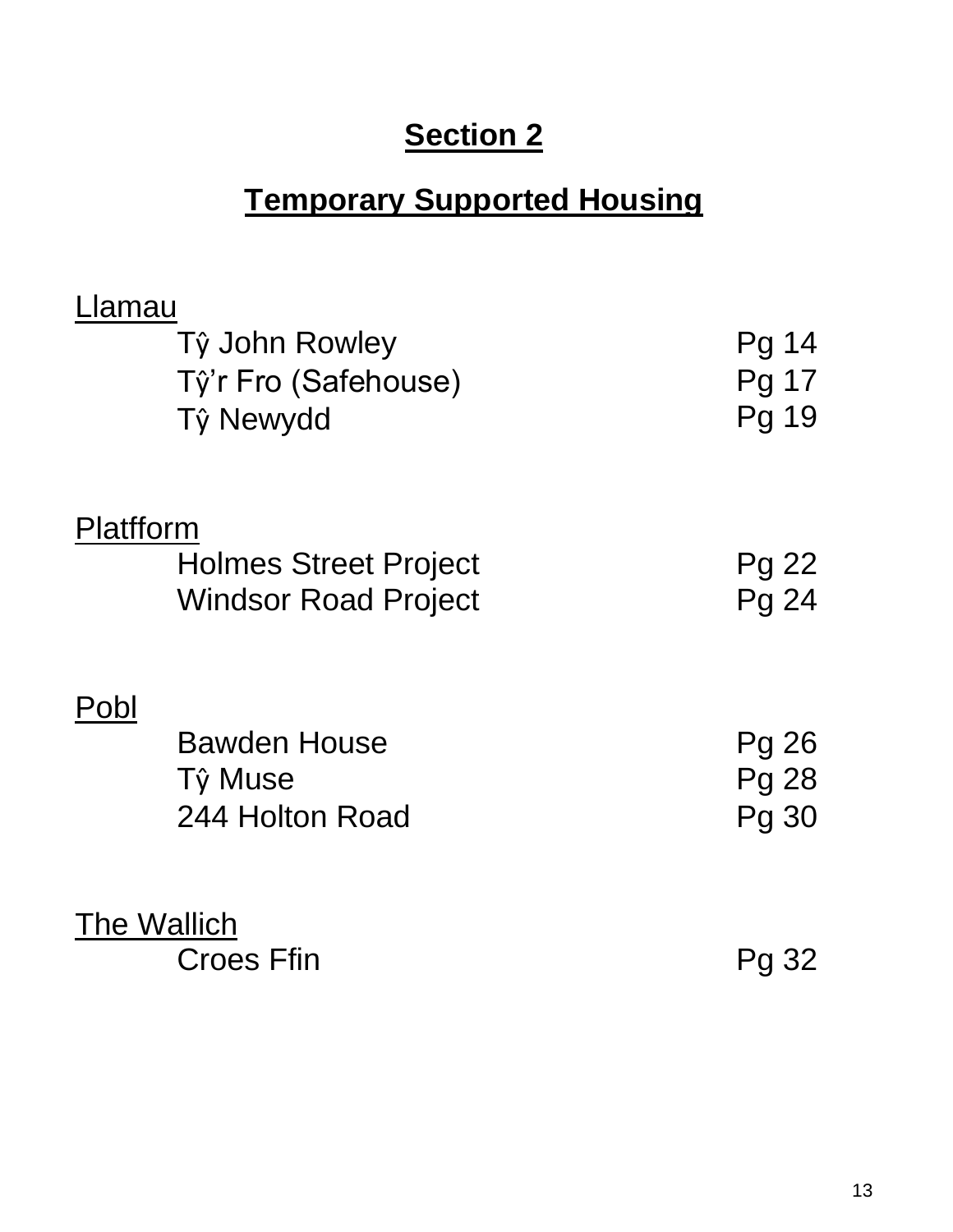

# **Tŷ John Rowley**

## **How to contact them:**

**In writing:** Llamau Ltd 236 Holton Road Barry Vale of Glamorgan CF62 4HS **By Phone:** 01446 746445 **By e-mail:** [enquiries@llamau.org.uk](mailto:enquiries@llamau.org.uk) **Through the website:** [www.llamau.org.uk](http://www.llamau.org.uk/)

## **Who the service is for**

The service is for 16 to 25 year olds who are:

- Leaving care and have been identified by Social Services.
- Leaving Care Team as needing additional support prior to independent living.
- Young people who are at risk of, or are homeless.
- Young offenders or those at risk of offending.

## **The service provided**

Ty John Rowley aims to provide temporary accommodation and support to young people. An allocated support worker will assist service users to develop an Individual Support Plan that addresses any needs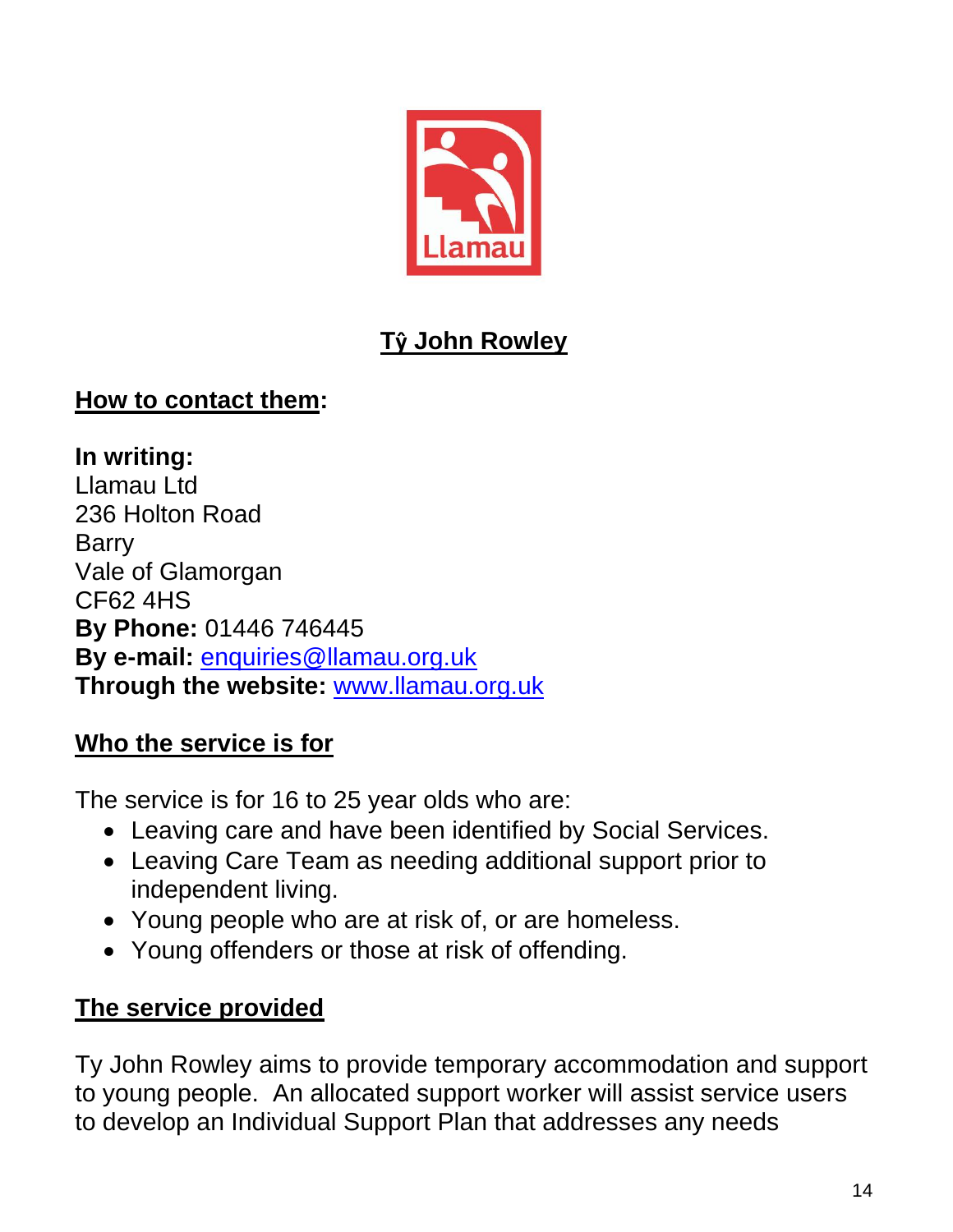identified, with the final aim to move the young person into independent accommodation.

## **When the service is available**

The project is staffed 24 hours a day.

## **Number of units**

6

#### **Type of accommodation**

All service users are allocated their own room with kitchen and shared communal facilities. The age and construction of the building means that it is not fully accessible to people with restricted mobility.

#### **How long the service can be used for**

2 Years

## **Location**

Barry

#### **How to access the service**

Referrals can be made by any professional person. Self-referrals are not accepted. Referrals will be processed through the Supporting People Gateway. Clients will be put on the support waiting list and allocated a space when a vacancy becomes available. Priority will be given to those with the highest level of support need, then to those who have been on the list the longest.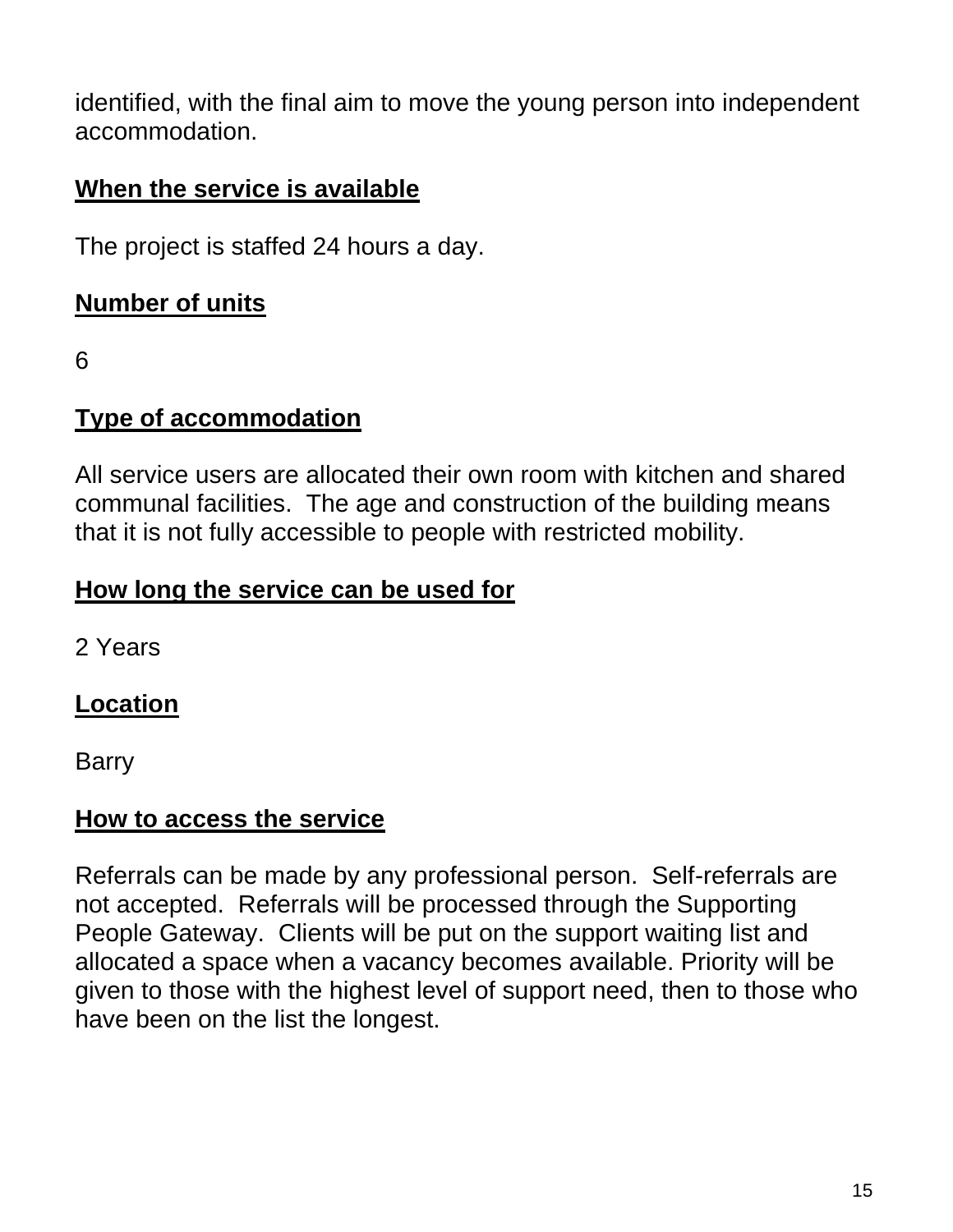# **Cost**

The service user will not have to pay for the support programme they receive. This service is funded through the Supporting People Programme Grant paid to the Vale of Glamorgan Council although service charges may apply.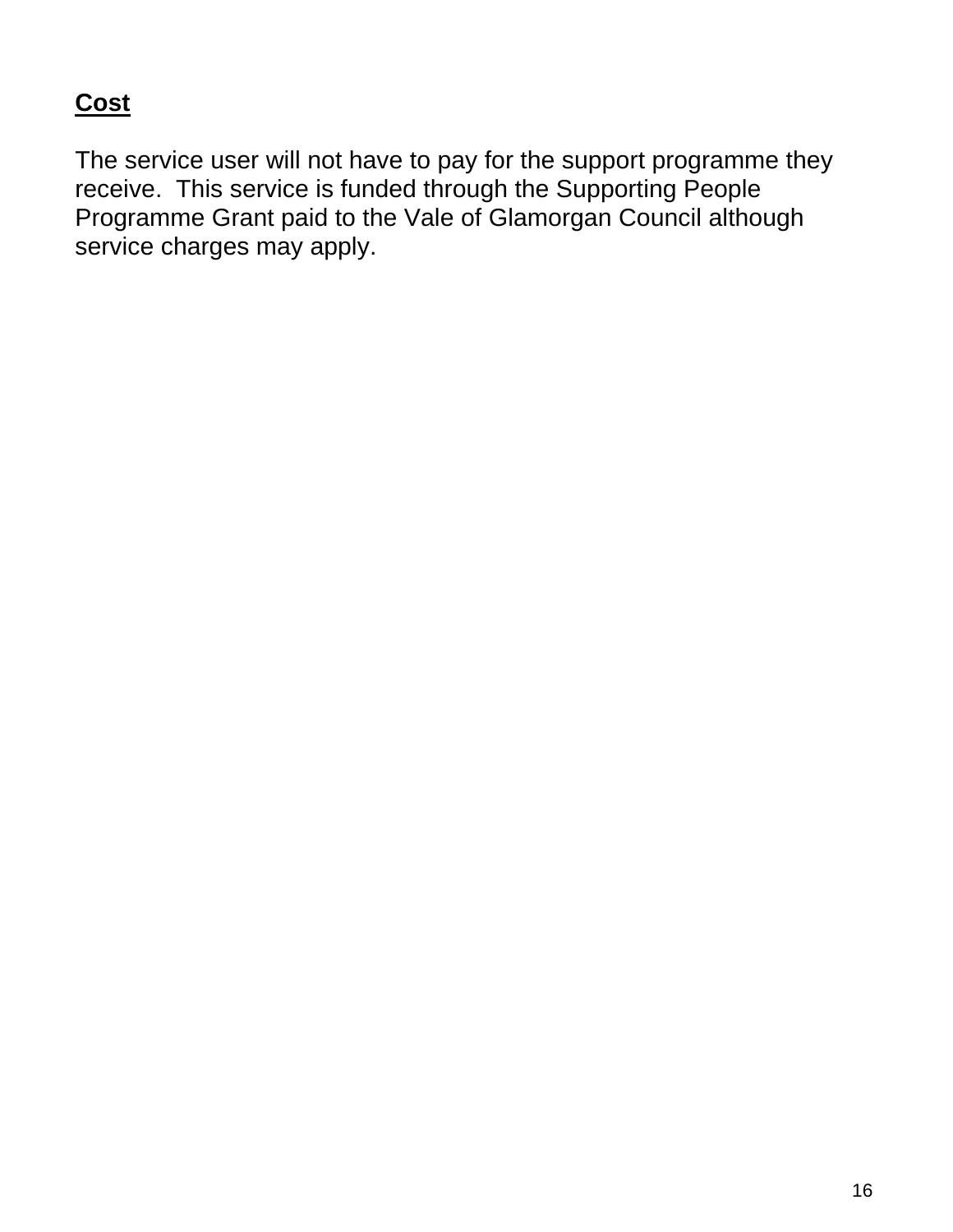

## **Tŷ'r Fro (Safehouse)**

## **How to contact them**

**In writing:** Llamau Ltd 236 Holton Road Barry Vale of Glamorgan CF62 4HS **By phone:** 01446 748852 **By e-mail:** [enquiries@llamau.org.uk](mailto:enquiries@llamau.org.uk) **Through the website:** [www.llamau.org.uk](http://www.llamau.org.uk/)

## **Who the service is for**

The service is for 16 and 17 year olds who are:

- Young and vulnerable
- Young people who are at risk of, or are homeless.

## **The service provided**

Ty'r Fro aims to provide temporary accommodation and support to young people. An allocated support worker will assist service users to develop an Individual Support Plan that addresses any needs identified. The aim is to prepare the young person for move-on into independent accommodation and to maximise the sustainability of that accommodation.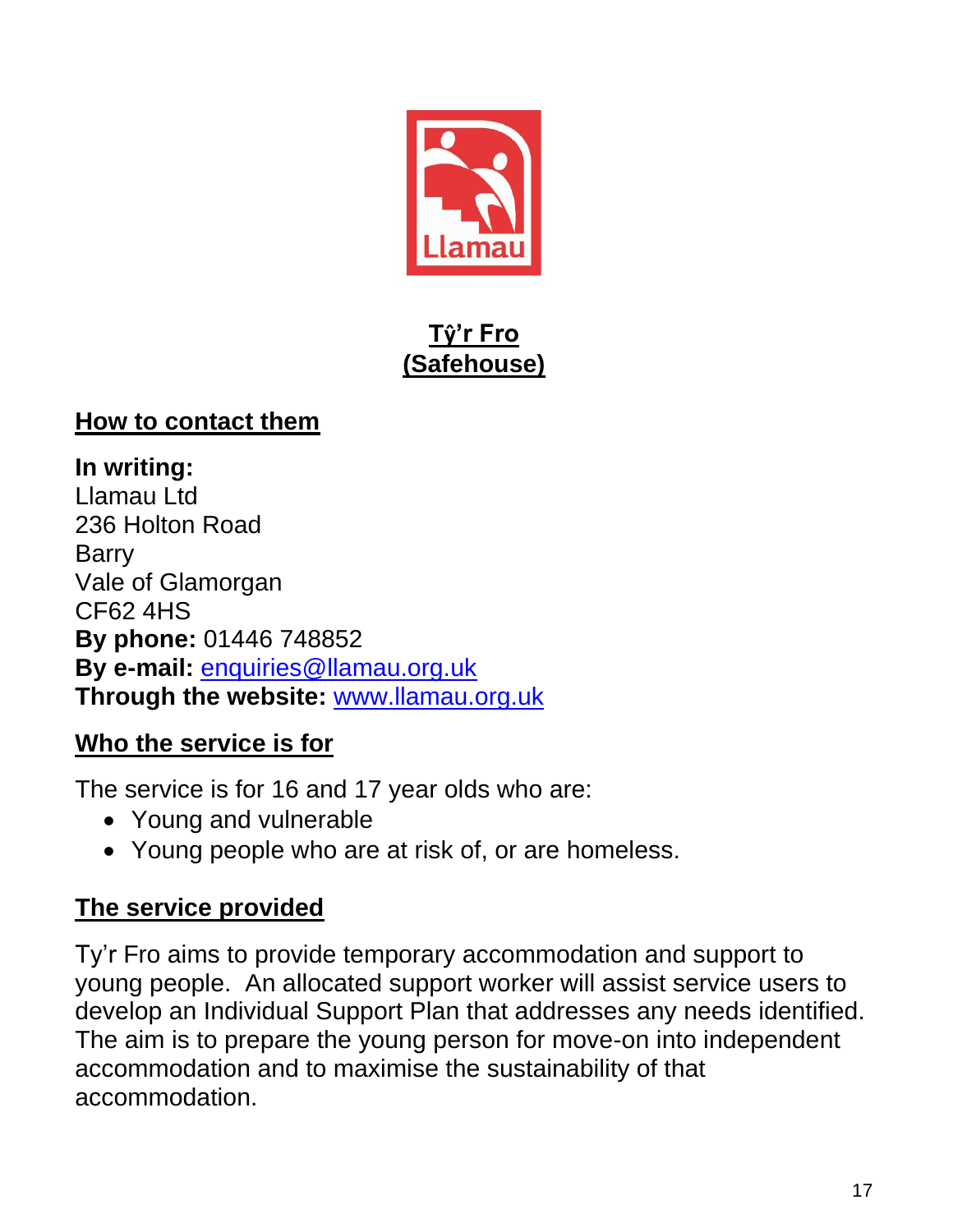## **When the service is available**

The project is staffed 24-hours a day.

## **Number of units**

6

## **Type of accommodation**

All service users are allocated their own room and shared communal facilities. The age and construction of the building means that it is not fully accessible to people with restricted mobility.

## **How long the service can be used for**

Up to a maximum of 2 years.

## **Location**

Barry

## **How to access the service**

Referrals can be made by any professional person. Self-referrals are not accepted. Referrals will be processed through the Supporting People Gateway. Clients will be put on the support waiting list and allocated a space when a vacancy becomes available. Priority will be given to those with the highest level of support need, then to those who have been on the list the longest.

# **Cost**

The service user will not have to pay for the support programme they receive. This service is funded through the Supporting People Programme Grant paid to the Vale of Glamorgan Council.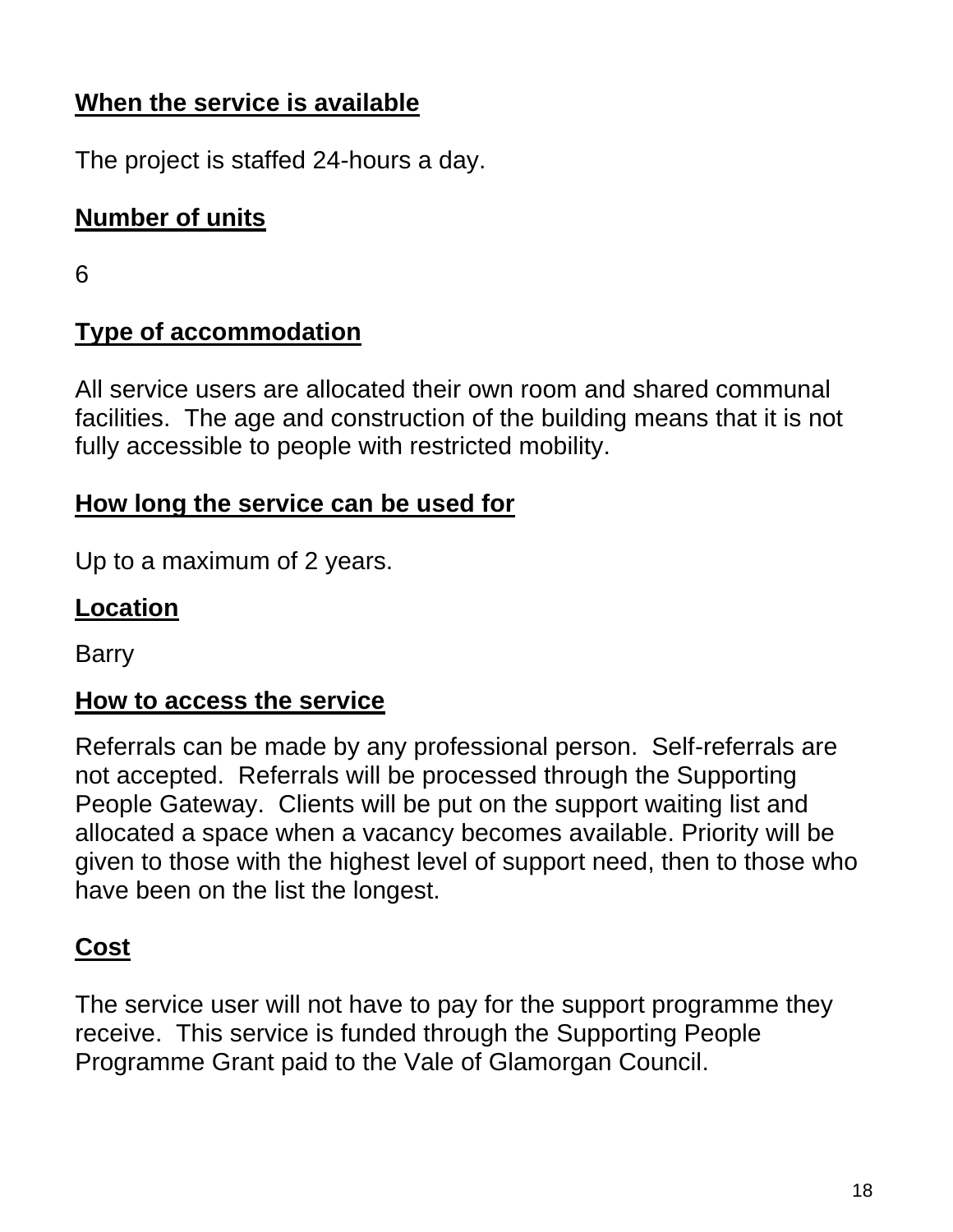

## **How to contact them:**

**In writing:** Llamau Ltd 236 Holton Road Barry Vale of Glamorgan CF62 4HS **By Phone:** 01446 748852 **By e-mail**: [enquiries@llamau.org.uk](mailto:enquiries@llamau.org.uk) **Through the website:** [www.llamau.org.uk](http://www.llamau.org.uk/)

## **Who the service is for**

The service is for young people aged 16 years to 21 years of age who are:

- Care leavers or homeless/potentially homeless who require support to set up or maintain a tenancy.
- Reside in Vale of Glamorgan or have a local connection to Vale of Glamorgan.
- Must agree and engage fully with a support worker to meet the goals identified in an individual support plan which will include training, education or employment.
- Must be single and have no dependents in their care.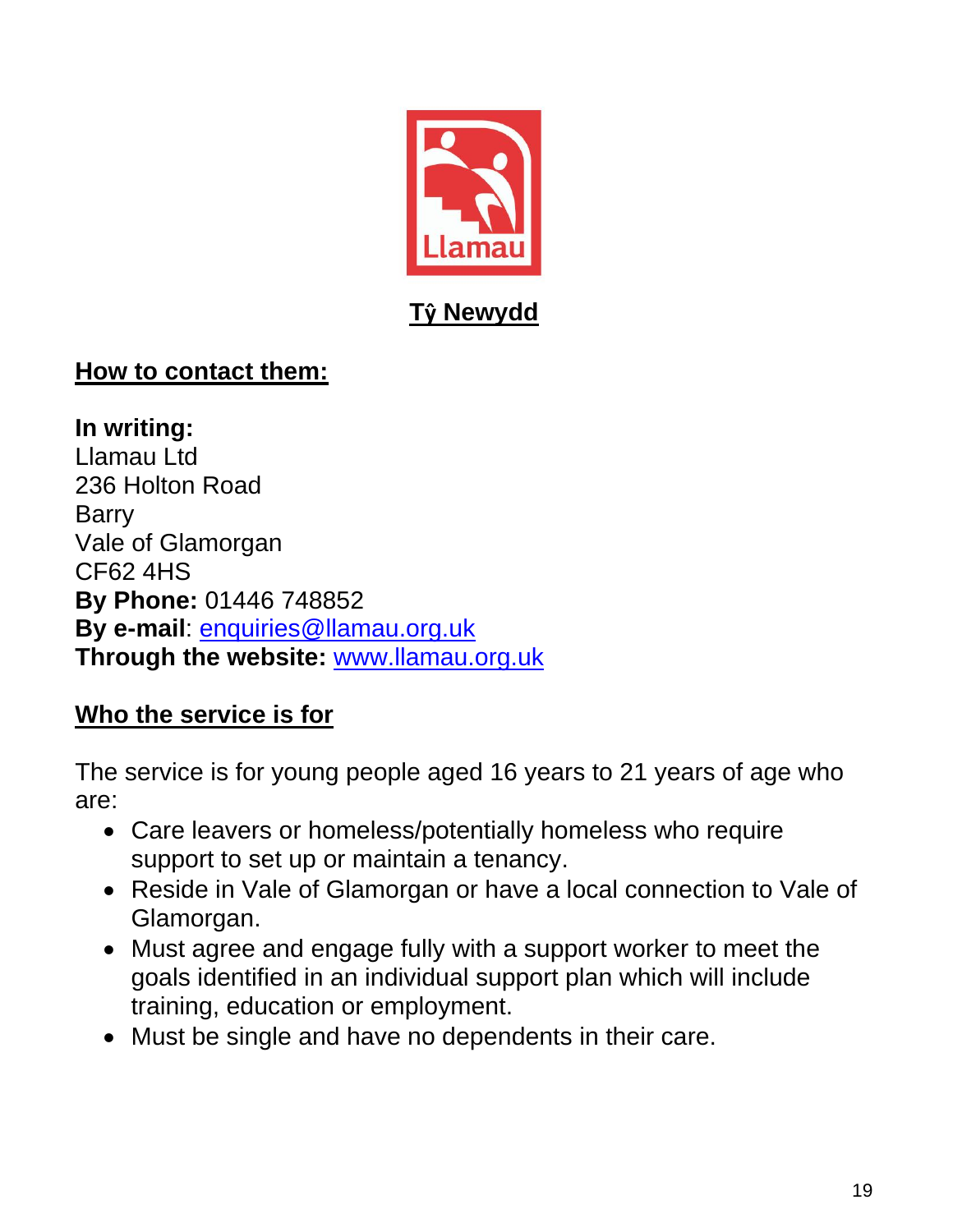There is an expectation that the young person will occupy the 24 hour supported living project until they demonstrate that they have the skills to live independently. This could be as short as a 3-6 month period.

## **The service provided**

Ty Newydd aims to provide temporary accommodation and support to young people. An allocated support worker will assist service users to develop an Individual Support Plan that addresses any needs identified, with the final aim to move the young person into independent accommodation.

## **When the service is available**

The project is staffed 24-hours a day.

## **Number of units**

6

#### **Type of accommodation**

All service users are allocated their own room with en suite shower and share communal facilities. One ground floor bedroom is accessible to people with restricted mobility.

#### **How long the service can be used for**

Up to a maximum of 2 years.

## **Location**

Barry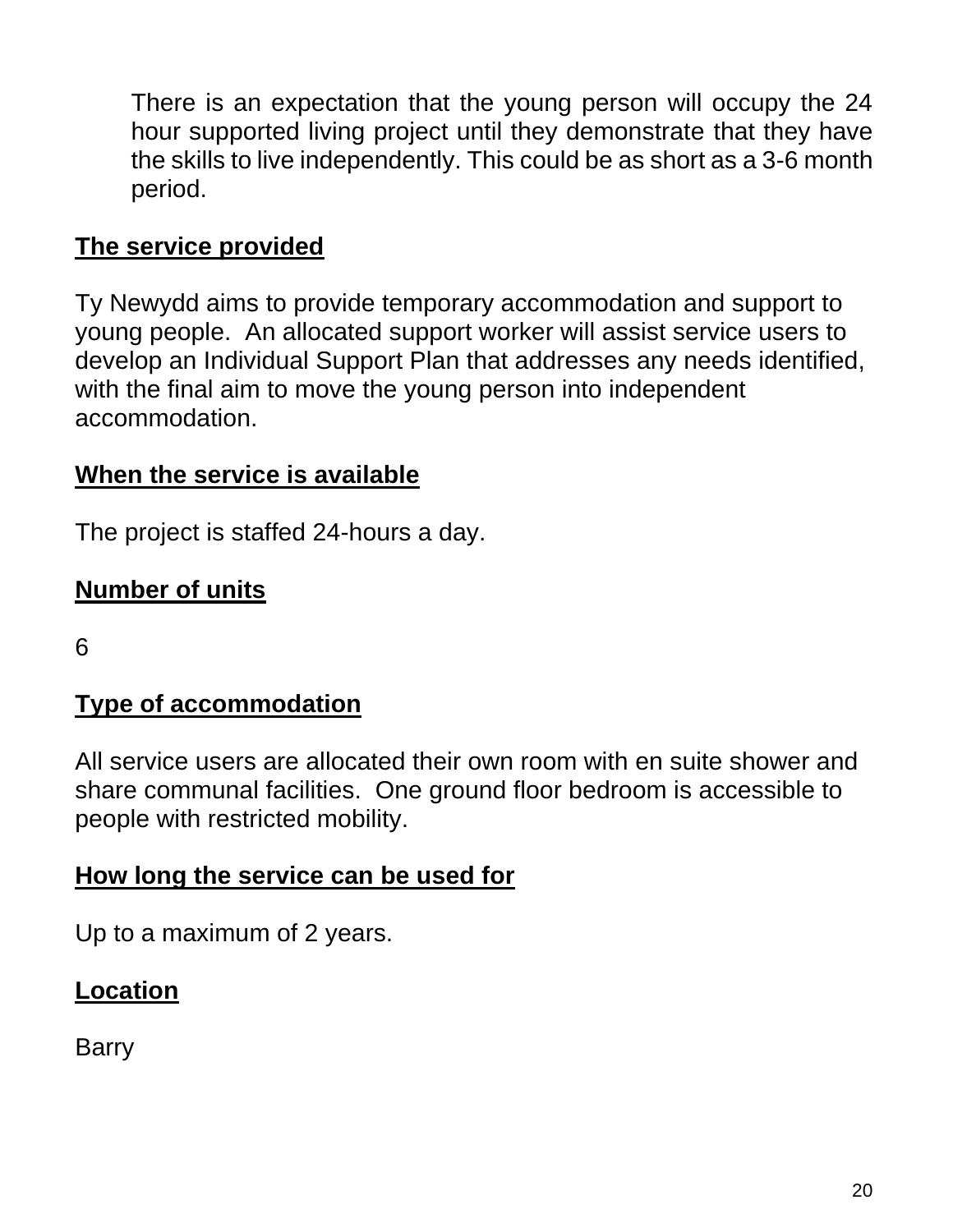## **How to access the service**

Referrals can be made by any professional person. Self-referrals are not accepted. Referrals will be processed through the Supporting People Gateway. Clients will be put on the support waiting list and allocated a space when a vacancy becomes available. Priority will be given to those with the highest level of support need, then to those who have been on the list the longest.

# **Cost**

The service user will not have to pay for the support programme they receive. This service is funded through the Supporting People Programme Grant paid to the Vale of Glamorgan Council although service charges may apply.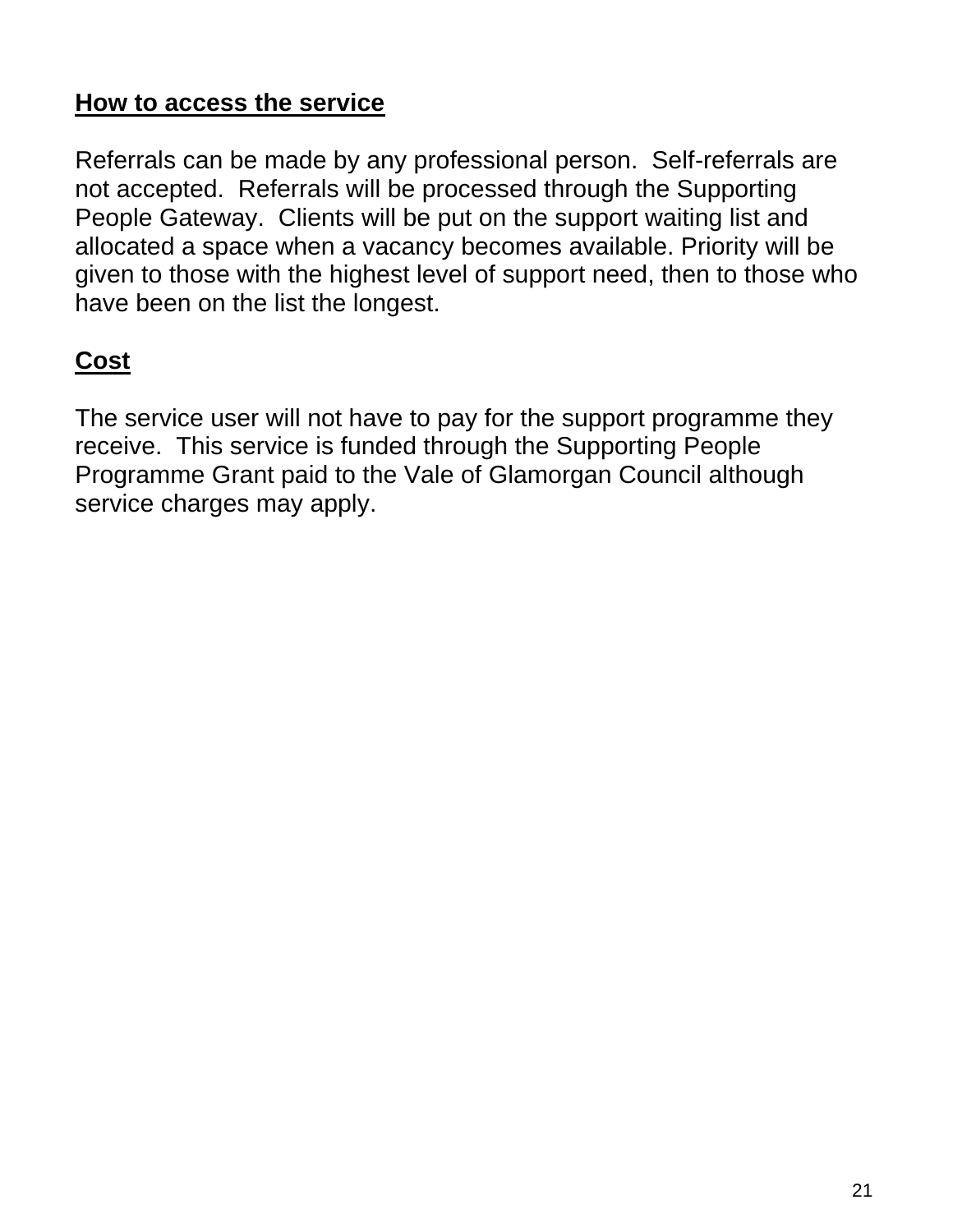

# **Holmes Street Project**

**How to contact them:**

**In writing:** 9a Tŷ Newydd Road **Barry** Vale of Glamorgan CF62 8HB **By phone:** 02920 895250 **By e-mail:** [connect@platfform.org](mailto:connect@platfform.org) **Through the website:** [www.platfform.org](http://www.platfform.org/)

## **Who the service is for**

The service is for people who are experiencing enduring mental health problems.

#### **The service provided**

This is a temporary supported housing service. It provides accommodation and support for a limited time to help service users to develop skills to enable them to live independently in their own homes.

#### **When the service is available**

Staff are available from 9.00am to 6.00pm Monday to Friday and from 9.00am to 2.00pm on Saturdays. There is also an emergency on-call service available out-of hours.

## **Number of units**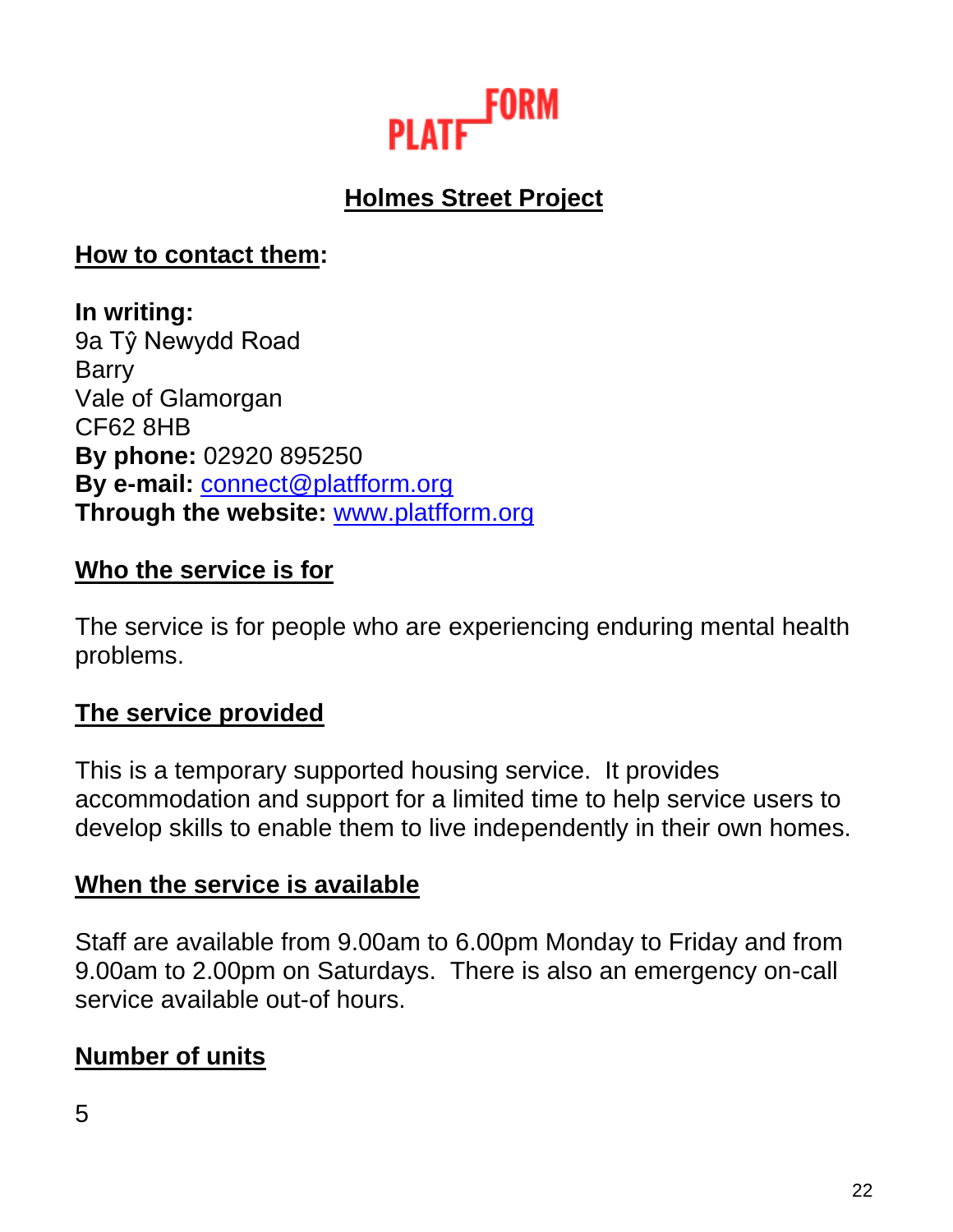## **Type of accommodation**

Support is provided in an ordinary house, where each service user has their own bedroom. There is also a communal kitchen, bathrooms, lounge and smoking room.

#### **How long the service can be used for**

The service can be accessed for up to 2 years

#### **Location**

Barry, Vale of Glamorgan

#### **How to access the service**

Referrals can be made by any professional person. Self-referrals are not accepted. Referrals will be processed through the Supporting People Gateway. Clients will be put on the support waiting list and allocated a space when a vacancy becomes available. Priority will be given to those with the highest level of support need, then to those who have been on the list the longest.

## **Cost**

The service user will not have to pay for the support programme they receive. This service is funded through the Supporting People Programme Grant paid to the vale of Glamorgan Council although service charges may apply.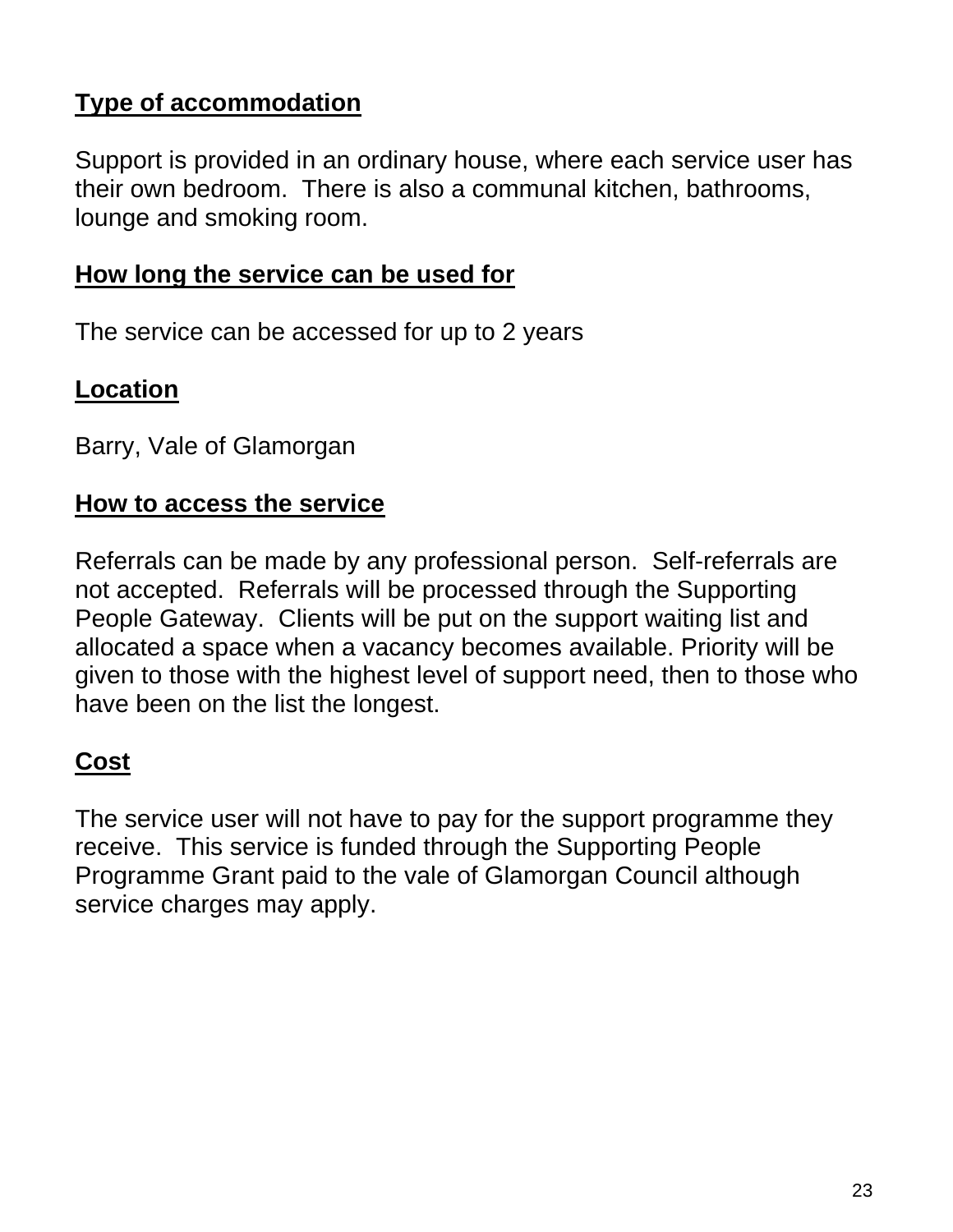

# **Windsor Road Project**

**How to contact them:**

**In writing:** 9a Tŷ Newydd **Barry** Vale of Glamorgan CF62 8HB **By Phone:** 02920 895250 **By e-mail:** [connect@platfform.org](mailto:connect@platfform.org) **Through the website:** [www.platfform.org](http://www.platfform.org/)

#### **Who the service is for**

The service is for people who are experiencing enduring mental health problems.

#### **The service provided**

This is a temporary supported housing service. It provides accommodation and support for a limited time to help service users to develop skills to enable them to live independently in their own homes.

#### **When the service is available**

Staff are available from 8.00am to 4.30pm Monday to Friday. There is also an emergency on-call service available out-of hours.

#### **Number of units**

6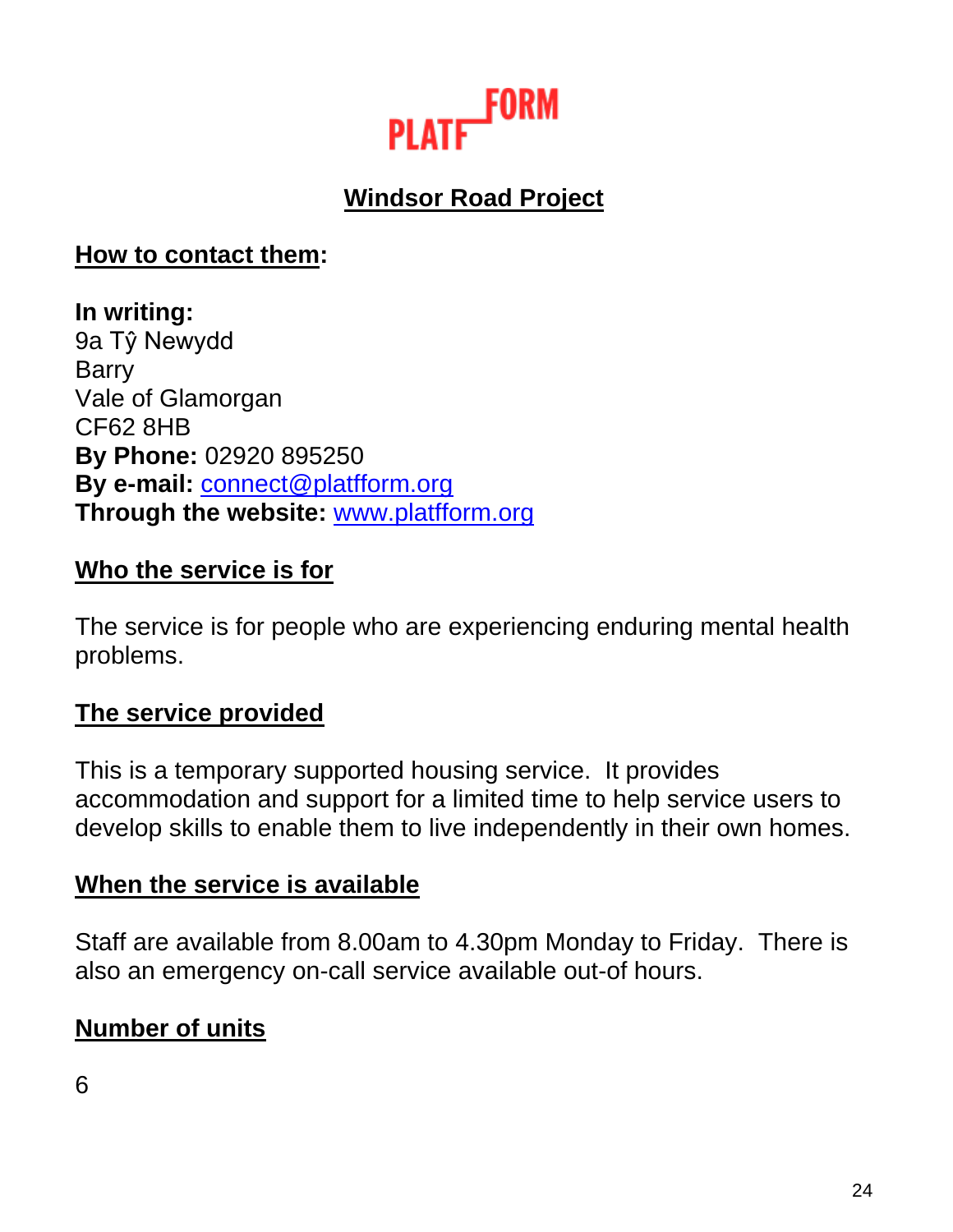## **Type of accommodation**

Support is provided in an ordinary house, where each service user has their own bed-sit with kitchen facilities. There is also a communal bathrooms, lounge and utilities room.

#### **How long the service can be used for**

The service can be accessed for up to a maximum of 2 years.

#### **Location**

Penarth

#### **How to access the service**

Referrals can be made by any professional person. Self-referrals are not accepted. Referrals will be processed through the Supporting People Gateway. Clients will be put on the support waiting list and allocated a space when a vacancy becomes available. Priority will be given to those with the highest level of support need, then to those who have been on the list the longest.

## **Cost**

The service user will not have to pay for the support programme they receive. This service is funded through the Supporting People Programme Grant paid to the Vale of Glamorgan Council.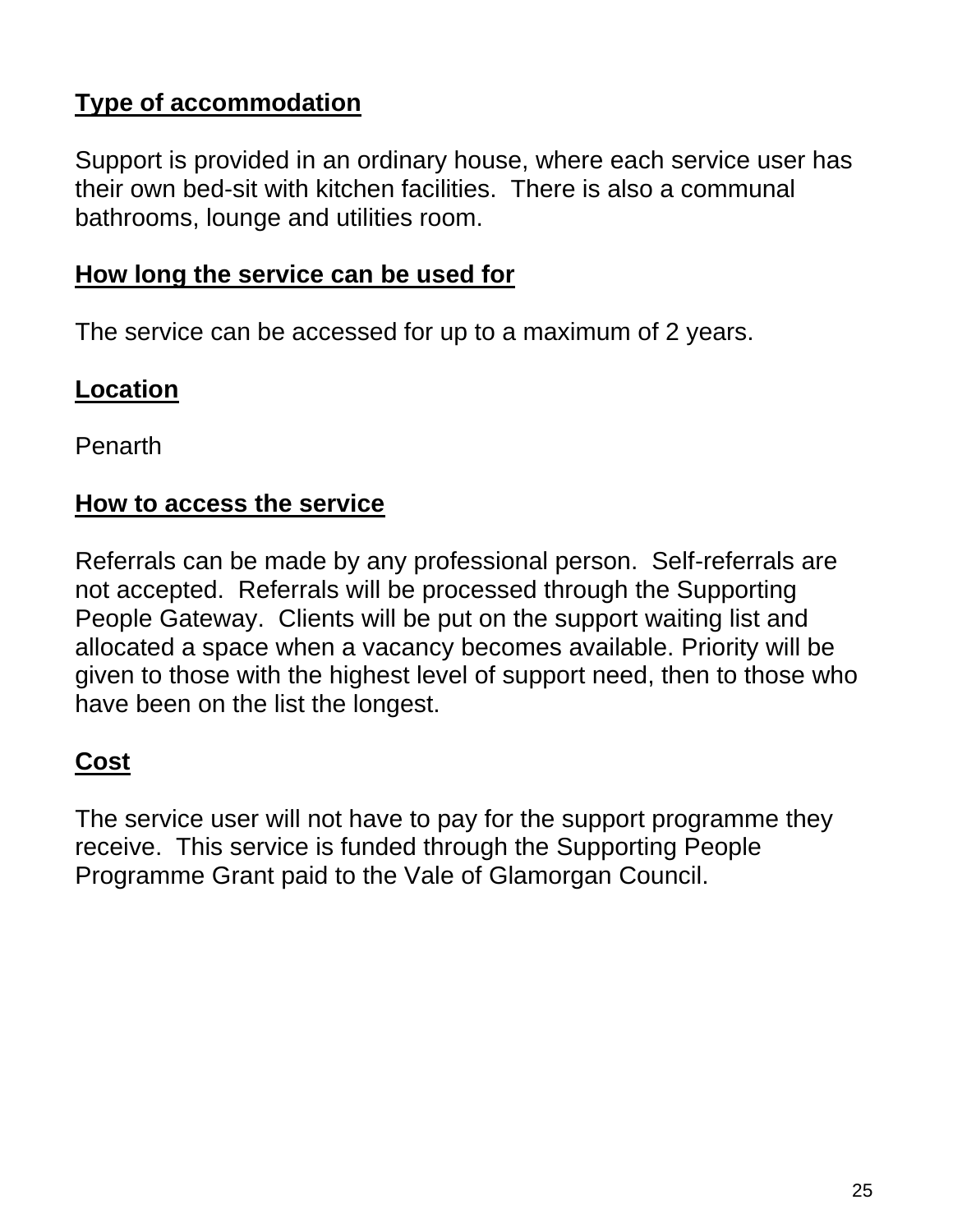

# **Bawden House**

#### **How to contact them:**

**In writing:** Ty Muse 217 Holton Road Barry Vale of Glamorgan CF63 4HR **By phone:** 01446 732876 **By e-mail:** [contact@poblgroup.co.uk](mailto:contact@poblgroup.co.uk)  **Through the website:** [www.poblgroup.co.uk](http://www.poblgroup.co.uk/)

#### **Who the service is for**

The service is for people aged 18 to 60 who have a history of offending or are at risk of offending.

#### **The service provided**

This is a temporary supported housing service. It provides accommodation and support for a limited time to help service users to develop independent living skills. This is approached via a personal development plan, which addresses issues such as home and financial management, education and employment. The service will also support clients with the move-on process.

#### **When the service is available**

Staff are available during normal office hours. The project also operates an out-of-hours on call service.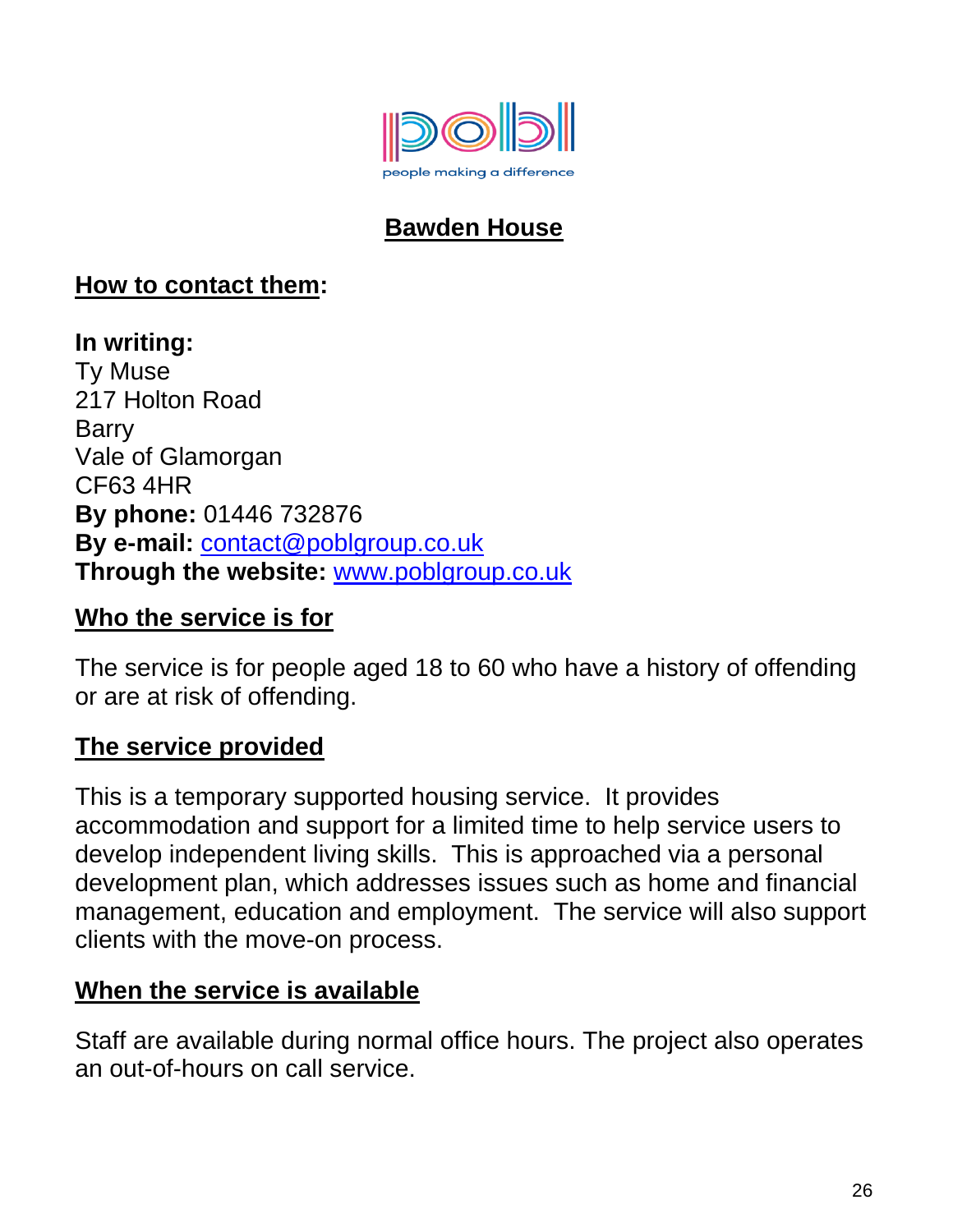# **Number of units**

6

## **Type of accommodation**

The scheme houses 3 bed-sits and 3 self-contained flats.

## **How long can the service be used for**

Up to 2 years.

## **Location**

Barry

## **How to access the service**

Referrals can be made by any professional person. Self-referrals are not accepted. Referrals will be processed through the Supporting People Gateway. Clients will be put on the support waiting list and allocated a space when a vacancy becomes available. Priority will be given to those with the highest level of support need, then to those who have been on the list the longest.

# **Cost**

The service user will not have to pay for the support programme they receive. This service is funded through the Supporting People Programme Grant paid to the Vale of Glamorgan Council.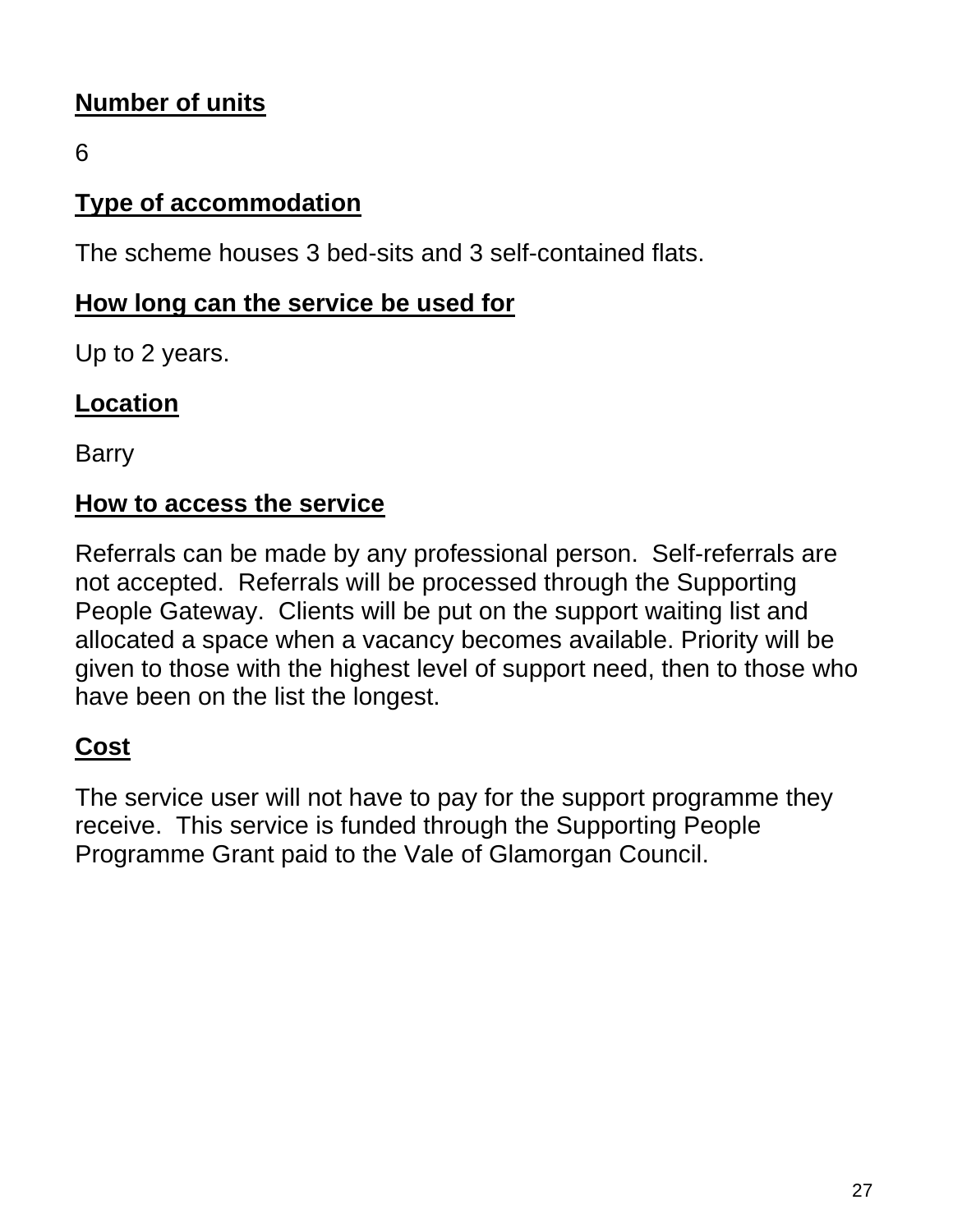

## **Ty Muse**

## **How to contact them:**

**In writing:** Ty Muse 217 Holton Road Barry Vale of Glamorgan CF63 4HR **By phone:** 01446 732876 **By e-mail:** [contact@poblgroup.co.uk](mailto:contact@poblgroup.co.uk) **Through the website:** [www.poblgroup.co.uk](http://www.poblgroup.co.uk/)

## **Who the service is for**

The service is for young people aged 16 to 21 who have a history of offending or are at risk of offending.

#### **The service provided**

This is a temporary supported housing service. It provides accommodation and support for a limited time to help service users to develop independent living skills. This is approached via a personal development plan, which addresses issues such as home and financial management, education and employment. The service will also support clients with the move-on process.

#### **When the service is available**

The project is staffed 24-hours a day provides an on-call service.

## **Number of units**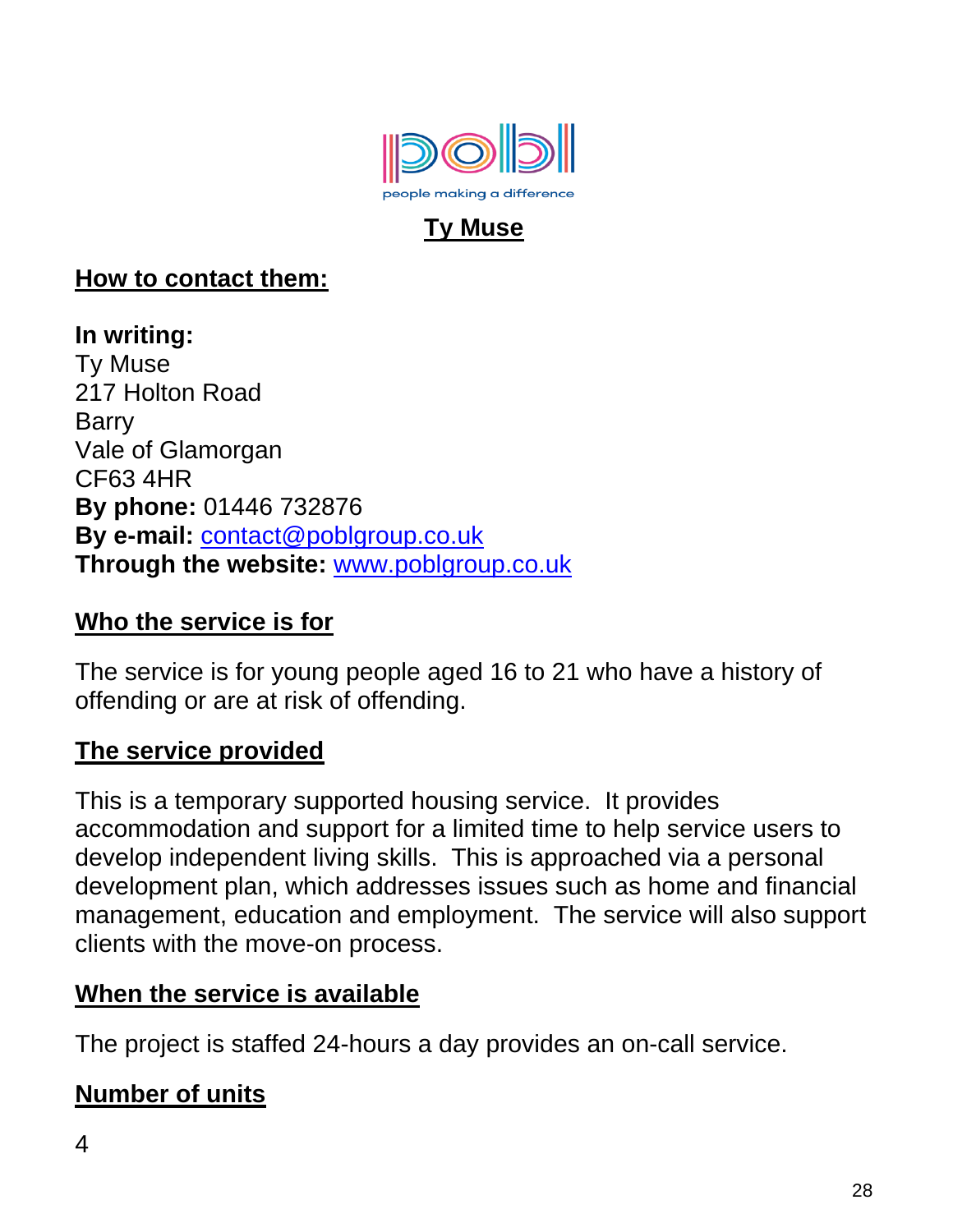## **Type of accommodation**

The scheme houses 4 bed-sits

## **How long can the service be used for**

Up to 2 years

## **Location**

**Barry** 

## **How to access the service**

Referrals can be made by any professional person. Self-referrals are not accepted. Referrals will be processed through the Supporting People Gateway. Clients will be put on the support waiting list and allocated a space when a vacancy becomes available. Priority will be given to those with the highest level of support need, then to those who have been on the list the longest.

# **Cost**

The service user will not have to pay for the support programme they receive. This service is funded through the Supporting People Programme Grant paid to the Vale of Glamorgan Council. Service Charges may apply.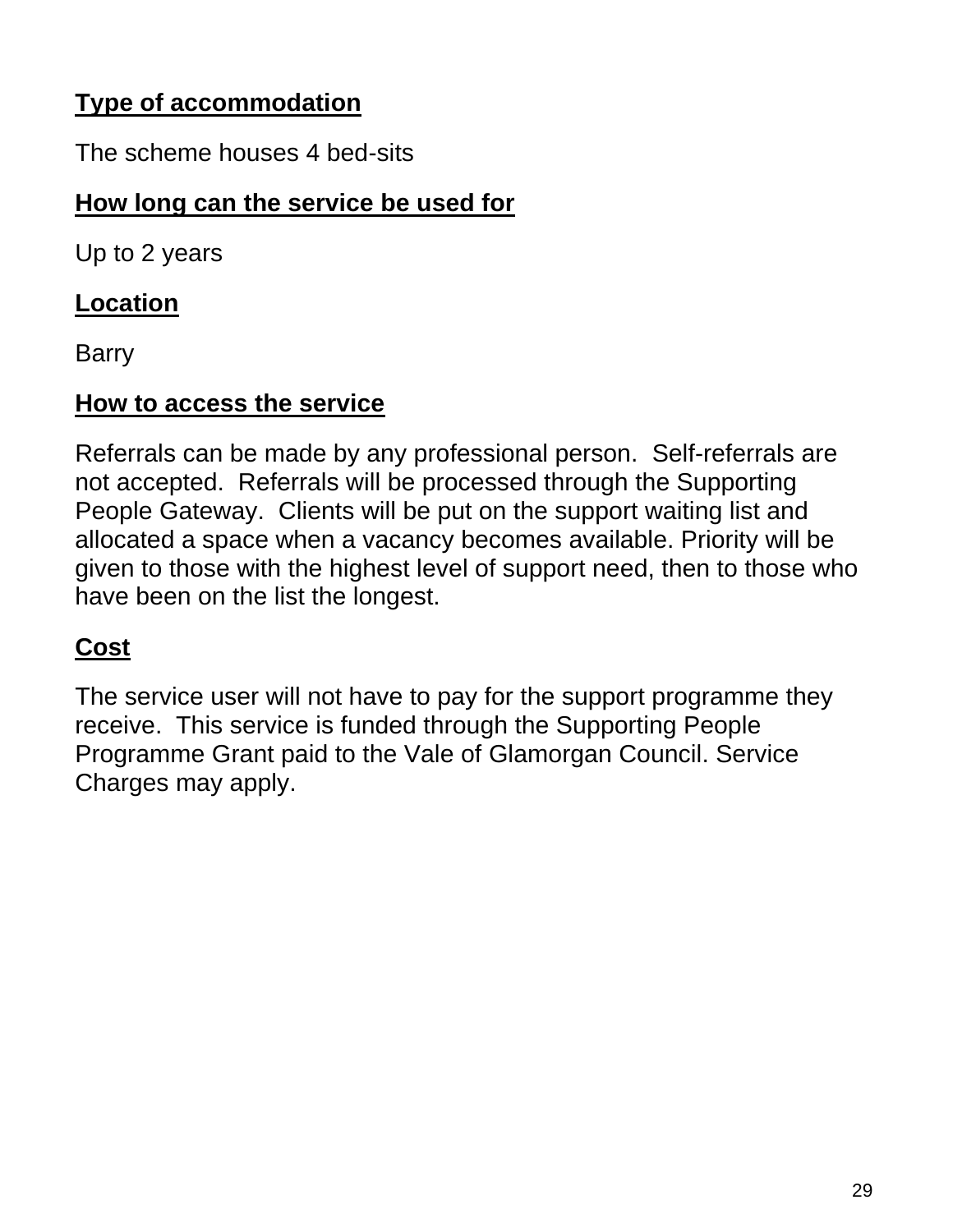

# **244 Holton Road**

## **How to contact them:**

**In writing:** 244 Holton Road Barry Vale of Glamorgan CF63 4HR **By phone:** 01446 732876 **By e-mail:** [contact@poblgroup.co.uk](mailto:contact@poblgroup.co.uk) **Through the website:** [www.poblgroup.co.uk](http://www.poblgroup.co.uk/)

#### **Who the service is for**

The service is for people with criminal justice issues or at risk of criminal justice issues.

## **The service provided**

This is a temporary supported housing service. It provides accommodation and support for a limited time to help service users to develop independent living skills. This is approached via a personal development plan, which addresses issues such as home and financial management, education and employment. The service will also support clients with the move-on process.

## **When the service is available**

Staff are available during normal office hours. The project also operates an out-of-hours on call service.

## **Number of units**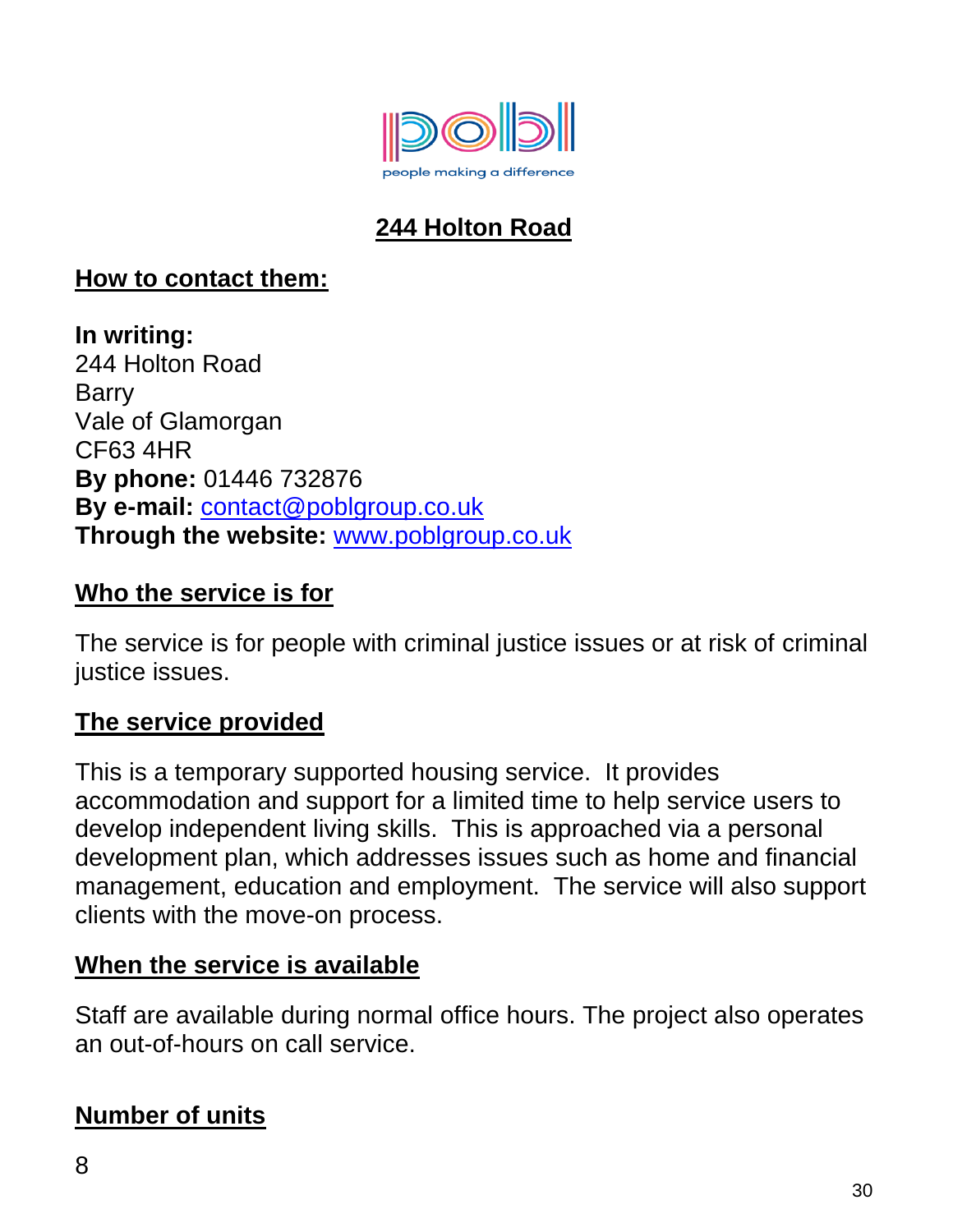# **Type of accommodation**

6 rooms with shared kitchen and bathroom facilities and 2 self-contained flats.

## **How long can the service be used for**

Up to 2 years

## **Location**

Barry

## **How to access the service**

Referrals can be made by any professional person. Self-referrals are not accepted. Referrals will be processed through the Supporting People Gateway. Clients will be put on the support waiting list and allocated a space when a vacancy becomes available. Priority will be given to those with the highest level of support need, then to those who have been on the list the longest.

## **Cost**

The service user will not have to pay for the support programme they receive. This service is funded through the Supporting People Programme Grant paid to the Vale of Glamorgan Council. Service Charges may apply.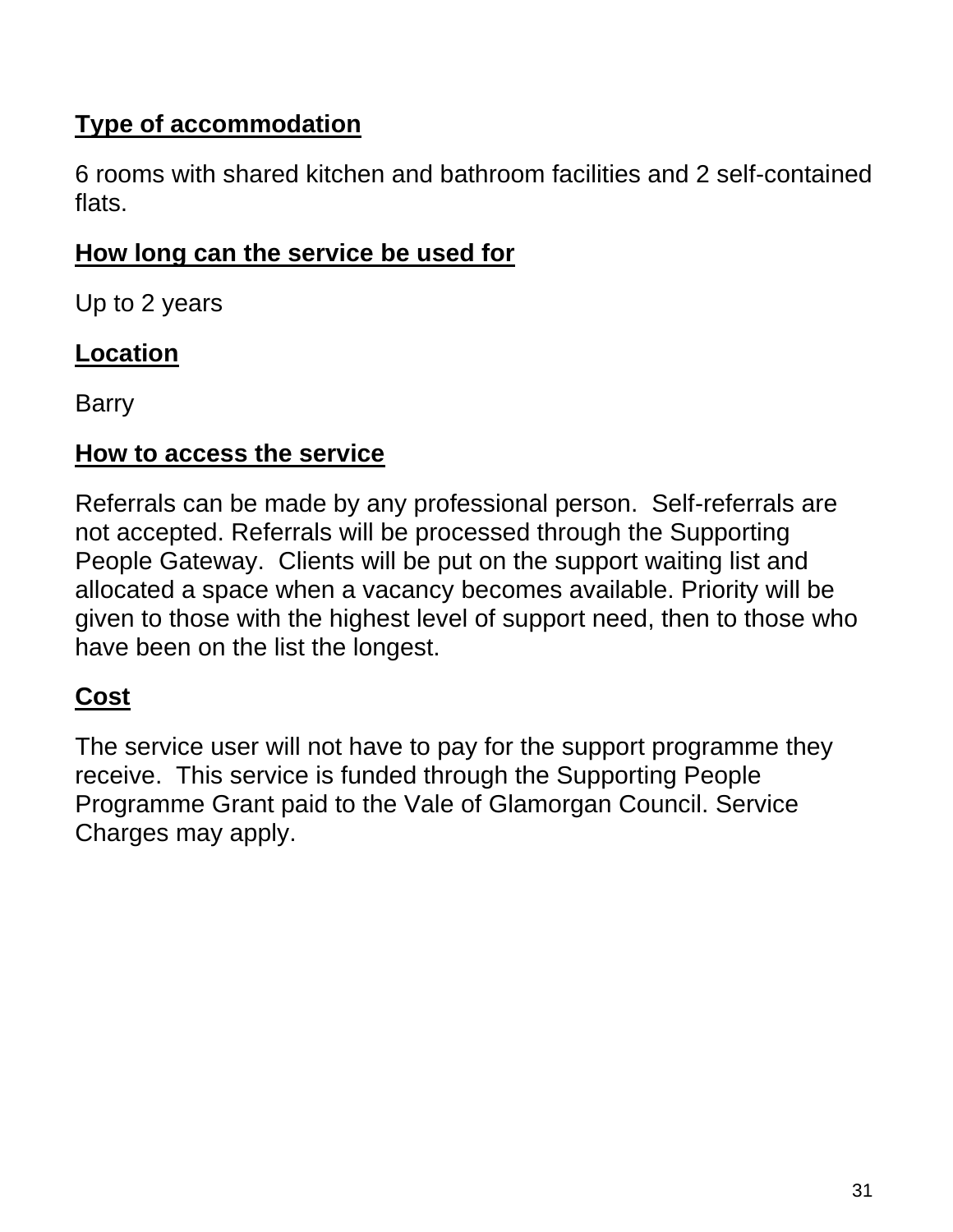

# **Croes Ffin**

## **How to contact them:**

**In writing:** The Wallich Centre 248 Holton Road Barry Vale of Glamorgan CF63 4HS **By phone:** 01446 749365 **By e-mail:** [mail@thewallich.net](mailto:mail@thewallich.net) **Through the website:** [www.thewallich.com](http://www.thewallich.com/)

## **Who the service is for**

The service is for adults with previous substance misuse issues. Clients must have undergone a treatment or rehabilitation programme and be abstinent from illegal drugs or alcohol.

## **The service provided**

This is a temporary supported housing service. It provides accommodation and support for a limited time to help service users to develop skills in order for them to be able to maintain an independent lifestyle in their own homes.

## **When the service is available**

Staff are available from 9.00am to 5.00pm Monday to Friday. There is also an out of hours on-call for emergencies.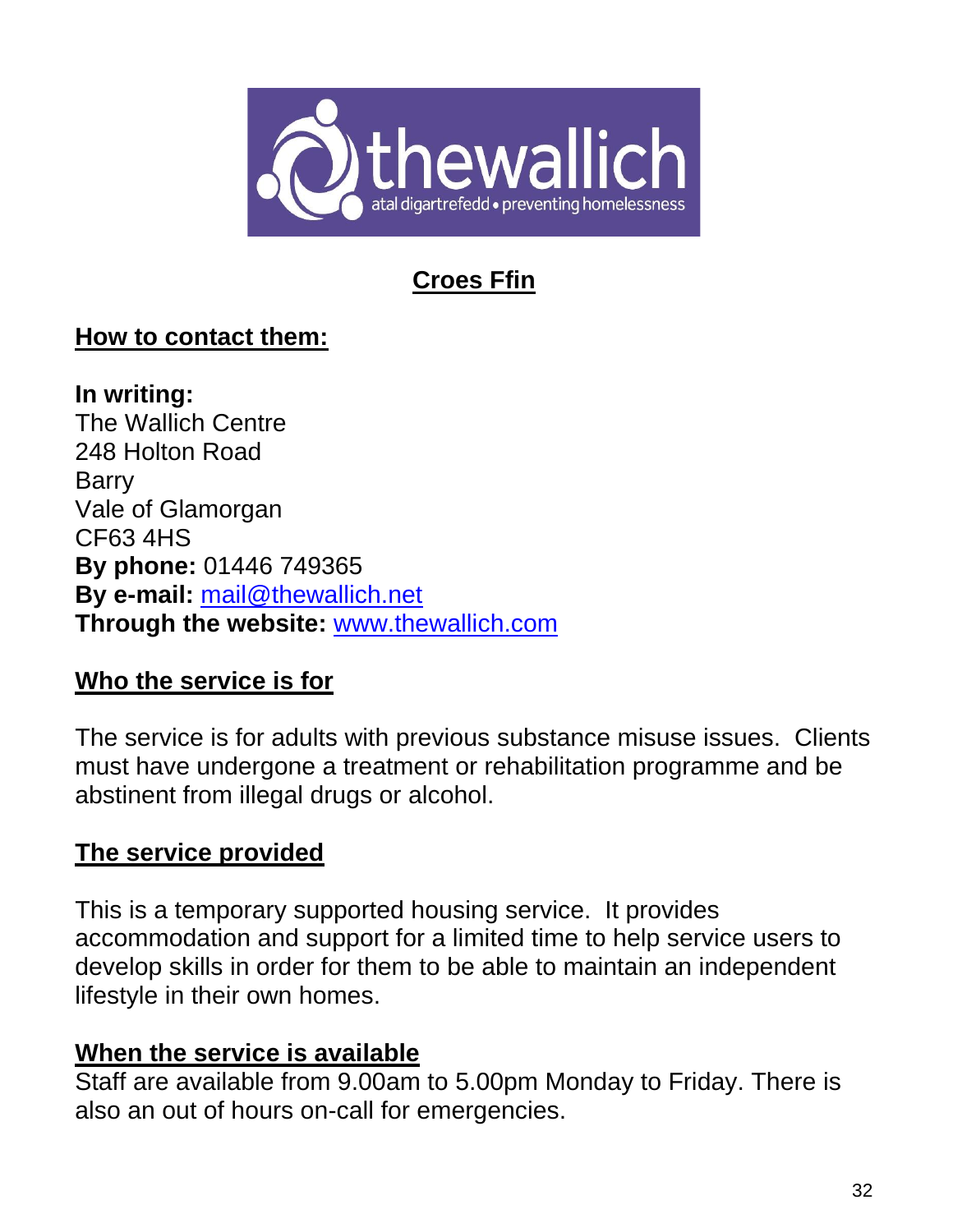# **Number of units**

9

## **Type of accommodation**

There are three self-contained flats with a communal room, based at the Croes Ffin office site. There are also six other self-contained flats with a communal garden, in another location.

## **How long the service can be used for**

In general clients stay at the project up to 2 years. This can be extended dependant on individual need.

## **Location**

Barry

# **How to access the service**

Referrals can be made by any professional person. Self-referrals are not accepted. Referrals will be processed through the Supporting People Gateway. Clients will be put on the support waiting list and allocated a space when a vacancy becomes available. Priority will be given to those with the highest level of support need, then to those who have been on the list the longest

# **Cost**

The service user will not have to pay for the support programme they receive. This service is funded through the Supporting People Programme Grant paid to the Vale of Glamorgan Council.Service Charges may apply.

Staff are available from 9.00am to 5.00pm Monday to Friday. There is also an out-of-hours on-call service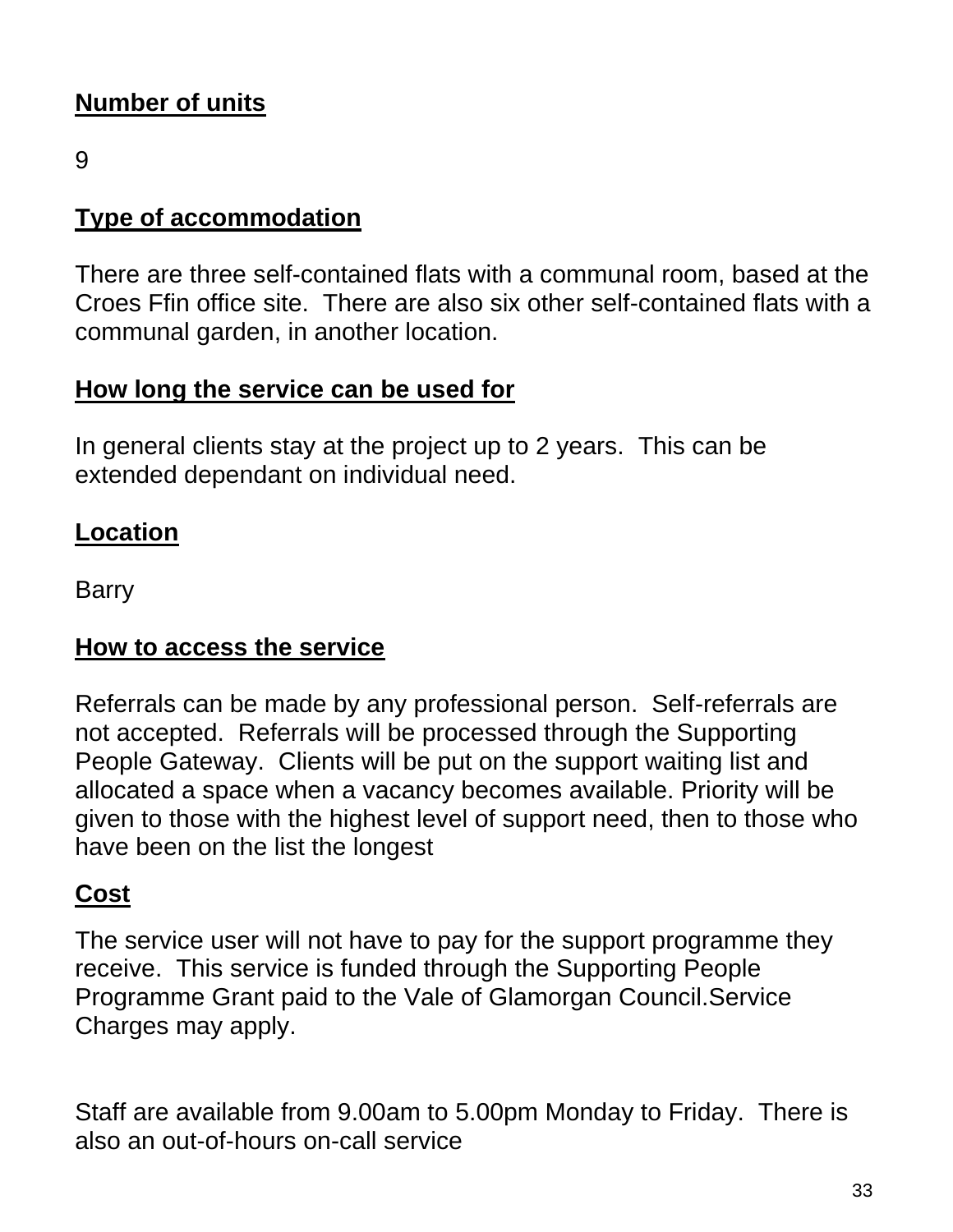# **Section 3**

# **Temporary/Permanent Supported Accommodation**

Vale of Glamorgan Council Adult Placement Pg 35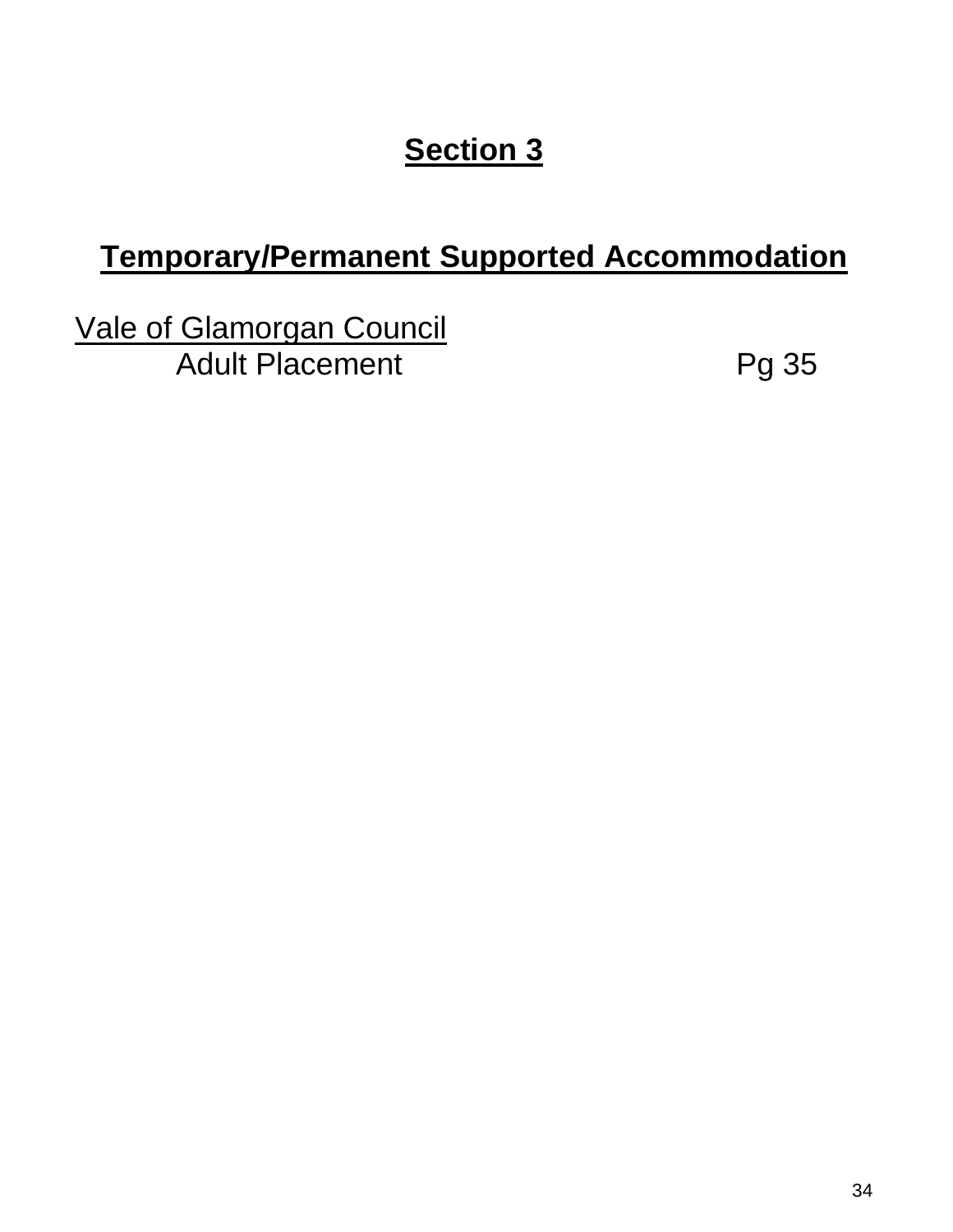

#### **How to contact them:**

**In writing:** Hen Goleg College Fields Close **Barry** Vale of Glamorgan CF62 8LF **By phone:** 01446 731105 **By e-mail:** [AdultPlacement@valeofglamorgan.gov.uk](mailto:AdultPlacement@valeofglamorgan.gov.uk) **Through the website:** [www.valeofglamorgan.gov.uk](http://www.valeofglamorgan.gov.uk/)

## **Who the service is for**

Adult Placement provides accommodation and support to vulnerable adults in the homes of people specially recruited for the service.

## **The service provided**

Vale of Glamorgan Adult Placement Service (APS) approve people to provide support and accommodation in their own homes. These 'Host' families enable service users to gain and develop daily living skills and tackle issues such as budgeting, benefits, education and employment. The APS continues to make sure that both the Host and service user are supported, through regular contact and placement reviews.

#### **When the service is available**

The service provides 24-hour support to service users via Host families. APS staff are available Monday to Thursday from 8.30am until 5.00pm and Friday from 8.30am until 4.30pm.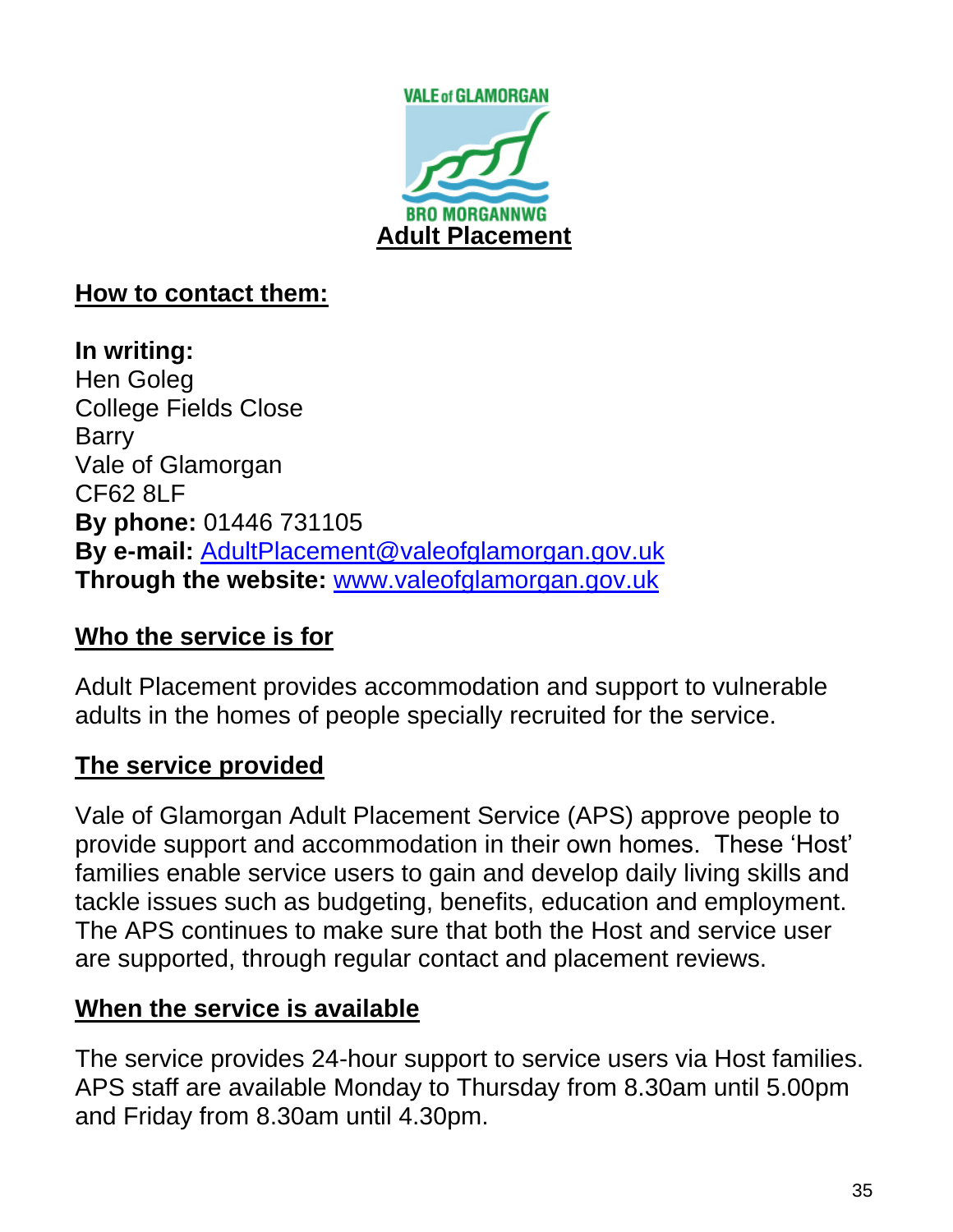## **Number of units**

32

## **Type of accommodation**

Support is offered in the Hosts family accommodation that ranges in house size and location.

## **How long can the service be used for**

Supporting People aims for the Service User to move on when suitable. However, some service users may stay permanently.

## **Location**

Throughout the Vale of Glamorgan.

## **How to access the service**

People who are interested in becoming Hosts will need to go through the formal application process. Application packs are available at the above address or if the team is contacted on the above number an application can be sent via e-mail. People who want to use the service can be referred via the Vale of Glamorgan Community Support Team, Community Mental Health team, Long Term Care team, Older Persons and Individuals with Dementia.

## **Cost**

The service user will not have to pay for the support programme they receive. This service is funded through the Supporting People Programme Grant paid to the Vale of Glamorgan Council. However, there maybe a service charge through Social Services.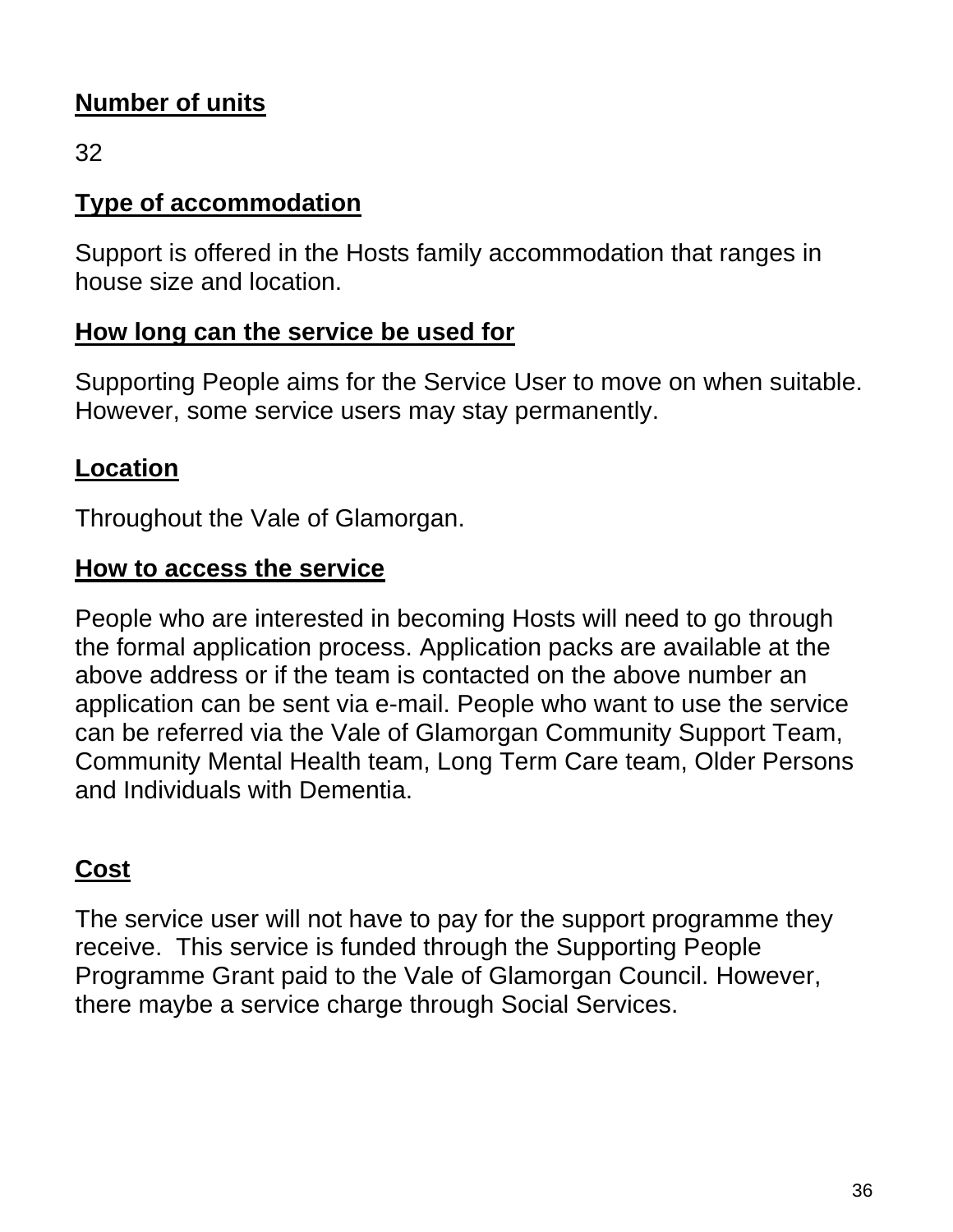## **Section 4**

## **Floating Support Service**

| <b>Hafod Care</b>  |                                                                                    |                                |
|--------------------|------------------------------------------------------------------------------------|--------------------------------|
|                    | Teulu<br>Esgyn<br><b>TESS 1 &amp; 2</b>                                            | Pg 38<br>Pg 40<br><b>Pg 42</b> |
| _lamau             |                                                                                    |                                |
|                    | <b>Tom Holmes</b><br><b>TESS 6 &amp; Newlands</b><br><b>TESS 7</b>                 | Pg 44<br>Pg 46                 |
| Platfform          |                                                                                    |                                |
|                    | <b>Dispersed Scheme</b><br><b>CMHS</b>                                             | Pg 50<br>Pg 52                 |
| Pobl               |                                                                                    |                                |
|                    | <b>Ffynnon Project</b><br><b>Pobl Vale Floating Support</b><br><b>ITESS</b><br>PRS | Pg 54<br>Pg 56<br>Pg 58        |
| <b>The Wallich</b> |                                                                                    |                                |
|                    | <b>TESS 5</b>                                                                      | Pg 62                          |
|                    | <b>Taff Housing</b>                                                                |                                |
|                    | <b>PAG</b>                                                                         | Pg 64                          |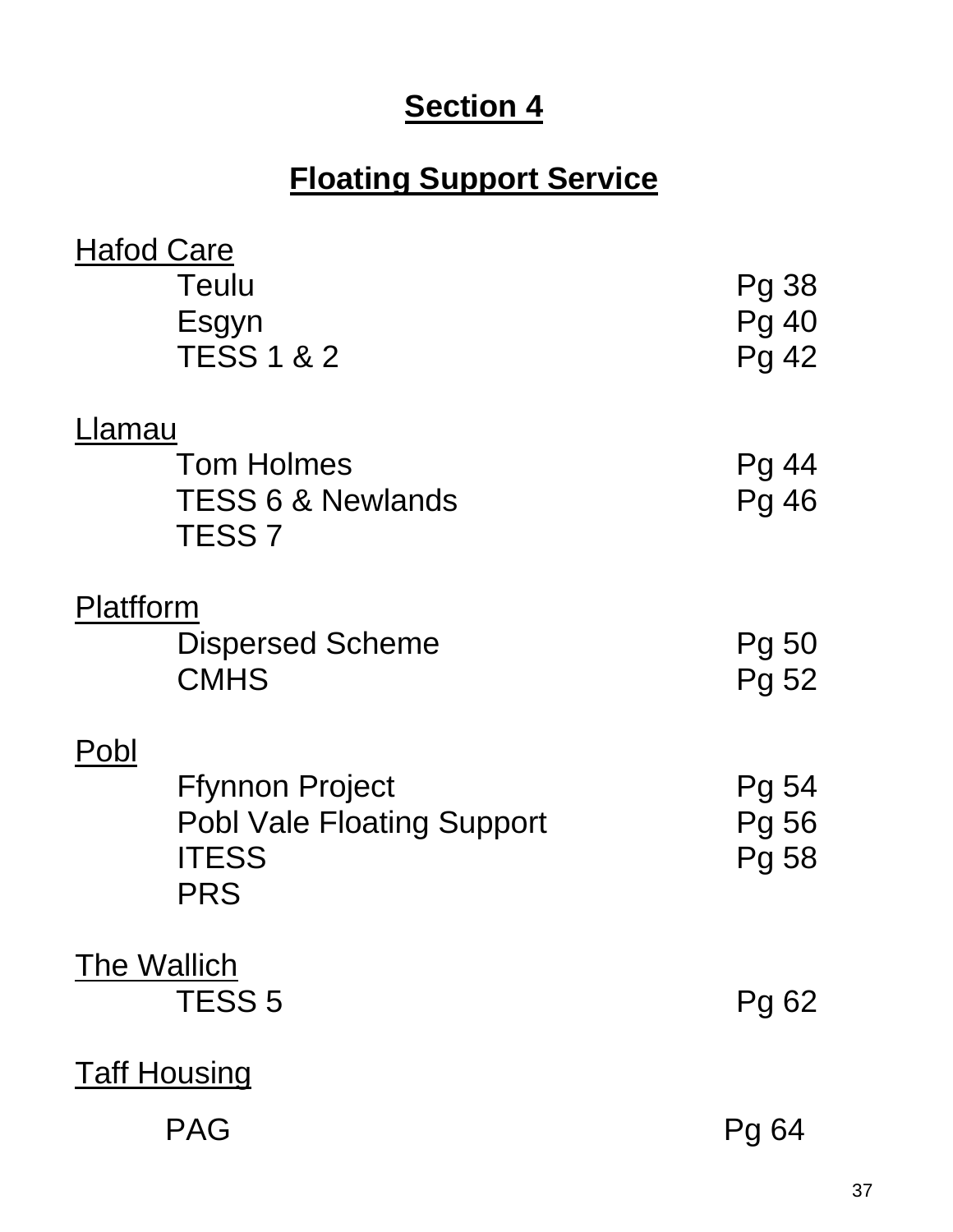

## **Teulu**

## **How to contact them:**

**In writing:** Golau Caredig Gladstone Road Barry Vale of Glamorgan CF62 7AZ **By Phone:** 01446 731940 **By e-mail:** [enquiries@hafod.org.uk](mailto:enquiries@hafod.org.uk) **By website:** [www.hafodcare.org.uk](http://www.hafodcare.org.uk/)

#### **Who the service is for**

The service is for families with support needs living in the Vale of Glamorgan that require support to maintain their tenancy.

#### **The support provided**

Support is provided to people in their own home and is tailored to meet individual need. Support is also provided to service users living in 5 designated RSL properties in the Vale. The provider must have a management agreement with Newydd housing covering the 5 properties.

#### **When the service is available**

Staff are available 9.30am to 4.30pm Monday to Friday.

## **How long the service can be used for**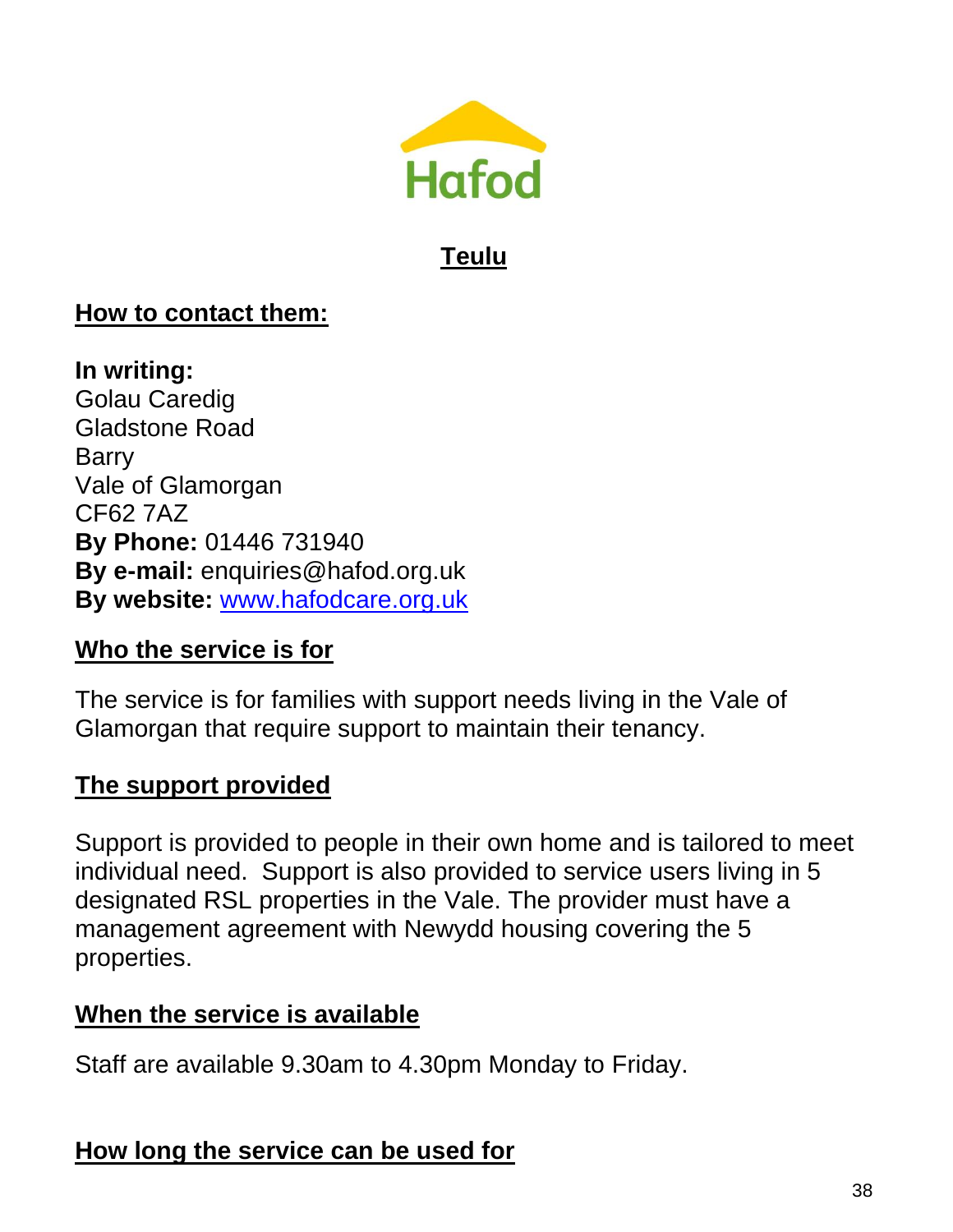Up to 2 years.

## **Location**

Throughout the Vale of Glamorgan.

## **How to access the service**

Referrals can be made by any professional person. Self-referrals are not accepted. Referrals will be processed through the Supporting People Gateway. Clients will be put on the support waiting list and allocated a space when a vacancy becomes available. Priority will be given to those with the highest level of support need, then to those who have been on the list the longest.

## **Cost**

The service user will not have to pay for the support programme they receive. This service is funded through the Supporting People Programme Grant paid to the Vale of Glamorgan Council.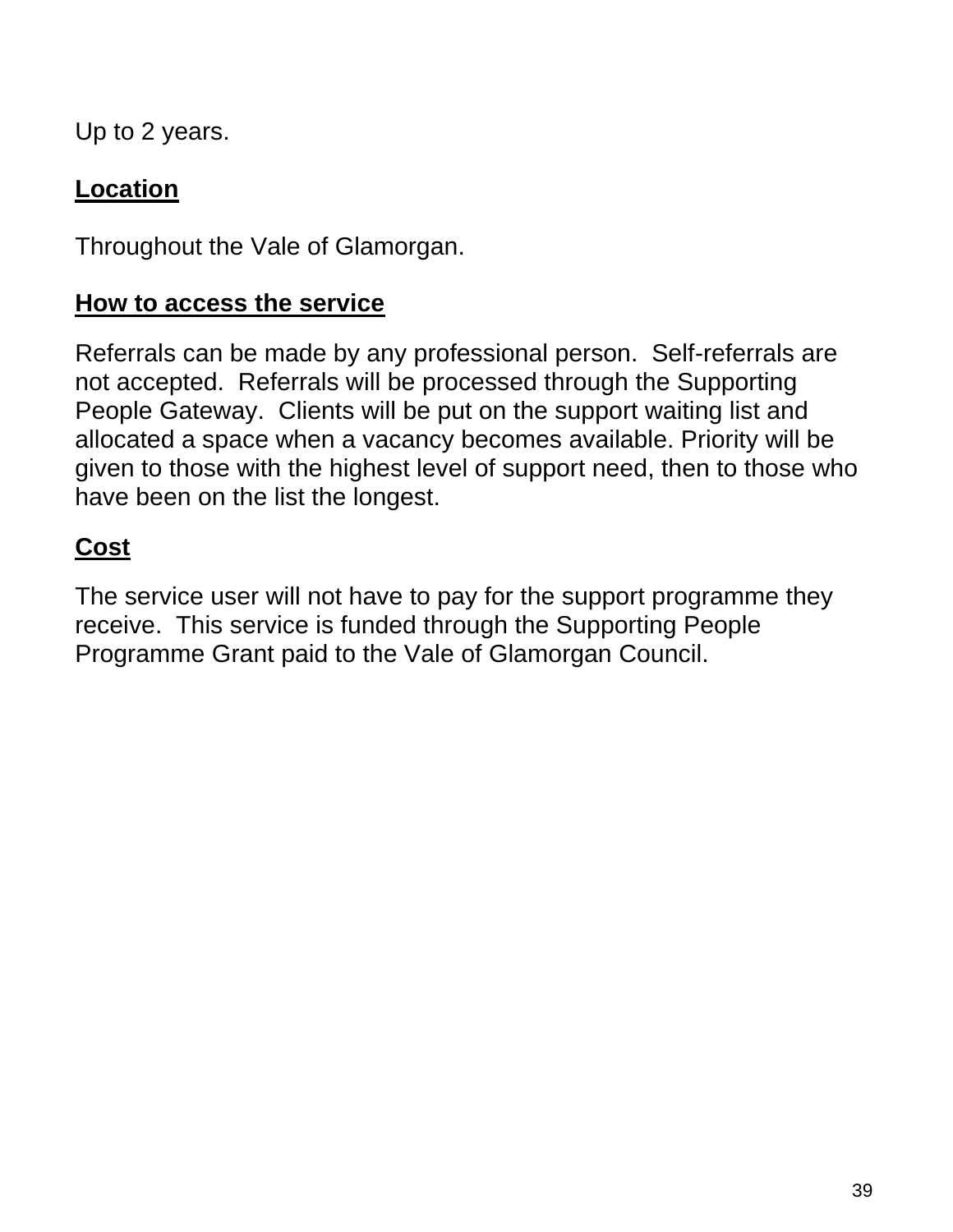

## **Esgyn**

## **How to contact them:**

**In writing:** Golau Caredig Gladstone Road Barry Vale of Glamorgan CF62 7AZ **By phone:** 01446 731940 **By e-mail:** [enquiries@hafod.org.uk](mailto:enquiries@hafod.org.uk) **Through the website:** [www.hafodcare.org.uk](http://www.hafodcare.org.uk/)

#### **Who the service is for**

The service is accessible for vulnerable people who have learning and or physical disabilities, developmental disorders and those who may have low level mental health.

## **The service provided**

Floating Support is made available to service users, who are then supported in setting up a home and successfully maintaining a tenancy. An allocated support worker will assist service users to develop an Individual Support Plan that addresses any needs identified. Support is tapered to a close with a final aim of them remaining in the accommodation un-supported.

#### **Type of accommodation**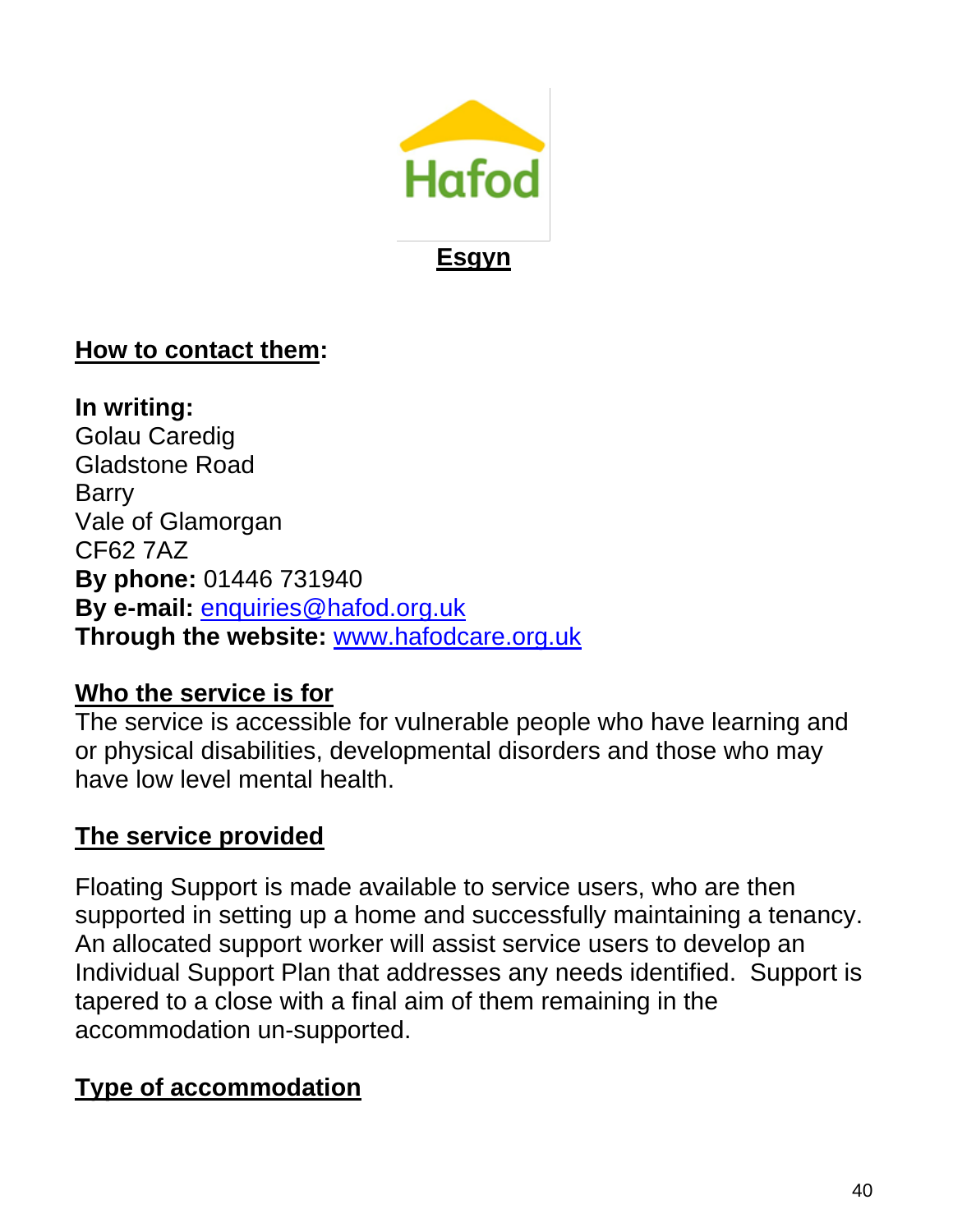Support is provided in the service users own homes. Some properties may not be fully accessible to people with restricted mobility.

## **How long the service can be used for**

Service users can access this service for up to 2 years.

## **Location**

The service can be provided to people who are residents in the Vale of Glamorgan across any tenure.

#### **How to access the service**

Referrals can be made by any professional person. Referrals will be processed through the Supporting People Gateway. Clients will be put on the support waiting list and allocated a space when a vacancy becomes available. Priority will be given to those with the highest level of support need, then to those who have been on the list the longest.

## **Cost**

The service user will not have to pay for the support programme they receive. This service is funded through the Supporting People Grant paid to the Vale of Glamorgan Council.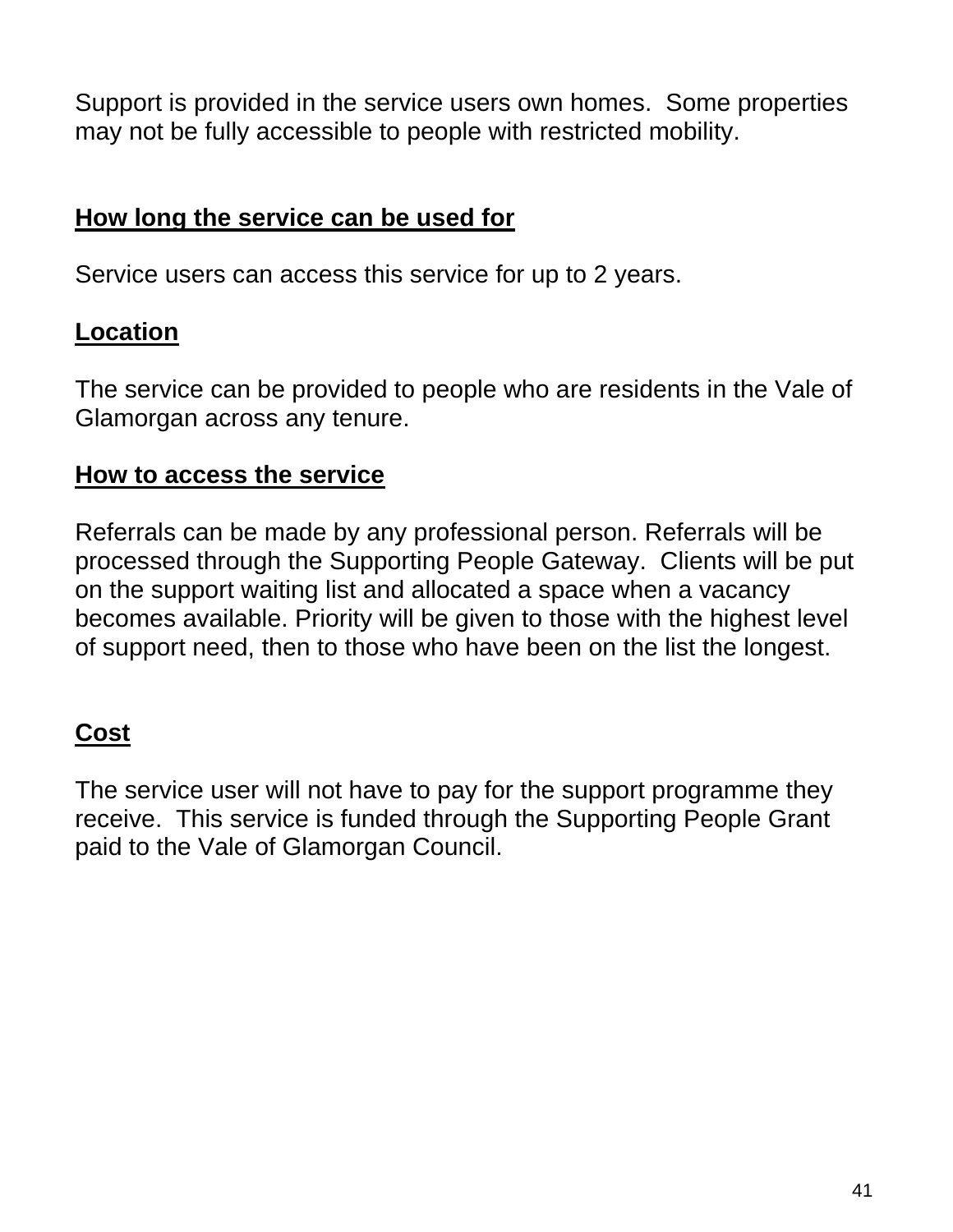

## **TESS 1 & 2**

#### **How to contact them:**

**In writing:** Golau Caredig Gladstone Road Barry Vale of Glamorgan CF62 7AZ **By Phone:** 01446 731940 **By e-mail:** [enquiries@hafod.org.uk](mailto:enquiries@hafod.org.uk)  **By website:** [www.hafodcare.org.uk](http://www.hafodcare.org.uk/)

## **Who the service is for**

The service is for families with support needs such as Domestic abuse, Mental Health, Alcohol issues, Drug use, Young and vulnerable, Criminal justice issues, Homeless/potentially homeless, Vulnerable parents who require support to maintain their tenancy.

## **The service provided**

The aim of this project is to provide housing support to improve outcomes for people at risk of homelessness to access information, advice, support and resources to enable them to make informed choices.

## **When the service is available**

Monday to Thursday from 9AM to 5PM and from 9AM to 4:30PM on Fridays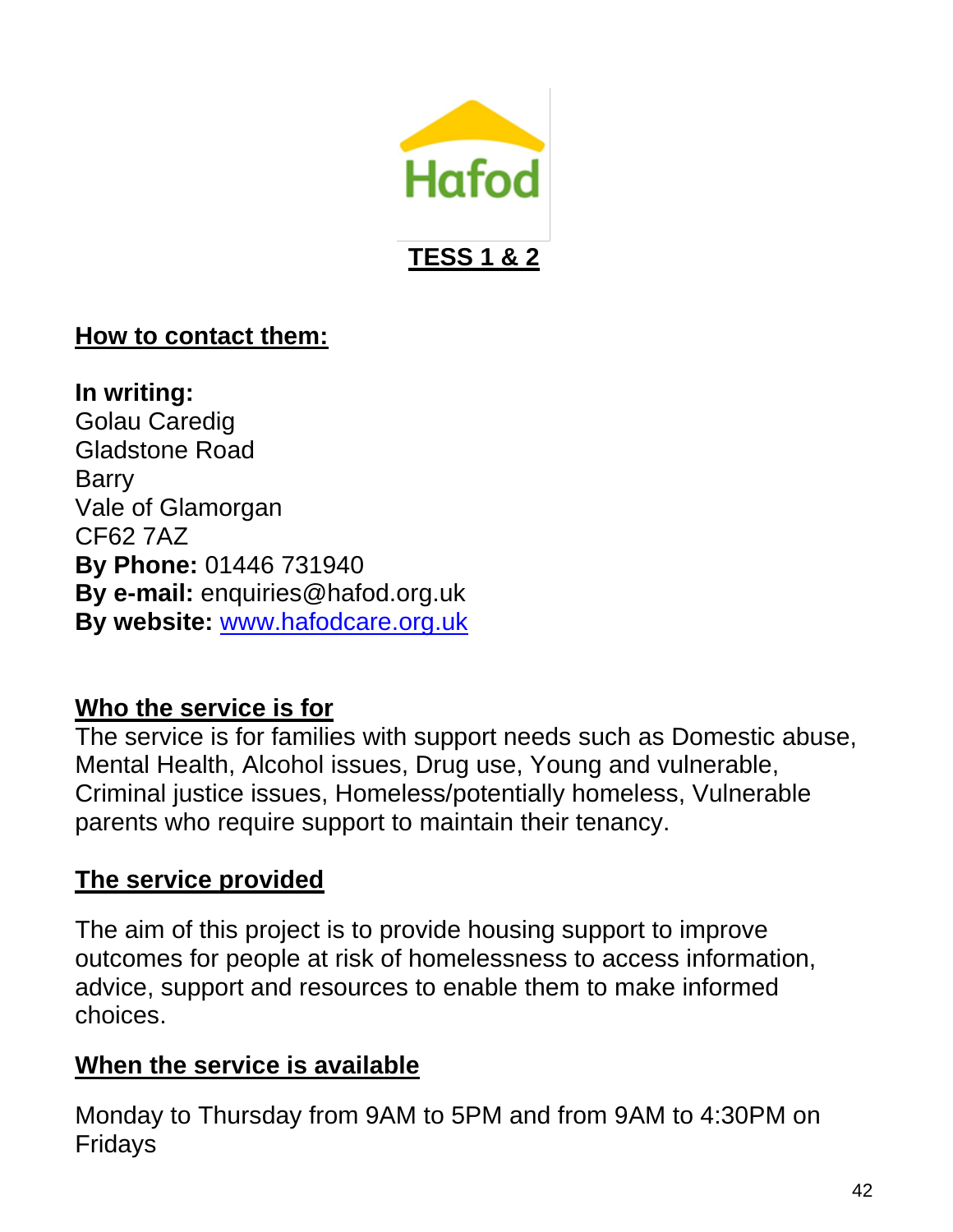## **Location**

The service can be provided to people who are residents in the Vale of Glamorgan across any tenure.

#### **How to access the service**

Referrals can be made by any professional person. Referrals will be processed through the Supporting People Gateway. Clients will be put on the support waiting list and allocated a space when a vacancy becomes available. Priority will be given to those with the highest level of support need, then to those who have been on the list the longest.

## **Cost**

The service user will not have to pay for the support programme they receive. This service is funded through the Supporting People Programme Grant paid to the Vale of Glamorgan Council.

## **Number of units**

There will be a total of 93 units split into two categories depending on the clients support needs.

- 73-units of normal support
- 20-units of crisis support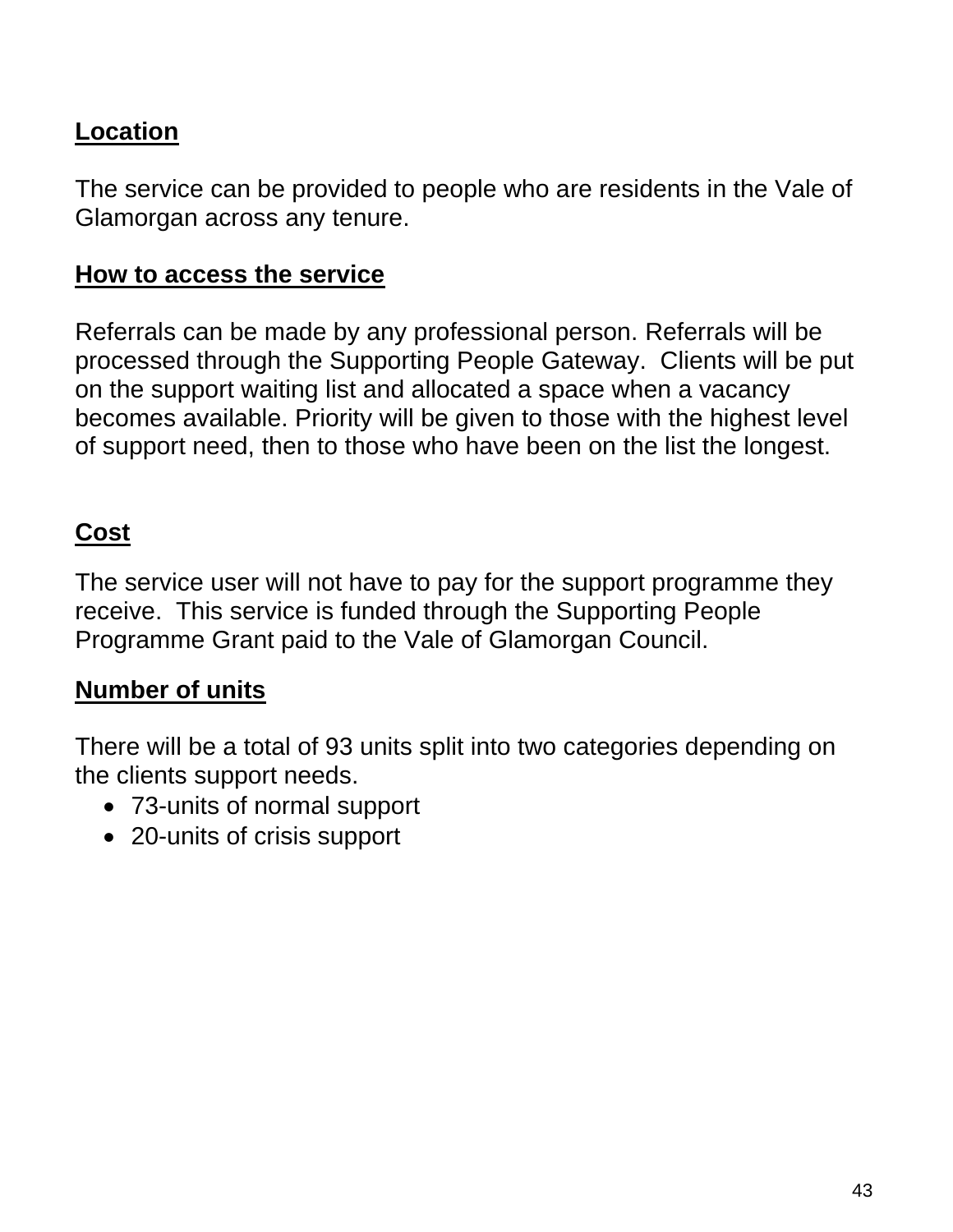

## **Tom Holmes**

## **How to contact them:**

**In writing:** Llamau Ltd 236 Holton Road Barry Vale of Glamorgan CF62 4HS **By phone:** 01446 748852 **By e-mail:** [enquiries@llamau.org.uk](mailto:enquiries@llamau.org.uk) **Through the website:** [www.llamau.org.uk](http://www.llamau.org.uk/)

## **Who the service is for**

The service is aimed at 16 to 24 year olds living in any type of tenure who are identified as in housing need with potential support issues who have also had an involvement with Social Services (However, a Section 17 Referral can be made to Social Services at the time of the referral to the Tom Holmes Project). However, young vulnerable people without Social Service involvement can still access the service.

## **The service provided**

Floating Support is made available to service users, who are then supported in setting up a home and successfully maintaining a tenancy. An allocated support worker will assist service users to develop an Individual Support Plan that addresses any needs identified. Support is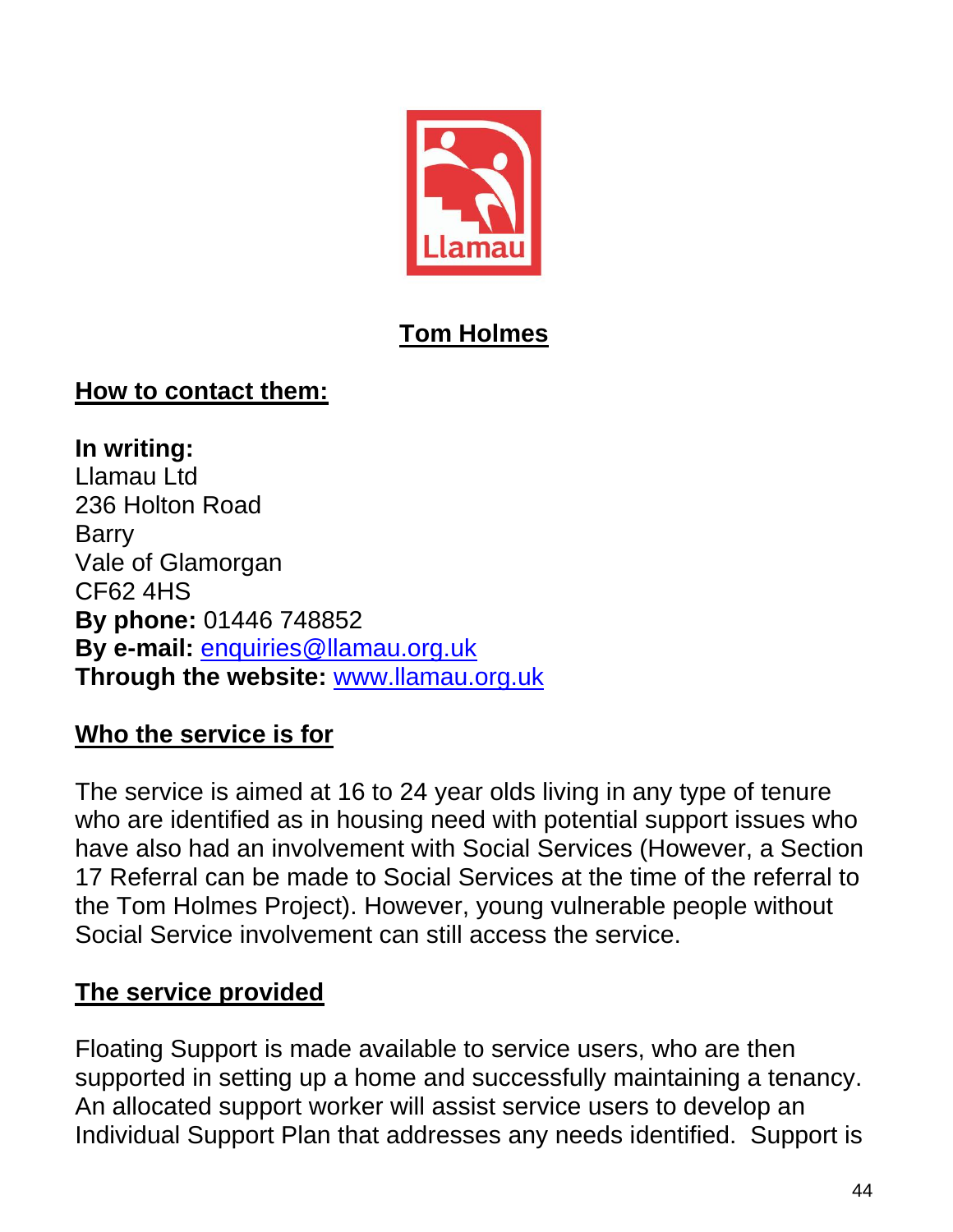tapered to a close with a final aim of them remaining in the accommodation un-supported.

## **When the service is available**

Support staff are available normal office hours. The project also has a 24 hours 'on-call' service.

## **Type of accommodation**

Support is provided in the service users own homes. Some properties may not be fully accessible to people with restricted mobility.

## **How long the service can be used for**

Service users can access the service until they are 24, up to a maximum of 2 years.

## **Location**

The service can be provided to people who are residents in the Vale of Glamorgan across any tenure.

## **How to access the service**

Referrals can be made by any professional person. Self-referrals are not accepted. Referrals will be processed through the Supporting People Gateway. Clients will be put on the support waiting list and allocated a space when a vacancy becomes available. Priority will be given to those with the highest level of support need, then to those who have been on the list the longest.

## **Cost**

The service user will not have to pay for the support programme they receive. This service is funded through the Supporting People Programme Grant paid to the Vale of Glamorgan Council.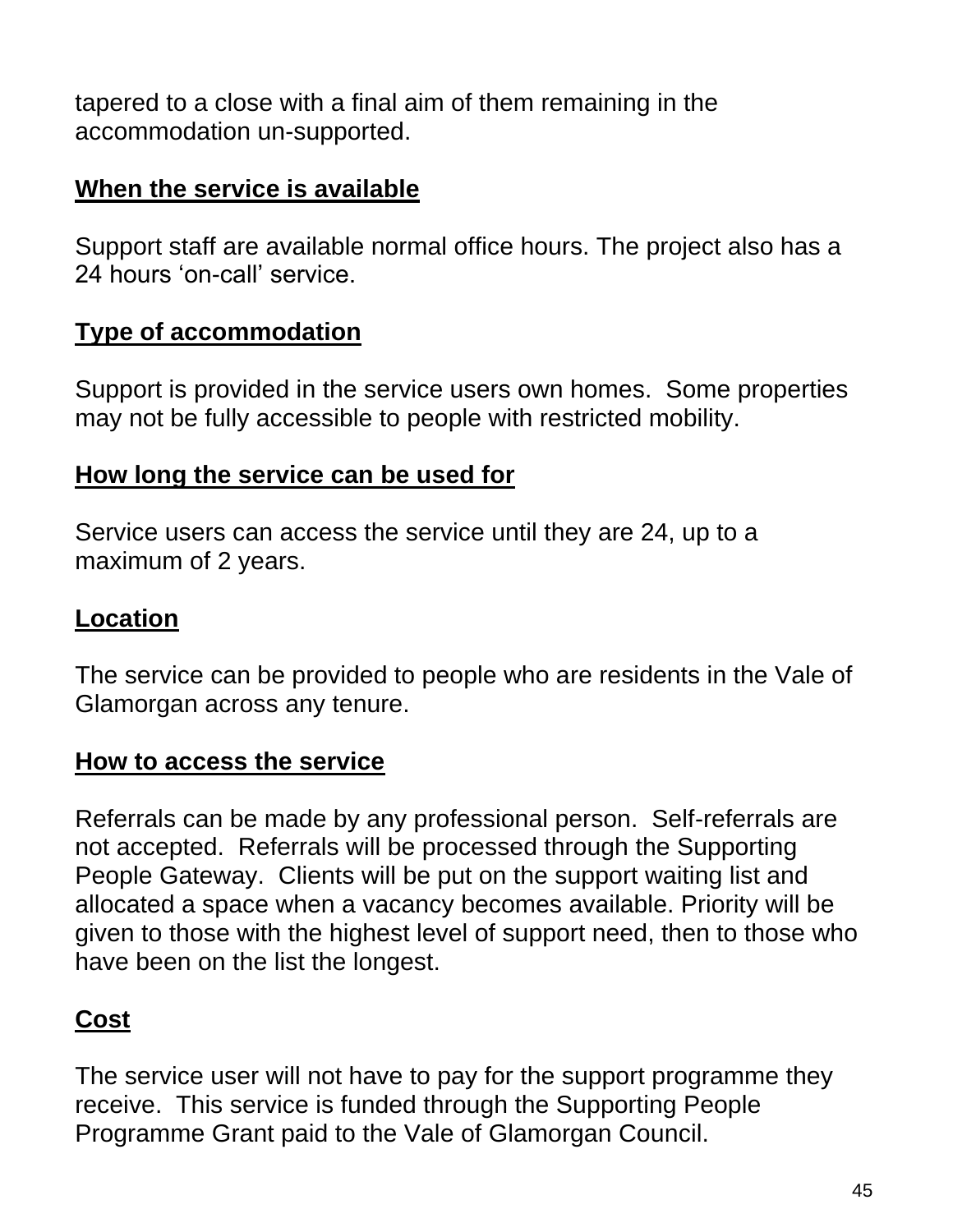

## **TESS 6 & Newlands Project**

## **How to contact them:**

**In writing:** Llamau Ltd 236 Holton Road Barry Vale of Glamorgan CF62 4HS **By phone:** 01446 748852 **By e-mail:** [enquiries@llamau.org.uk](mailto:enquiries@llamau.org.uk) **Through the website:** [www.llamau.org.uk](http://www.llamau.org.uk/)

#### **Who the service is for**

This is a cross tenure service is for people who receive treatment at the Newlands Centre and need support because they are affected by substance misuse.

#### **The service provided**

The service provides floating support via an independent living advisor who will give advice and information on a variety of issues. Support ranges from daily living skills, housing issues, benefits, debt management, education and training and is aimed at enabling people to maintain an independent lifestyle.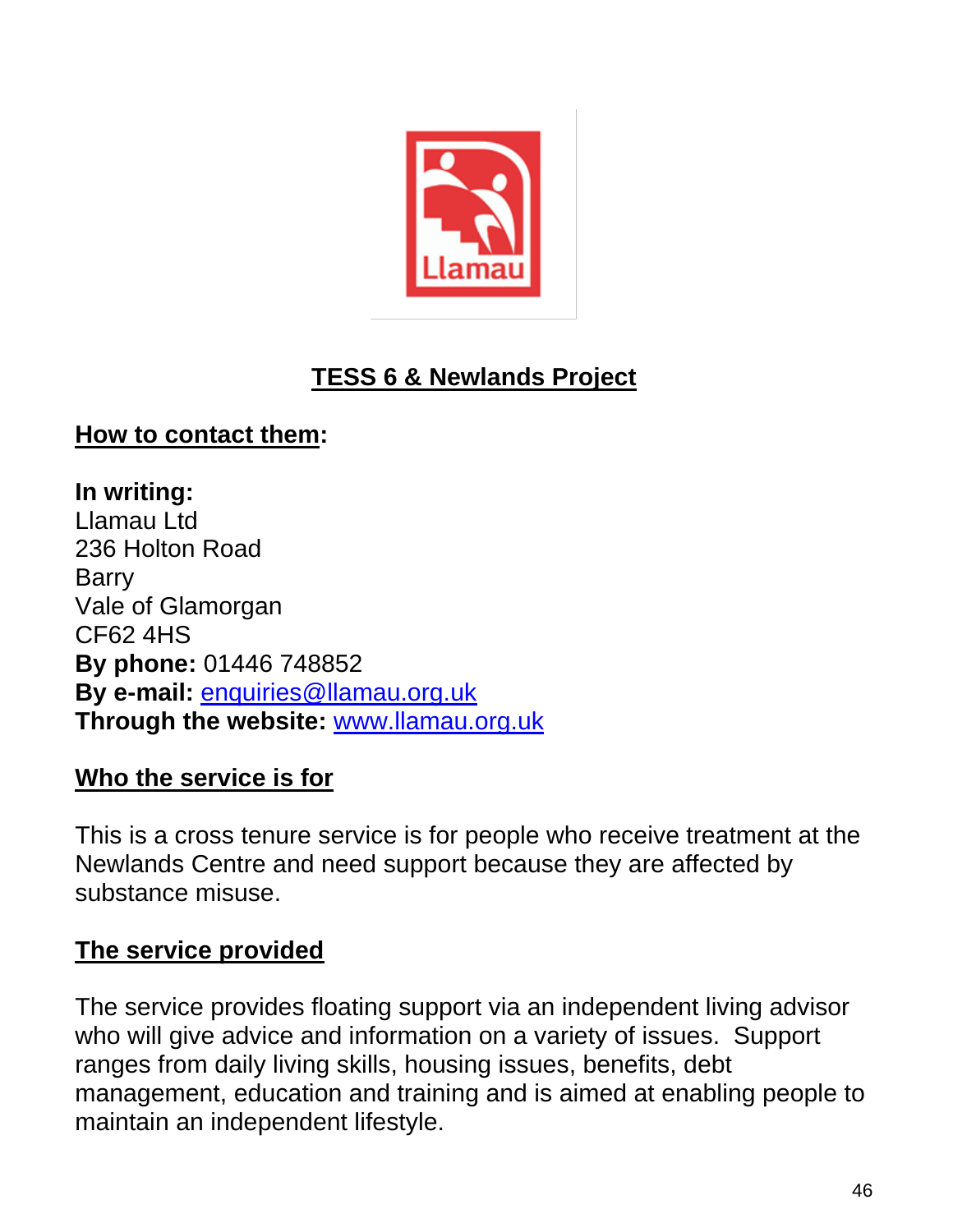## **When the service is available**

Staff are available from 9.00am to 5.00pm, Monday to Thursday and from 9.00am to 4.30pm on Fridays.

## **Number of units**

8

## **Type of accommodation**

The service can be provided to people who are residents in the Vale of Glamorgan across any tenure.

## **How long the service can be used for**

There is no time limit. However, service users must be accessing C.A.U (Community Addiction Unit).

## **Location**

Barry

#### **How to access the service**

Referrals are welcome from C.A.U, VADT and the Community Mental Health Team. People receiving treatment at the Newlands Centre can also self-refer.

## **Cost**

The service user will not have to pay for the support programme they receive. This service is funded through the Supporting People Programme Grant paid to the Vale of Glamorgan Council.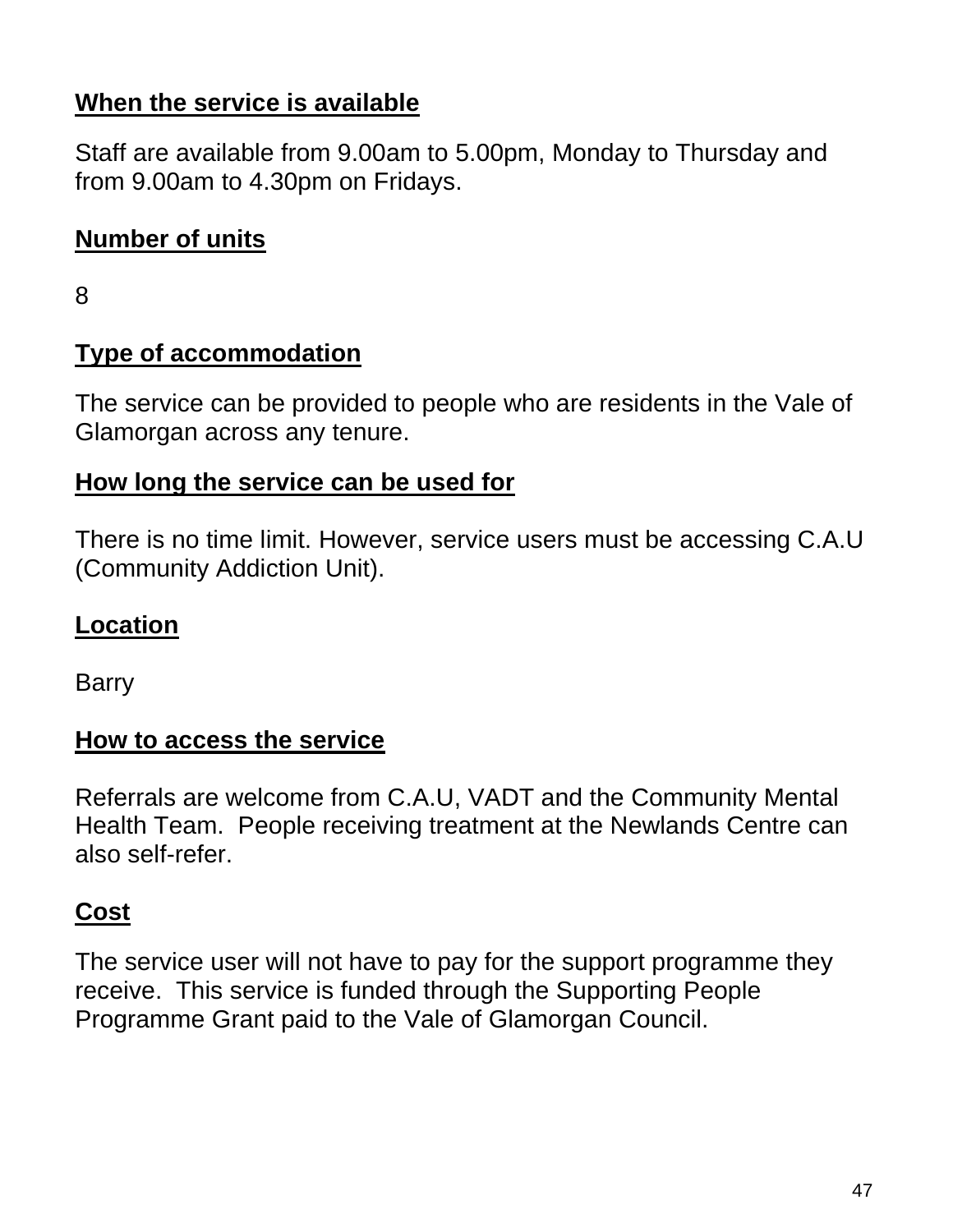

**TESS 7**

## **How to contact them:**

**In writing:** Llamau Ltd 236 Holton Road Barry Vale of Glamorgan CF62 4HS **By phone:** 01446 748852 **By e-mail:** [enquiries@llamau.org.uk](mailto:enquiries@llamau.org.uk) **Through the website:** [www.llamau.org.uk](http://www.llamau.org.uk/)

## **Who the service is for**

The service is aimed at 16 to 24 year olds living in any type of tenure who are identified as in housing need with potential support issues who have also had an involvement with Social Services

## **The service provided**

The service provides floating support via an independent living advisor who will give advice and information on a variety of issues. Support ranges from daily living skills, housing issues, benefits, debt management, education and training and is aimed at enabling people to maintain an independent lifestyle.

## **When the service is available**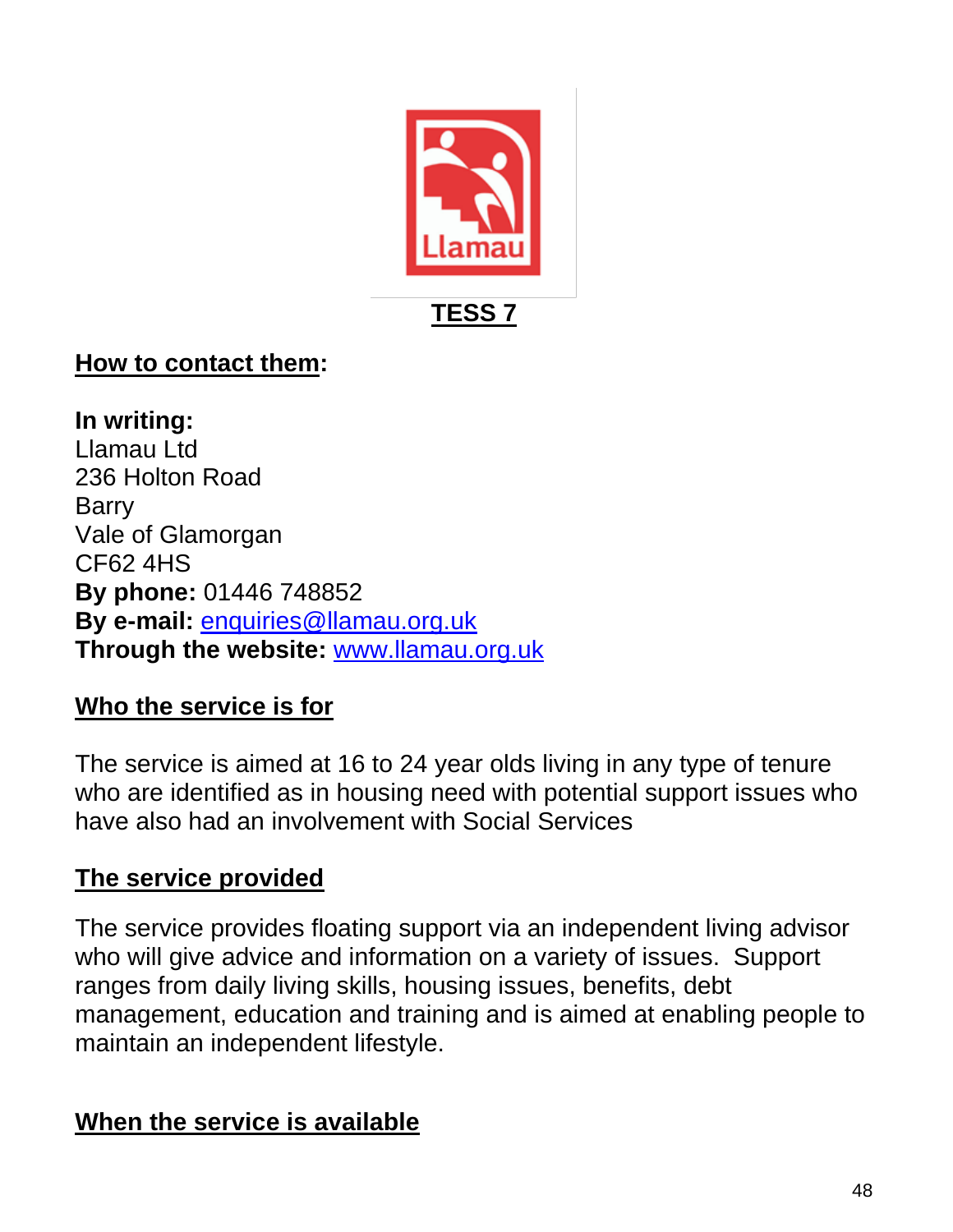Staff are available from 9.00am to 5.00pm, Monday to Thursday and from 9.00am to 4.30pm on Fridays.

## **Number of units**

25

## **Type of accommodation**

The service can be provided to people who are residents in the Vale of Glamorgan across any tenure.

## **How long the service can be used for**

Service users can access the service until they are 24, up to a maximum of 2 years.

## **Location**

Vale of Glamorgan

## **How to access the service**

Referrals to the service can be made by statutory services, voluntary and charitable agencies, private sector service providers or by the individual themselves.

## **Cost**

The service user will not have to pay for the support programme they receive. This service is funded through the Supporting People Programme Grant paid to the Vale of Glamorgan Council.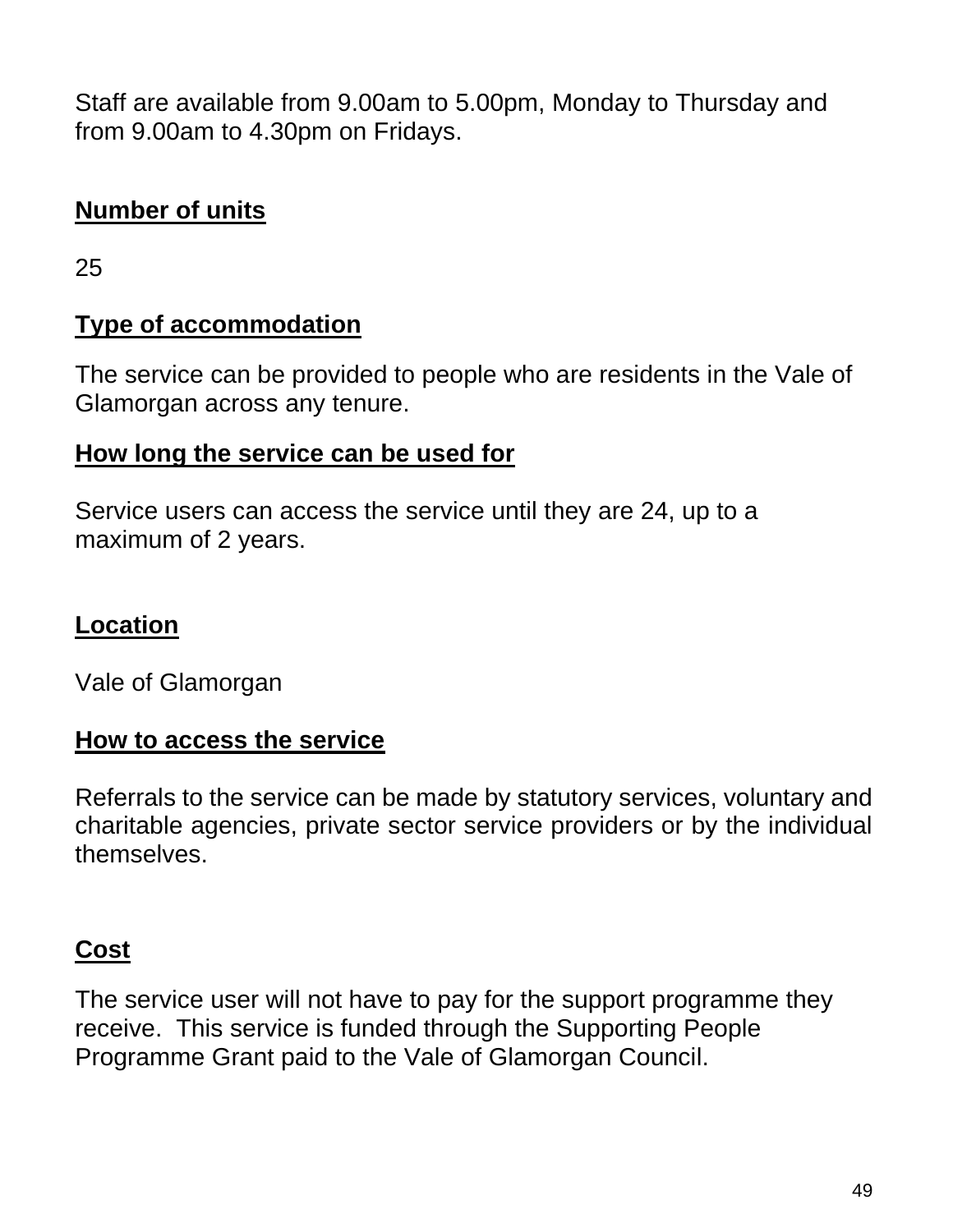

## **Dispersed Scheme (Mental health)**

#### **How to contact them:**

**In writing:** 9a Tŷ Newydd Road Barry Vale of Glamorgan CF62 8HB **By phone:** 02920 895250 **By e-mail:** [connect@platfform.org](mailto:connect@platfform.org) **Through the website:** [www.platfform.org](http://www.platfform.org/)

#### **Who the service is for**

The service is for people experiencing housing related problems, who need support to live independently in their own home and within their community because they are affected by mental health problems.

#### **The service provided**

Six of the eight units are currently dispersed units in partnership with Platfform, Newydd Housing Association and the IRIS Team (Intensive Recovery Intervention Service) within Health.

The service provides 'floating' support to people in their own homes. Support includes addressing rent arrears and debt resolution, community and social integration, accessing other services such as counselling, psychiatrists. In addition support workers can provide assistance to access training and education opportunities. The remaining 2 units of support are allocated to anyone on their own tenure.

## **When is the service available**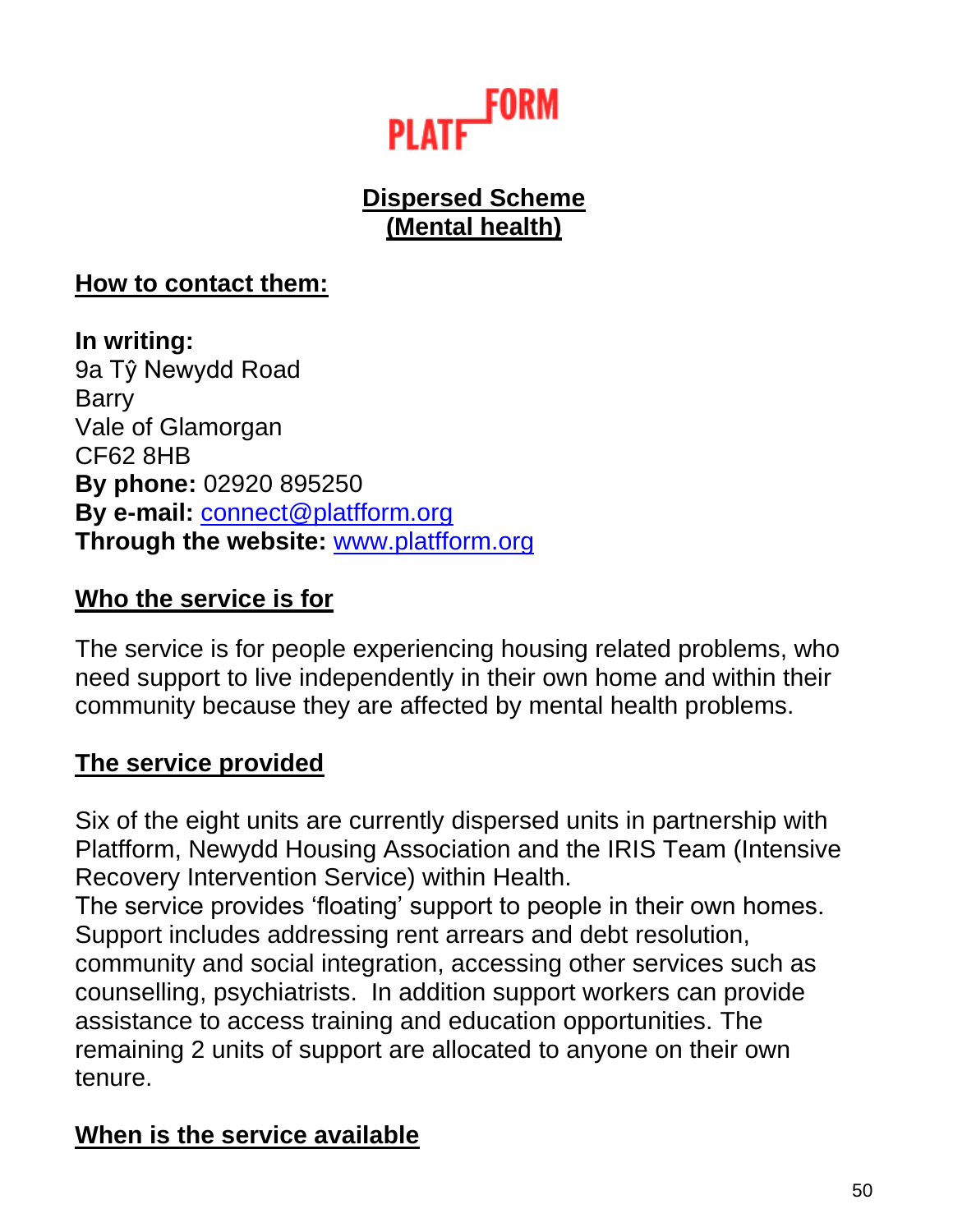Staff are available from 9.00am to 5.00pm Monday – Friday.

## **Number of units**

Up to 6 units are being used for the dispersed scheme with an additional 2 floating support units.

## **Type of accommodation**

The 6 units are Newydd Housing Association tenancies. The additional 2 floating support units are available across all tenures.

#### **How long can the service be used for**

Up to a maximum of 2 years

## **Location**

Vale of Glamorgan

#### **How to access the service**

Referrals can be made by any professional person. Self-referrals are not accepted. Referrals will be processed through the Supporting People Gateway. Clients will be put on the support waiting list and allocated a space when a vacancy becomes available. Priority will be given to those with the highest level of support need, then to those who have been on the list the longest. However, applicants seeking access to the dispersed scheme must be open to the IRIS team.

#### **Cost**

The service user will not have to pay for the support programme they receive. This service is funded through the Supporting People Programme Grant paid direct to the Vale of Glamorgan Council.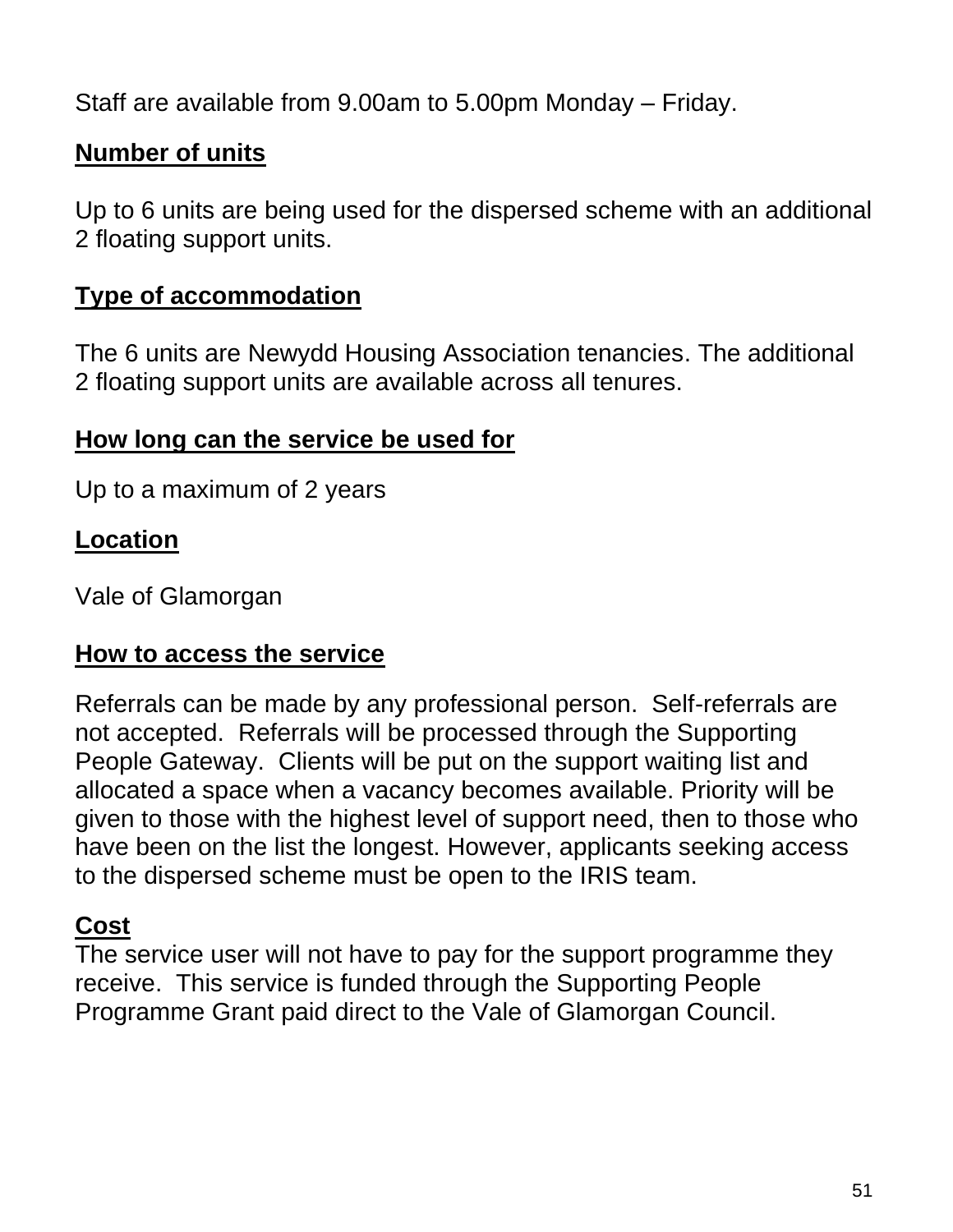

## **CMHS**

#### **How to contact them:**

**In writing:** 9a Tŷ Newydd Road Barry Vale of Glamorgan CF62 8HB **By phone:** 02920 895250 **By e-mail:** [connect@platfform.org](mailto:connect@platfform.org) **Through the website:** [www.platfform.org](http://www.platfform.org/)

## **Who the service is for**

The service can be provided to people of any tenure living in the Vale of Glamorgan who are experiencing mental health issues.

#### **The service provided**

This is a 'floating' support service, which provides support to people in their own homes. Support ranges from daily living skills, housing issues, benefits, debt management, education and training and is aimed at enabling people to maintain an independent lifestyle.

#### **When the service is available**

The service is available during normal office hours.

## **Number of units**

10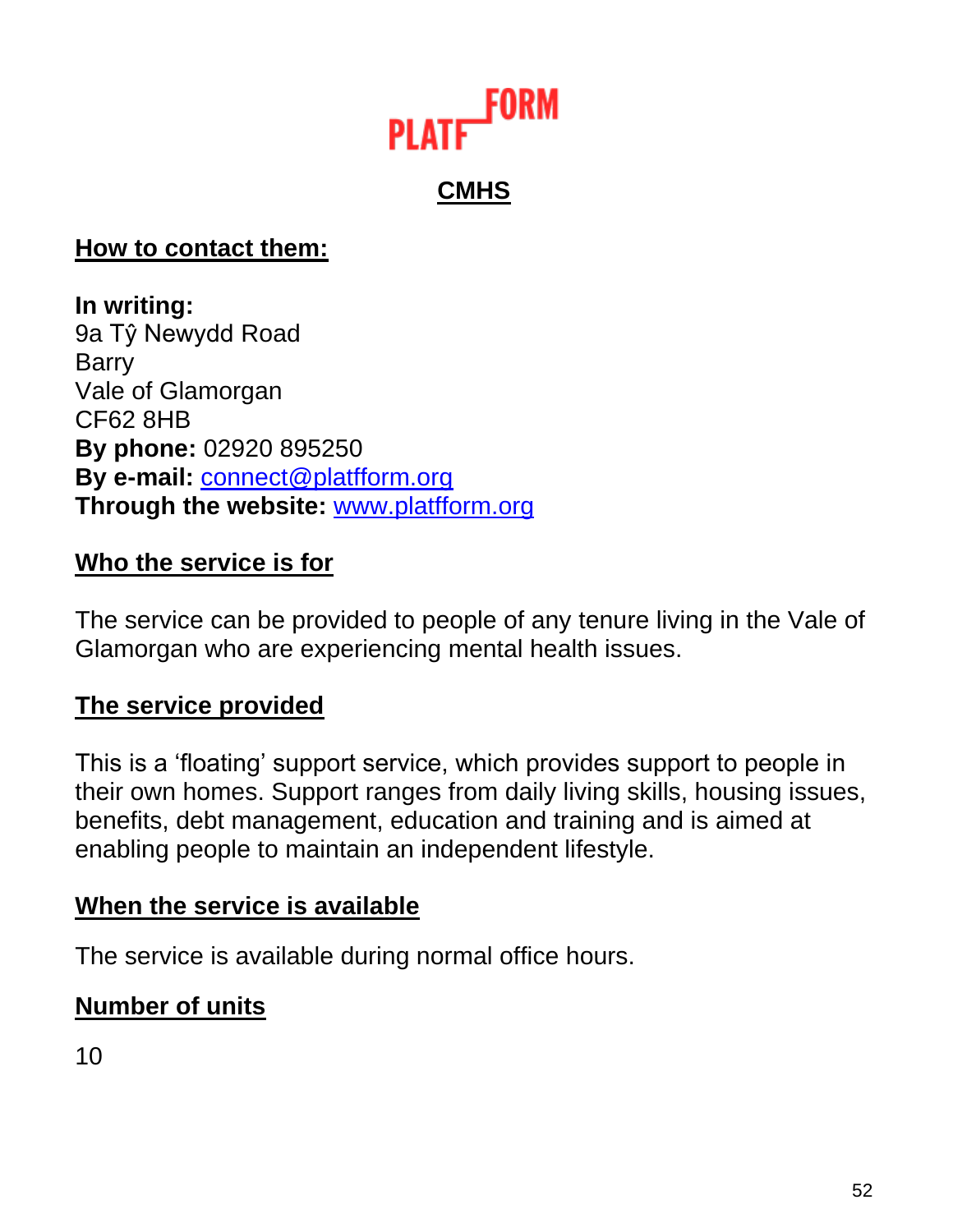## **Type of accommodation**

The service can be provided to people who are residents in the Vale of Glamorgan across any tenure.

## **How long can the service be used for**

Up to 2 years.

## **Location**

Throughout the Vale of Glamorgan.

## **How to access the service**

Referrals can be made by any professional person. Self-referrals are not accepted. Referrals will be processed through the Supporting People Gateway. Clients will be put on the support waiting list and allocated a space when a vacancy becomes available. Priority will be given to those with the highest level of support need, then to those who have been on the list the longest.

## **Cost**

The service user will not have to pay for the support programme they receive. This service is funded through the Supporting People Programme Grant paid to the vale of Glamorgan Council

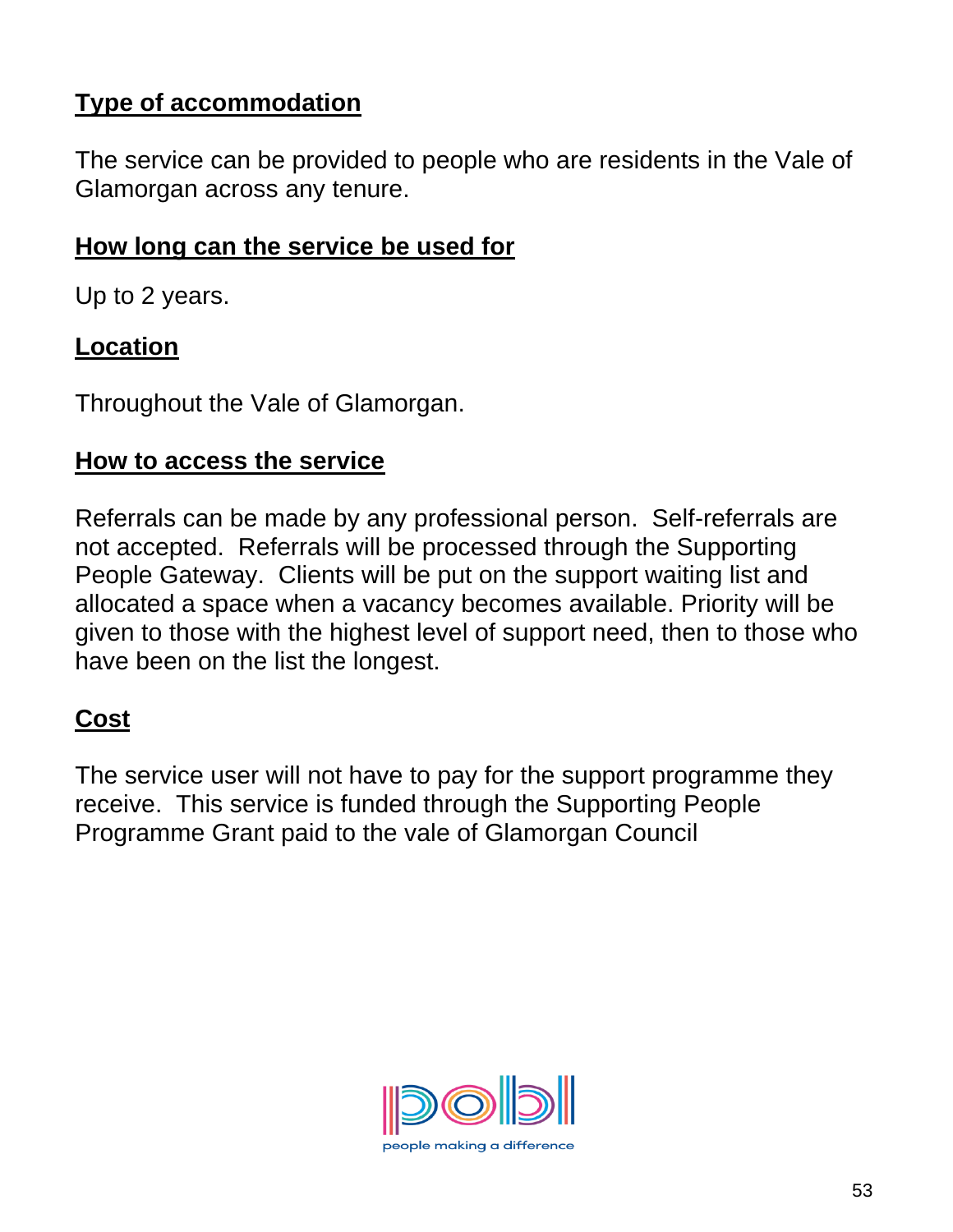## **Ffynnon Project**

## **How to contact them:**

**In writing:** Ty Muse 217 Holton Road Barry Vale of Glamorgan CF63 4HR **By phone:** 01446 732876 **By e-mail:** [contact@poblgroup.co.uk](mailto:contact@poblgroup.co.uk) **Through the website:** [www.poblgroup.co.uk](http://www.poblgroup.co.uk/)

## **Who the service is for**

The service is for people aged 18 plus who have a history of problematic drug/alcohol use. Applicants must be in housing need, or existing tenants of Housing Associations, Local Authority or Private Landlords whose tenancy is at risk due to their alcohol/drug use.

#### **The service provided**

This is a floating support service, which provides support with issues such as home and financial management, access to education and employment and life skills.

#### **When the service is available**

Staff are available Monday to Friday from 8.30 am until 5.00pm. There is also a 24-hour on-call service for emergencies.

## **Number of units**

9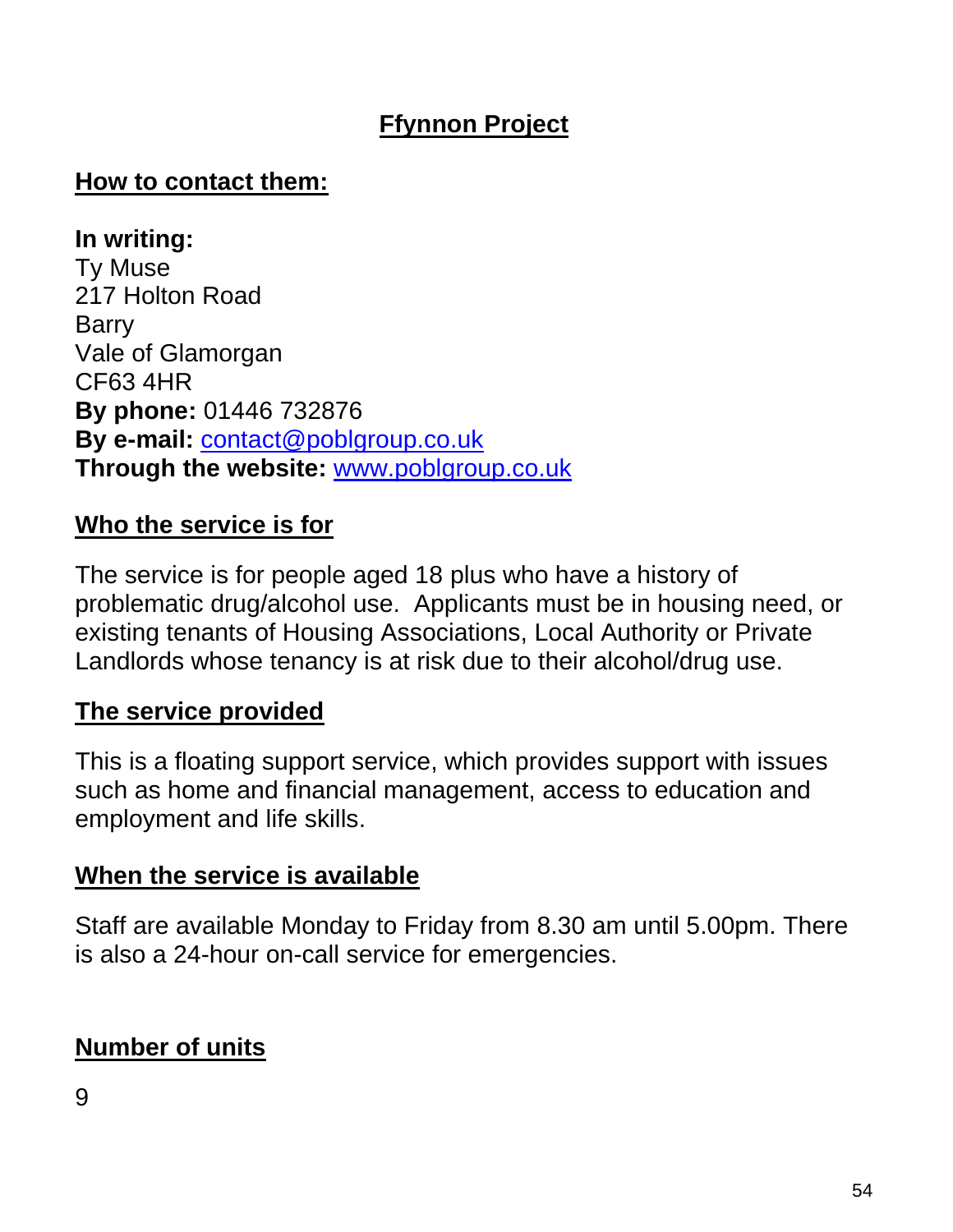## **Type of accommodation**

The service can be provided to people who are residents in the Vale of Glamorgan across any tenure.

## **How long can the service be used for**

Up to 2 years.

## **Location**

Throughout the Vale of Glamorgan.

## **How to access the service**

Referrals can be made by any professional person. Self-referrals are not accepted. Referrals will be processed through the Supporting People Gateway. Clients will be put on the support waiting list and allocated a space when a vacancy becomes available. Priority will be given to those with the highest level of support need, then to those who have been on the list the longest.

## **Cost**

The service user will not have to pay for the support programme they receive. This service is funded through the Supporting People Programme Grant paid to the Vale of Glamorgan Council.

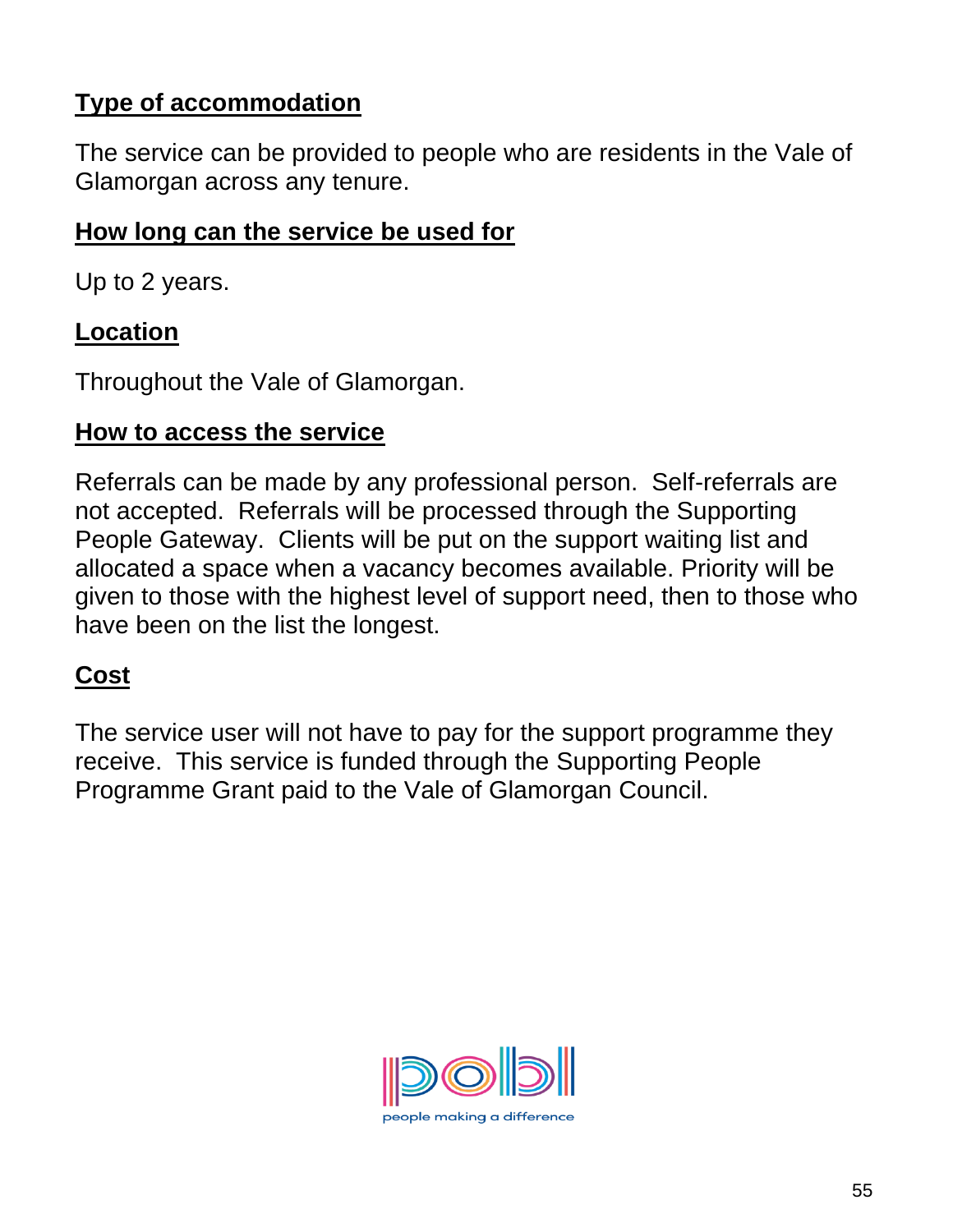## **Vale Floating Support**

## **How to contact them:**

#### **In writing:**

Ty Muse 217 Holton Road **Barry** Vale of Glamorgan CF63 4HR **By phone:** 01446 732876 **By e-mail:** [contact@poblgroup.co.uk](mailto:contact@poblgroup.co.uk) **Through the website:** [www.poblgroup.co.uk](http://www.poblgroup.co.uk/)

## **Who the service is for**

The service is for people who are over 16 and residents in the Vale of Glamorgan across any tenure who are involved in the Criminal Justice System and have housing related support needs.

#### **The service provided**

This is a 'floating' support service, which provides support with issues such as home and financial management, access to education and employment and life skills.

#### **When the service is available**

Staff are available Monday to Friday, 9.00am to 5.00pm

## **Number of units**

5

## **Type of accommodation**

The service can be provided to people who are residents in the Vale of Glamorgan across any tenure.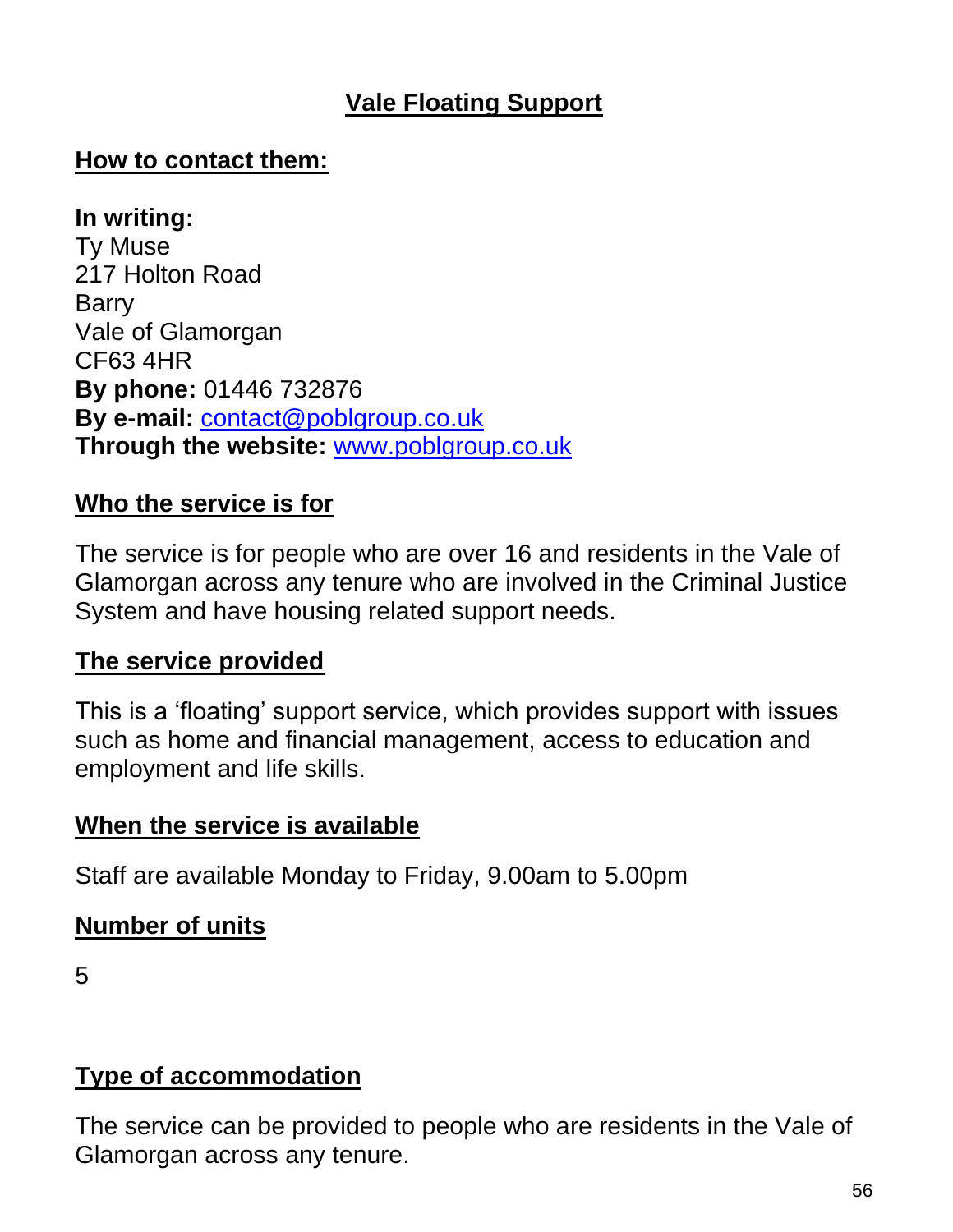## **How long can the service be used for**

Up to 2 yrs.

## **Location**

Throughout the Vale of Glamorgan.

## **How to access the service**

Referrals can be made by any professional person. Self-referrals are not accepted. Referrals will be processed through the Supporting People Gateway. Clients will be put on the support waiting list and allocated a space when a vacancy becomes available. Priority will be given to those with the highest level of support need, then to those who have been on the list the longest.

## **Cost**

The service user will not have to pay for the support programme they receive. This service is funded through the Supporting People Programme Grant paid to the Vale of Glamorgan Council.

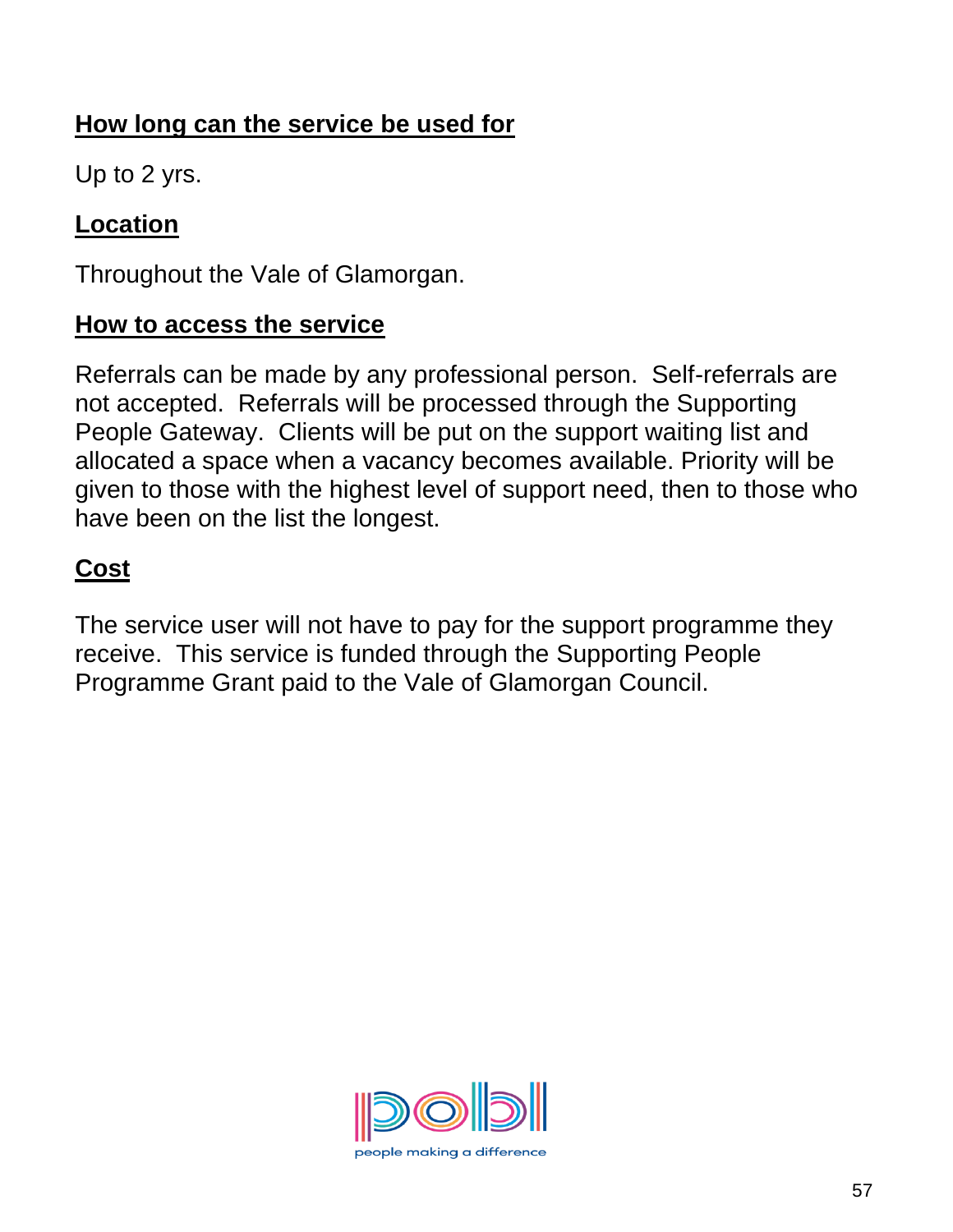## **ITESS**

#### **How to contact them:**

**In writing:** Unit 8 Hood Road Barry Vale of Glamorgan CF62 5QN **By e-mail:** [contact@poblgroup.co.uk](mailto:contact@poblgroup.co.uk) **Through the website:** [www.poblgroup.co.uk](http://www.poblgroup.co.uk/)

## **Who the service is for**

The service is for people in all tenures of housing such as tenants of Registered Social Landlords (Housing Associations), the private sector or owner-occupiers who own their properties.

## **The service provided**

The Council has commissioned four support agencies to provide the service

- Atal Y Fro
- Llamau Limited
- Pobl Group
- Taff Housing Association

Support is provided to people in their own home and is tailored to meet individual need. The service can assist people to move and settle into the community or provide long-term support to enable people to live independently and remain in their homes.

## **When the service is available**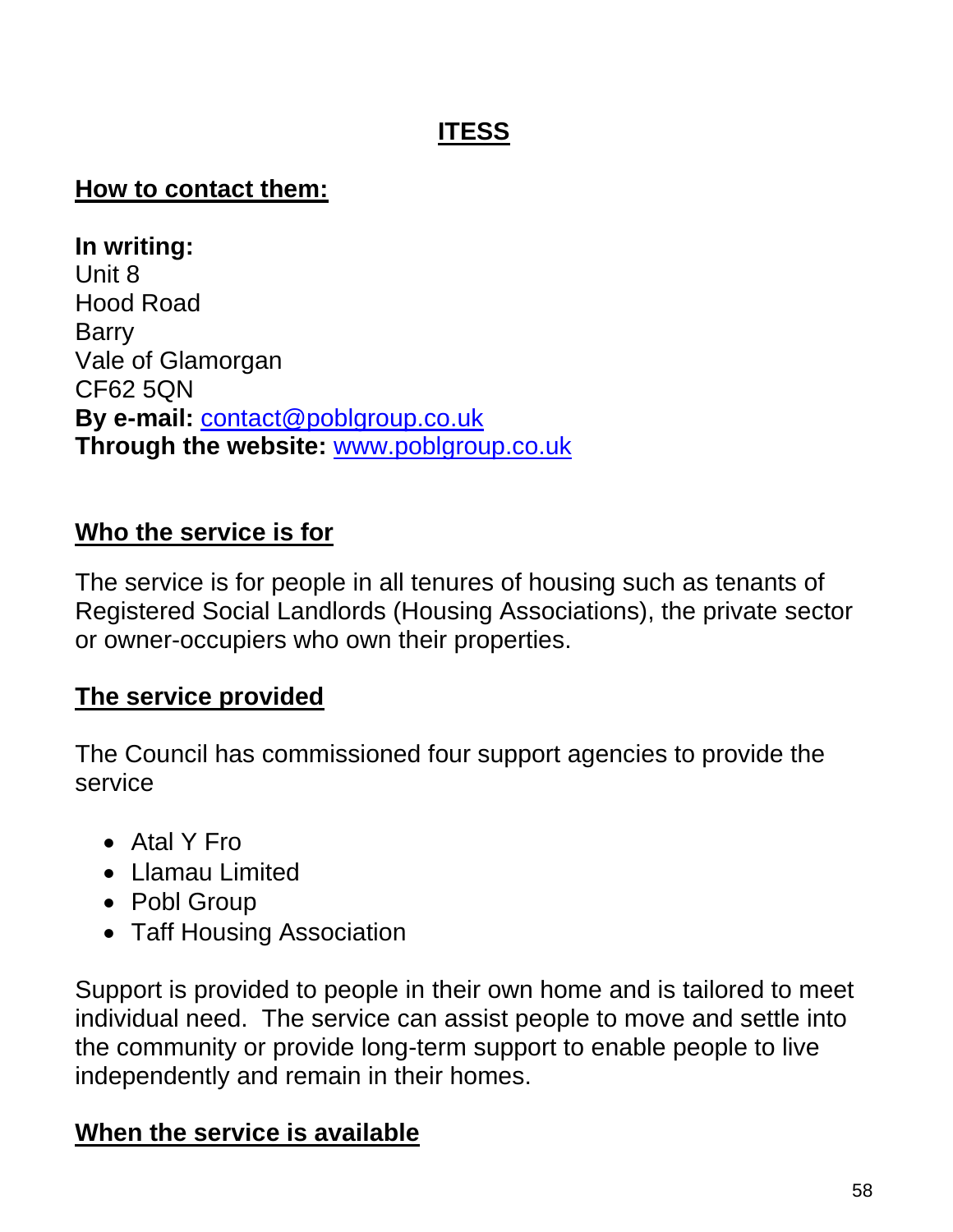The service is staffed Monday to Thursday from 8.30am to 5pm and Friday from 8.30am to 4.30pm.

## **Type of accommodation**

The service can be provided to people who are residents in the Vale of Glamorgan across any tenure.

#### **How long the service can be used for**

Those who receive support can access the service for up to two years.

## **Location**

Throughout the Vale of Glamorgan.

## **How to access the service**

Referrals can be made by any professional person. Self-referrals are not accepted. Referrals will be processed through the Supporting People Gateway. Clients will be put on the support waiting list and allocated a space when a vacancy becomes available. Priority will be given to those with the highest level of support need, then to those who have been on the list the longest.

## **Cost**

The service user will not have to pay for the support programme they receive. This service is funded through the Supporting People Programme Grant paid to the Vale of Glamorgan Council





**How to contact them:**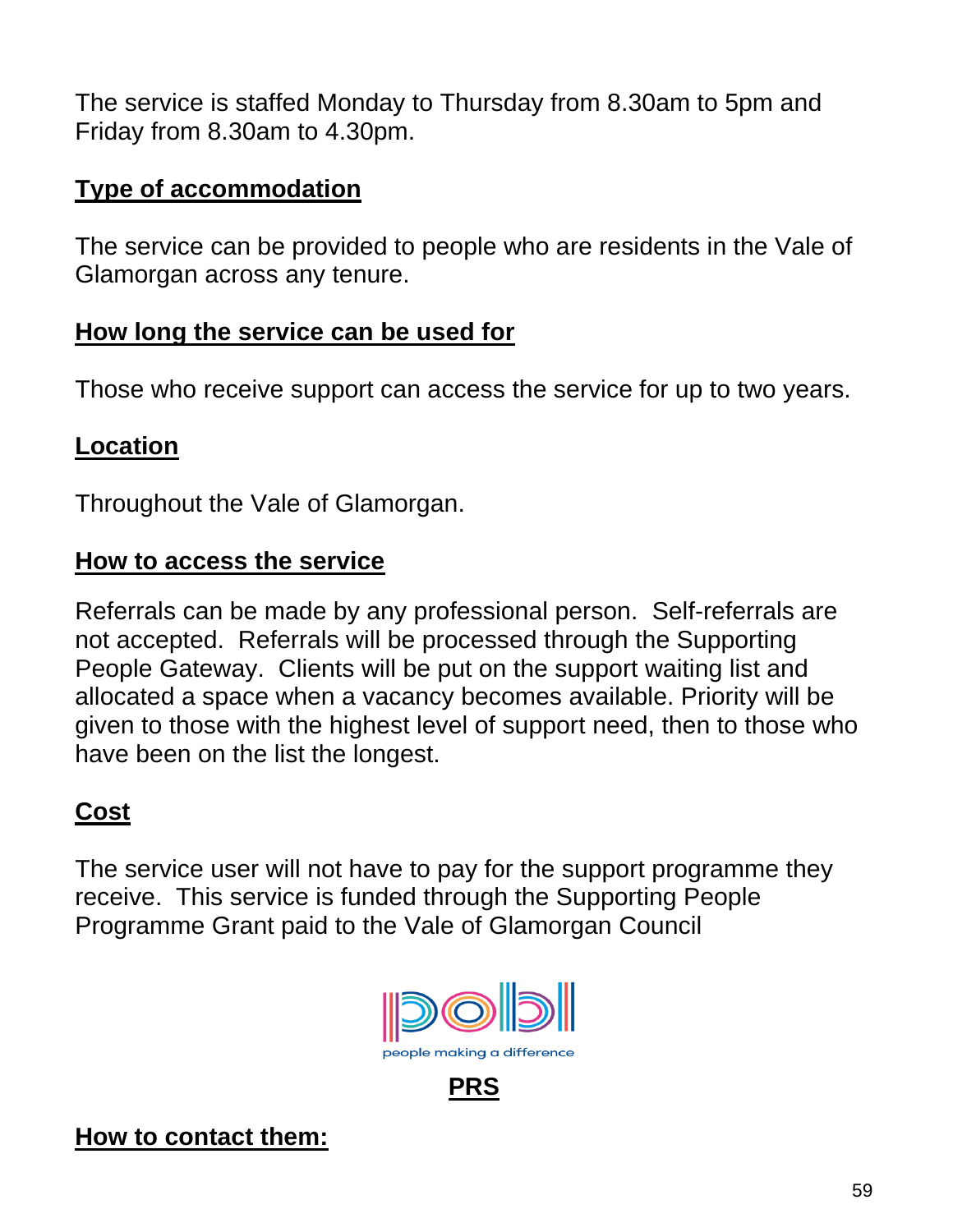**In writing:** Unit 8 Hood Road Barry Vale of Glamorgan CF62 5QN **By e-mail:** [contact@poblgroup.co.uk](mailto:contact@poblgroup.co.uk) **Through the website:** [www.poblgroup.co.uk](http://www.poblgroup.co.uk/)

#### **Who the service is for**

The service is available for those who have housing related support needs and who are part of the VATS

## **The service provided**

The aim of this project is to reduce tenancy breakdowns by working directly with Service Users who are utilising the Vale Assisted Tenancy Scheme. (VATS) which is run by the Vale of Glamorgan Council Housing Solutions Team in partnership with designated Private Rented Sector landlords. The service will provide support to ensure that the service users are given the best chance of being able to sustain their Vale Assisted Tenancy, to integrate into the community and maximise their independence

## **When the service is available**

Monday to Thursday from 9AM to 5PM and from 9AM to 4:30PM on Fridays

## **Location**

Vale of Glamorgan

#### **How to access the service**

Referrals to this service will be made by the Housing Solutions Team.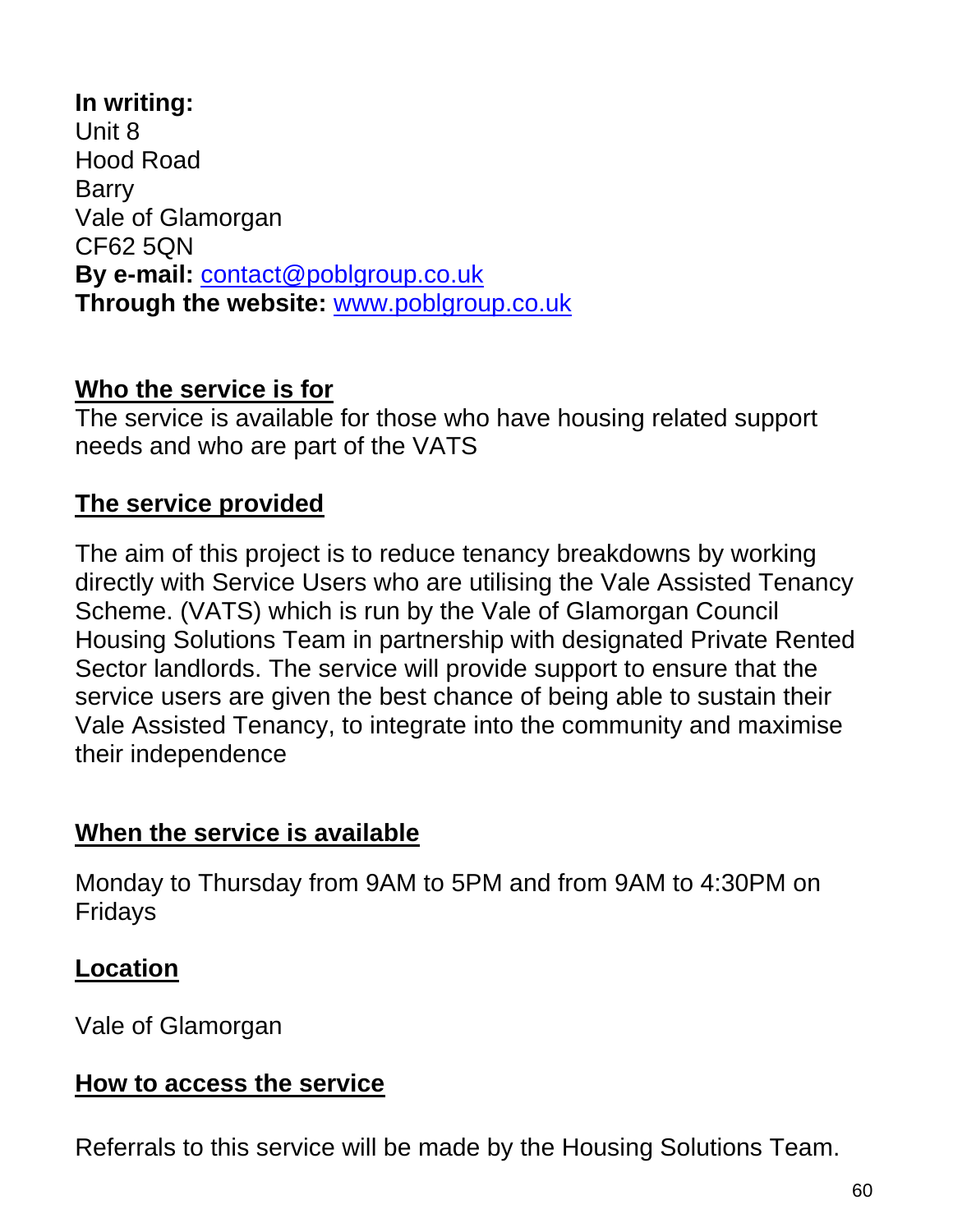## **Cost**

The service user will not have to pay for the support programme they receive. This service is funded through the Supporting People Programme Grant paid to the Vale of Glamorgan Council.

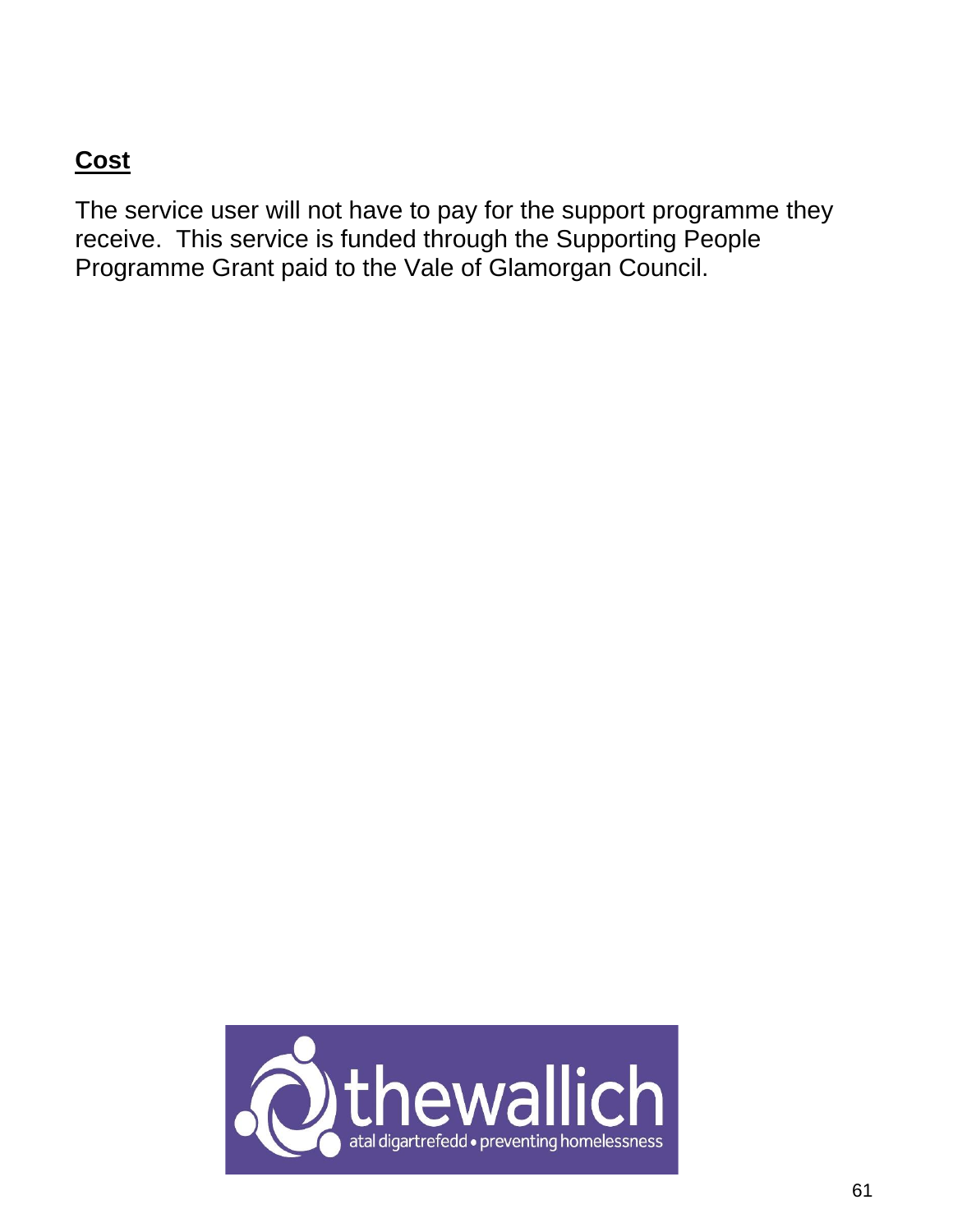## **TESS 5**

#### **How to contact them:**

**In writing:** The Wallich Centre 248 Holton Road Barry Vale of Glamorgan CF63 4HS **By phone:** 01446 749365 **By e-mail:** [mail@thewallich.net](mailto:mail@thewallich.net) **Through the website:** [www.thewallich.com](http://www.thewallich.com/)

## **Who the service is for**

The service is for people who are experiencing mental health issues and have housing related support needs that live in any tenure within the Vale of Glamorgan

## **The service provided**

This is a floating support service which provides housing related support to people experiencing mental health issues living within the Vale of Glamorgan. Support is provided to people in their own home and is tailored to meet individual need. The service can assist people to move and settle into the community or provide flexible support to enable people to live independently and remain in their homes

## **When the service is provided**

The service is staffed Monday-Friday 9am-5pm **How long can the service be used for**

Those who receive support can access the service for up to two years.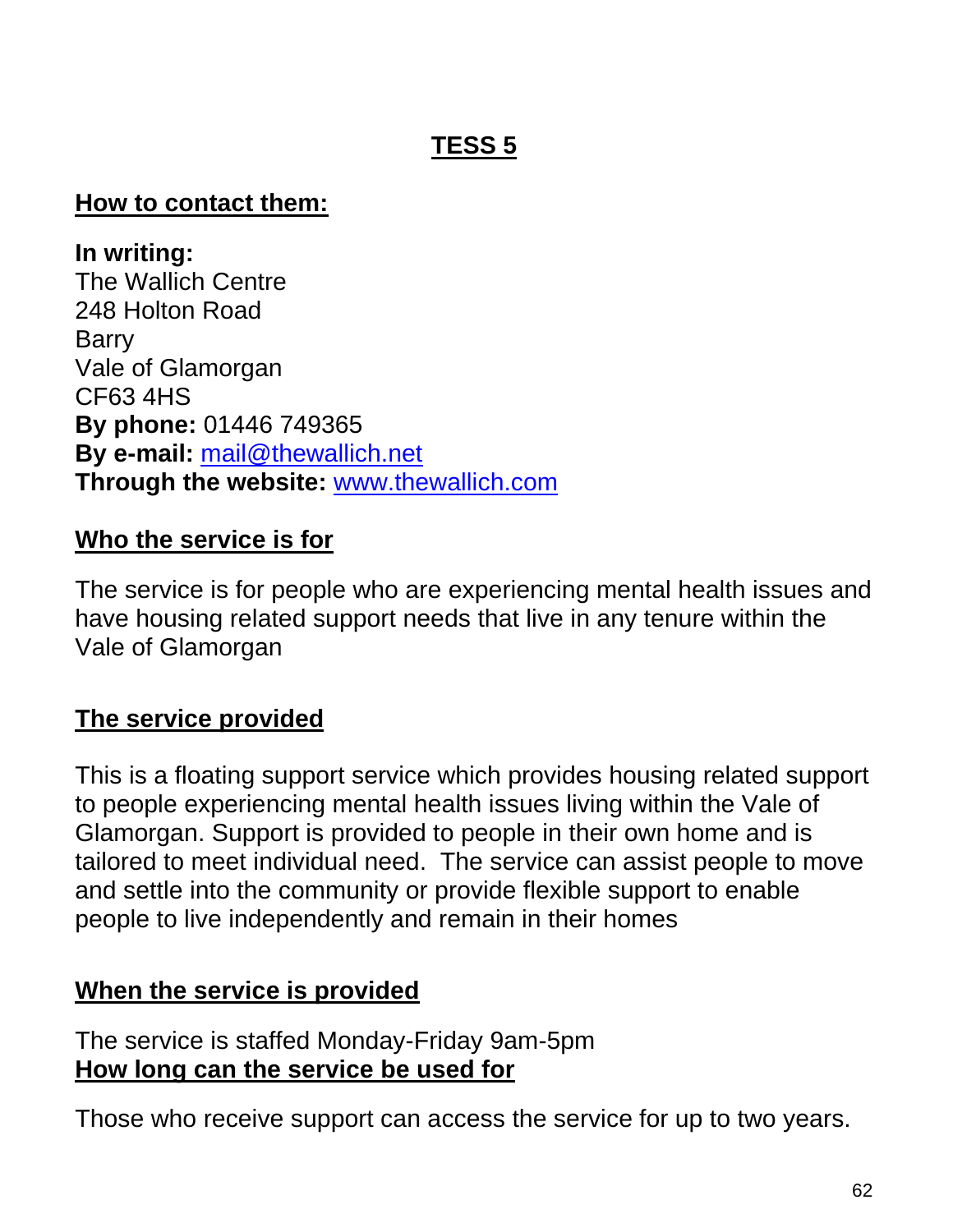## **Location**

Throughout the Vale fo Glamorgan

#### **How to access the service**

Referrals can be made by any professional person. Self-referrals are not accepted. Referrals will be processed through the Supporting People Gateway. Clients will be put on the support waiting list and allocated a space when a vacancy becomes available. Priority will be given to those with the highest level of support need, then to those who have been on the list the longest.

## **Cost**

The service user will not have to pay for the support programme they receive. This service is funded through the Supporting People Programme Grant paid to the Vale of Glamorgan Council.



## **PAG**

**How to contact them: Through the website:** [www.taffhousing.co.uk](http://www.taffhousing.co.uk/)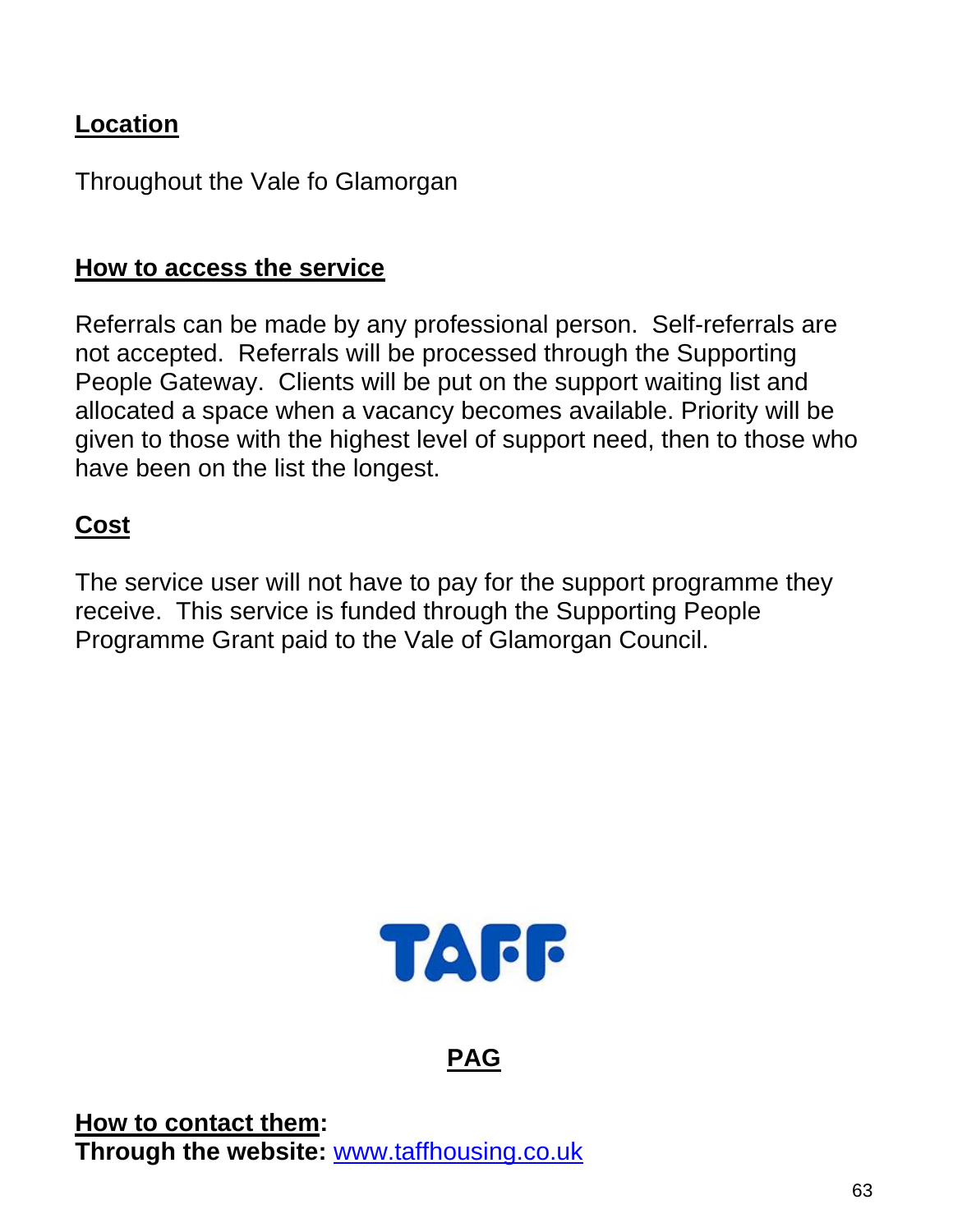## **Who the service is for**

The service is for service users who are accessing Flying Start, Families First and or Communities First.

## **The service provided**

The aim of this service is to provide housing related support to people being supported by the Poverty Action Group teams within the Vale of Glamorgan. The service will offer support and information to people, in order to enable them to gain or maintain the skills and confidence they need to be able to live independently within a home. The service will provide flexible housing related support to individuals in their own accommodation

## **When the service is available**

Staff are available 9am- 5pm Monday to Friday.

## **Number of units**

8

## **Location**

Vale of Glamorgan

#### **How to access the service**

All referrals will be made directly to the service as stated above with the provider informing the Supporting People team of all referrals made to the scheme.

## **Cost**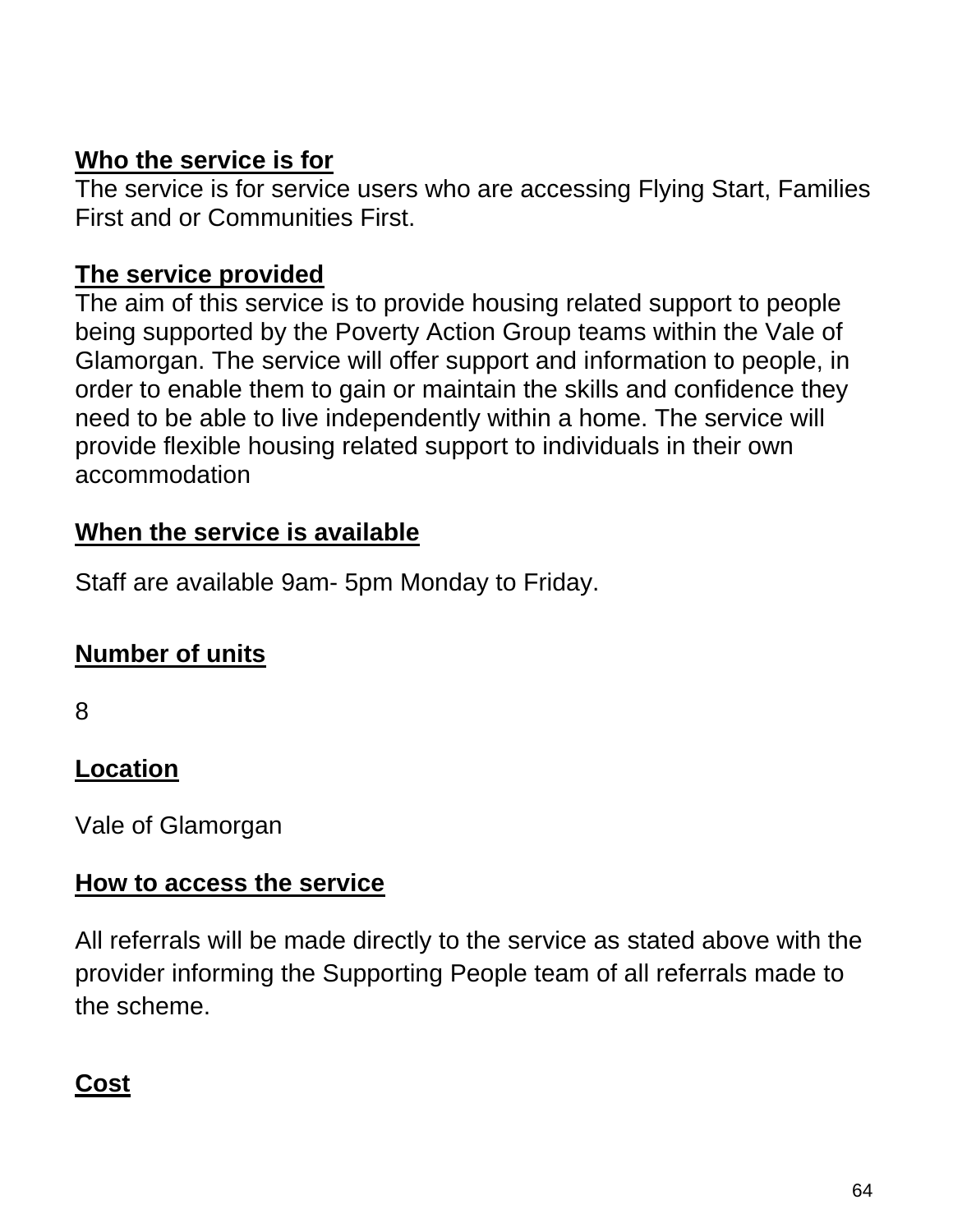The service user will not have to pay for the support programme they receive. This service is funded through the Supporting People Grant paid to the Vale of Glamorgan Council.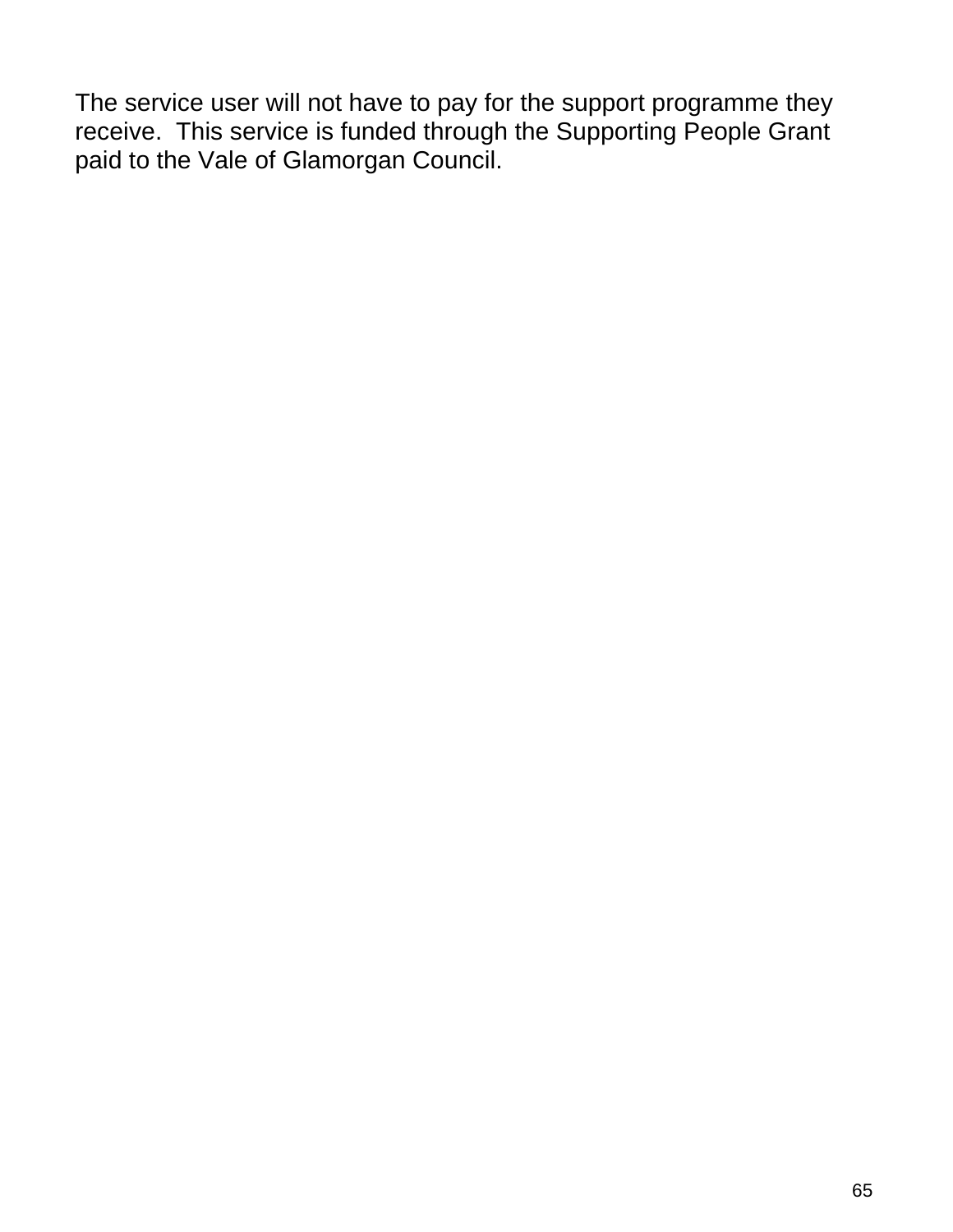## **Section 5**

# **Services for Older People**

| <b>Hafod Care</b><br><b>Golau Caredig</b>                                           | Pg 67          |
|-------------------------------------------------------------------------------------|----------------|
| <b>Newydd Housing Association</b><br><b>Emergency Alarm Schemes</b>                 | Pg 69          |
| Vale of Glamorgan Council<br><b>Vale Community Alarm Service</b><br><b>Telecare</b> | Pg 71<br>Pg 73 |
| <b>Wales and West Housing Association</b><br><b>Emergency Alarm Schemes</b>         |                |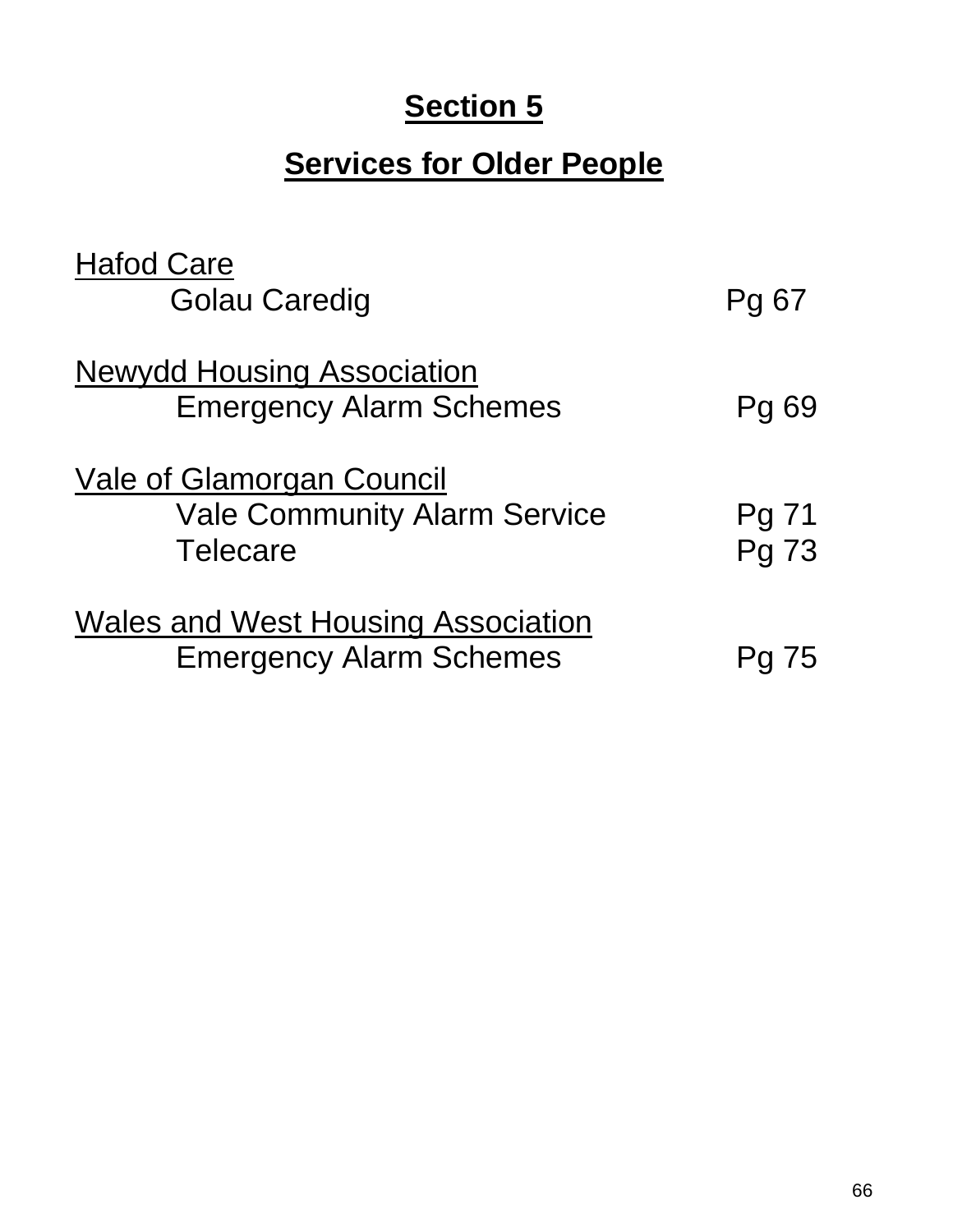

## **Golau Caredig**

## **How to contact them:**

**In writing:** Golau Caredig Gladstone Road Barry Vale of Glamorgan CF62 7AZ **By phone:** 01446 731940 **By e-mail:** [enquiries@hafod.org.uk](mailto:enquiries@hafod.org.uk) **Through the website:** [www.hafodcare.org.uk](http://www.hafodcare.org.uk/)

## **Who the service is for**

The service is for people aged 55 or over.

## **The service provided**

This service applies to 60 low level floating support units of housing related support to be delivered to people over the age of 55 years of age predominantly in Golau Caredig Extra Care Scheme, but also in the community if required. The aim of the service is to enable service users to live independently in their own home in the community. This will be achieved by assisting the service users to develop, acquire and retain the necessary skills to sustain their own home; in turn this should facilitate independence, maintain levels of independence and/or reduce the deterioration and increase/sustain levels of confidence and a sense of safety. The support provided should help to expand the individual's social network within the communities they live to assist them to become active citizens.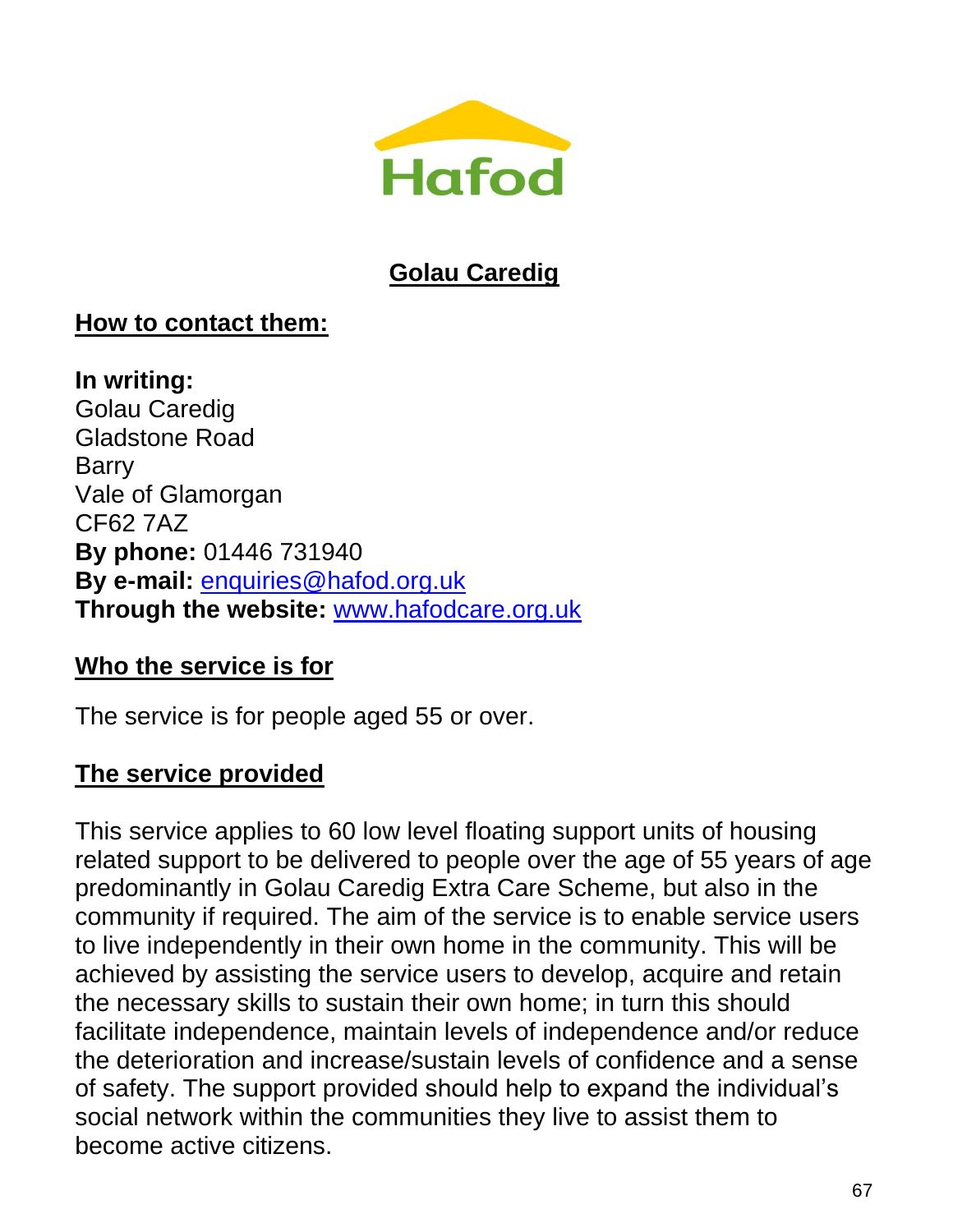## **When the service is available**

Staff are available from 9.00am to 5.00pm, Monday to Thursday and from 9.00am to 4.30pm on Fridays.

## **Number of units**

60

## **Type of accommodation**

The service provided is predominantly to the residents of the Golau Caredig Extra Care scheme but also to people living in the community if required.

## **How long can the service be used for**

The service can be provided as long as there is need for it.

#### **Location**

Barry and throughout the Vale of Glamorgan.

#### **How to access the service**

Referrals can be made by any professional person. Self-referrals are not accepted. Referrals will be processed through the Supporting People Gateway. Clients will be put on the support waiting list and allocated a space when a vacancy becomes available. Priority will be given to those with the highest level of support need, then to those who have been on the list the longest.

## **Cost**

The service is potentially available to all older people with support needs in the Vale of Glamorgan, but priority will be given to tenants of the Golau Caredig Extra Care Scheme.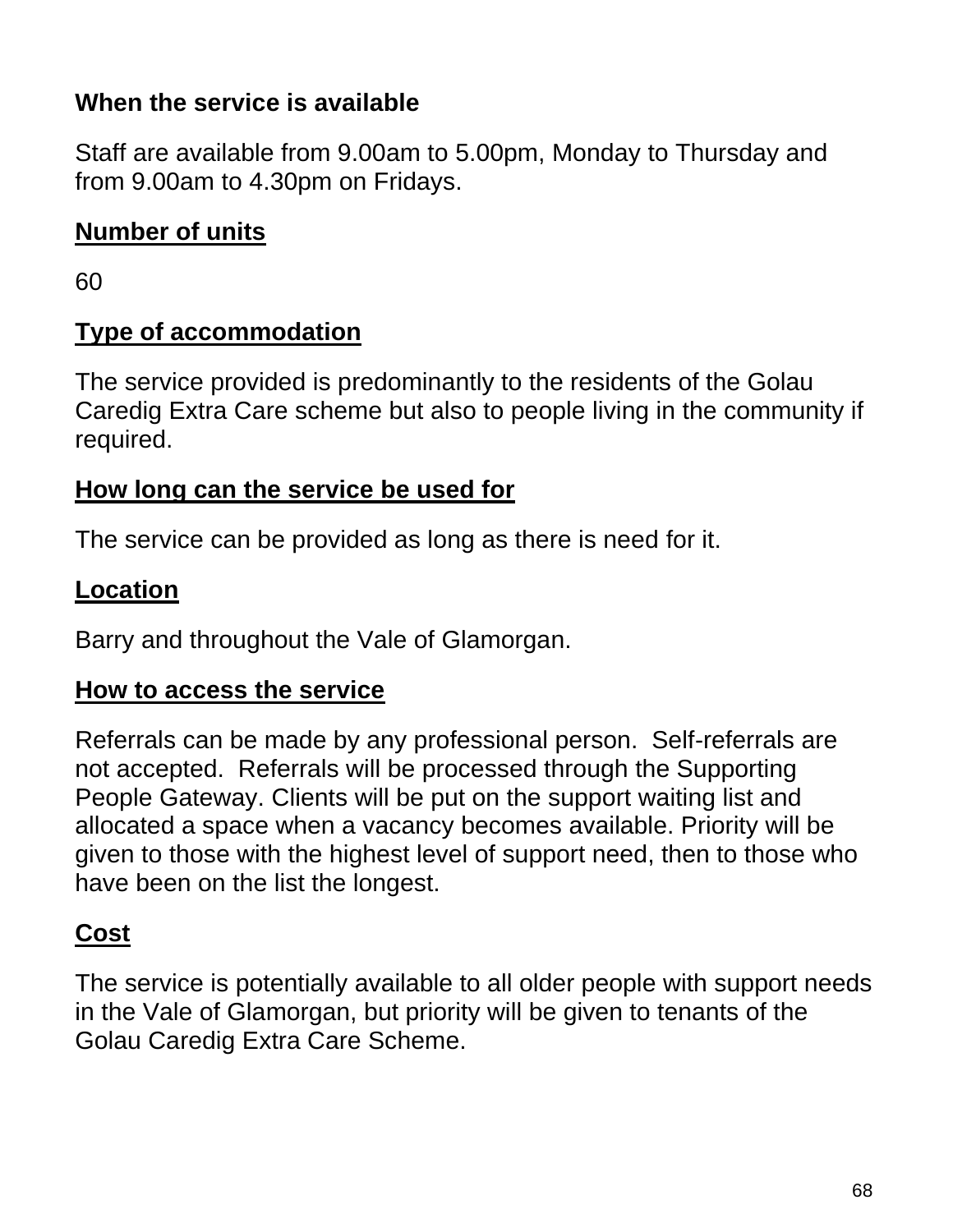

#### **How to contact them:**

**In writing:** Newydd Housing Association Ty Cadarn 5 Village Way **Tongwynlais Cardiff** CF15 7NE **By phone:** 0303 0401998 **By e-mail:** [enquiries@newydd.co.uk](mailto:enquiries@newydd.co.uk) **Through the website:** [www.newydd.co.uk](http://www.newydd.co.uk/)

#### **Who the service is for**

The service is for people aged 55 or over.

#### **The service provided**

The service provides sheltered-housing accommodation with an Independent Living Officer and a community alarm service.

#### **When the service is available**

The Independent Living Officer provides support from 9.00am to 5.00pm Monday to Friday. The community alarm service operates 24-hour a day and is linked to a call centre.

## **Number of units**

There are 163 units across all of Newydd's schemes.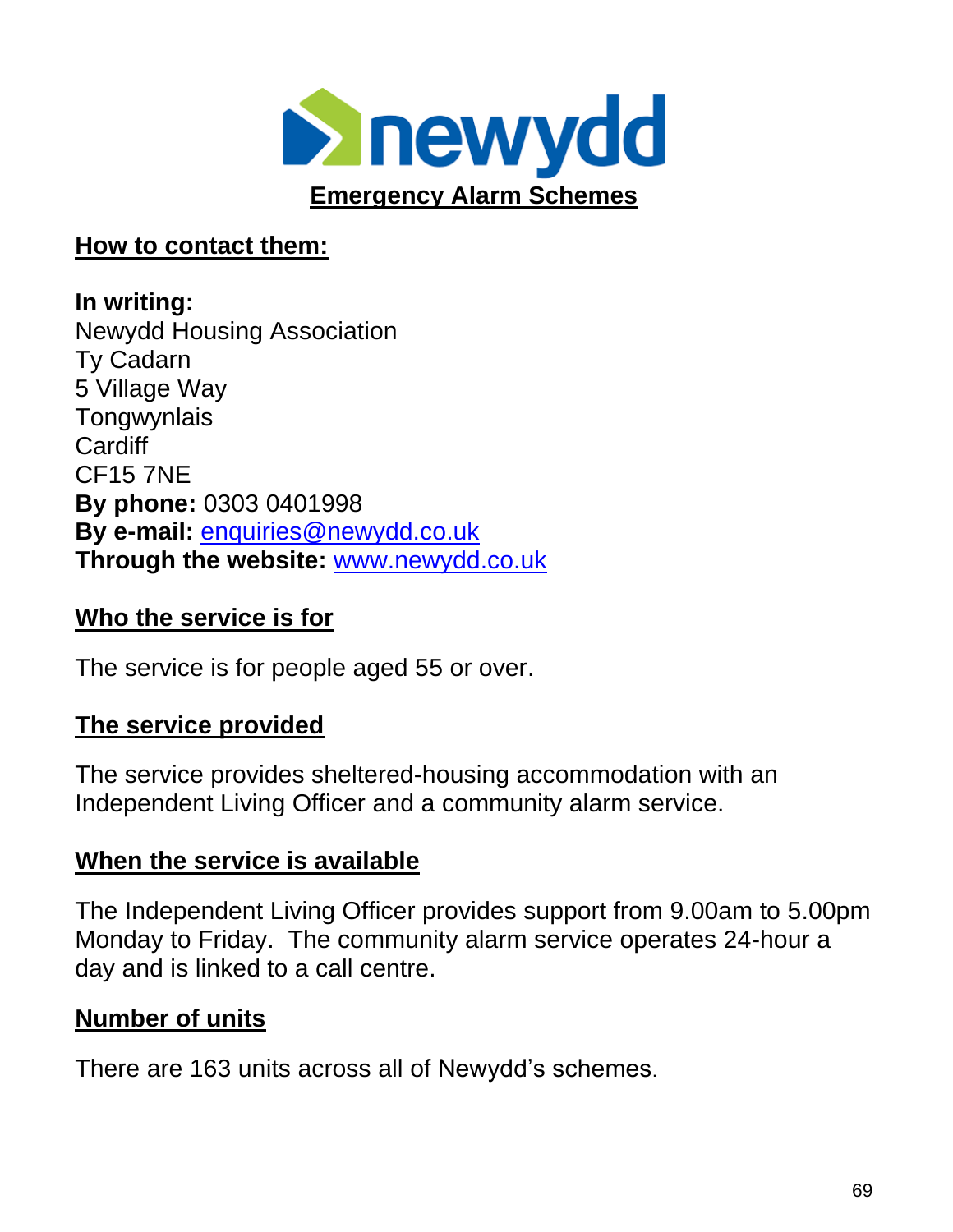## **Type of accommodation**

Arthur Davis Court - Barry Copperfield Court - Barry Elis Fisher Court - Barry Gwyn James Court - Penarth Philippa Freeth Court - Barry Ty Cerrig - Barry

## **How long can the service be used for**

The service can be provided as long as there is need for it.

## **Location**

Throughout the Vale of Glamorgan.

#### **How to access the service**

People can access the service via Vale of Glamorgan Homes 4U scheme. For an application form please contact Newydd Housing Association at the above address.

## **Cost**

The alarm service receives funding from the Supporting People Programme Grant, which is paid direct to the service by the Vale of Glamorgan Council Supporting People Team.

For details for the cost of the ILO service please contact Newydd Housing Association at the above address.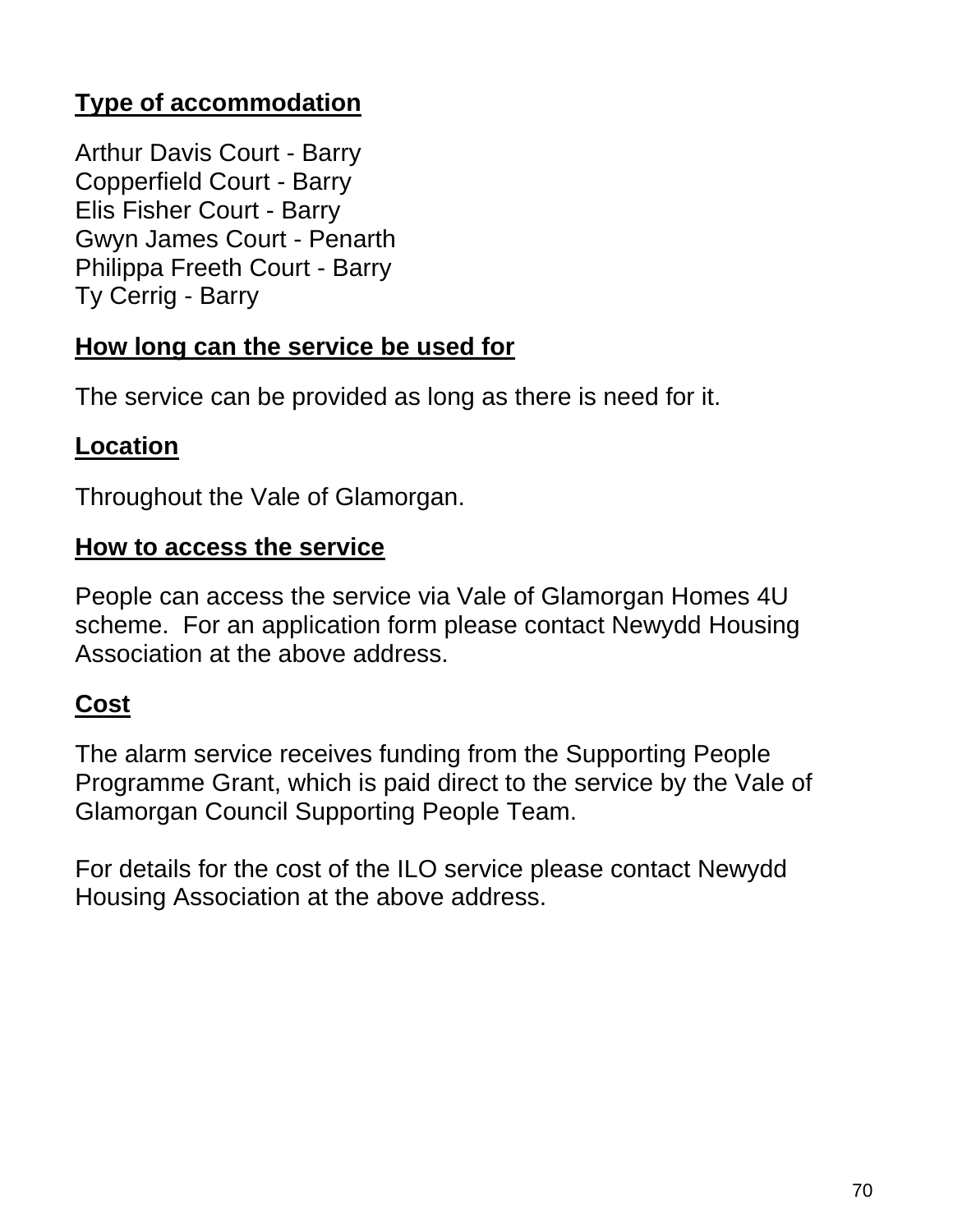

#### **How to contact them:**

**In writing:** Civic Offices Holton Road Barry Vale of Glamorgan CF63 4RU **By phone:** 01446 700111 **By e-mail:** [c1v@valeofglamorgan.gov.uk](mailto:c1v@valeofglamorgan.gov.uk) **Through the website:** [www.valeofglamorgan.gov.uk](http://www.valeofglamorgan.gov.uk/)

## **Who the service is for**

The service is for elderly or vulnerable people who are at risk of slips, trips or falls.

#### **The service provided**

Each tenant is provided with a specialised unit in their homes, which is linked to a 24-hour staffed control centre. VCAS staff can be alerted via the unit to any emergency, enabling immediate assistance to the tenant.

#### **When the service is available**

The community alarm service operates 24-hour a day and is linked to a call centre.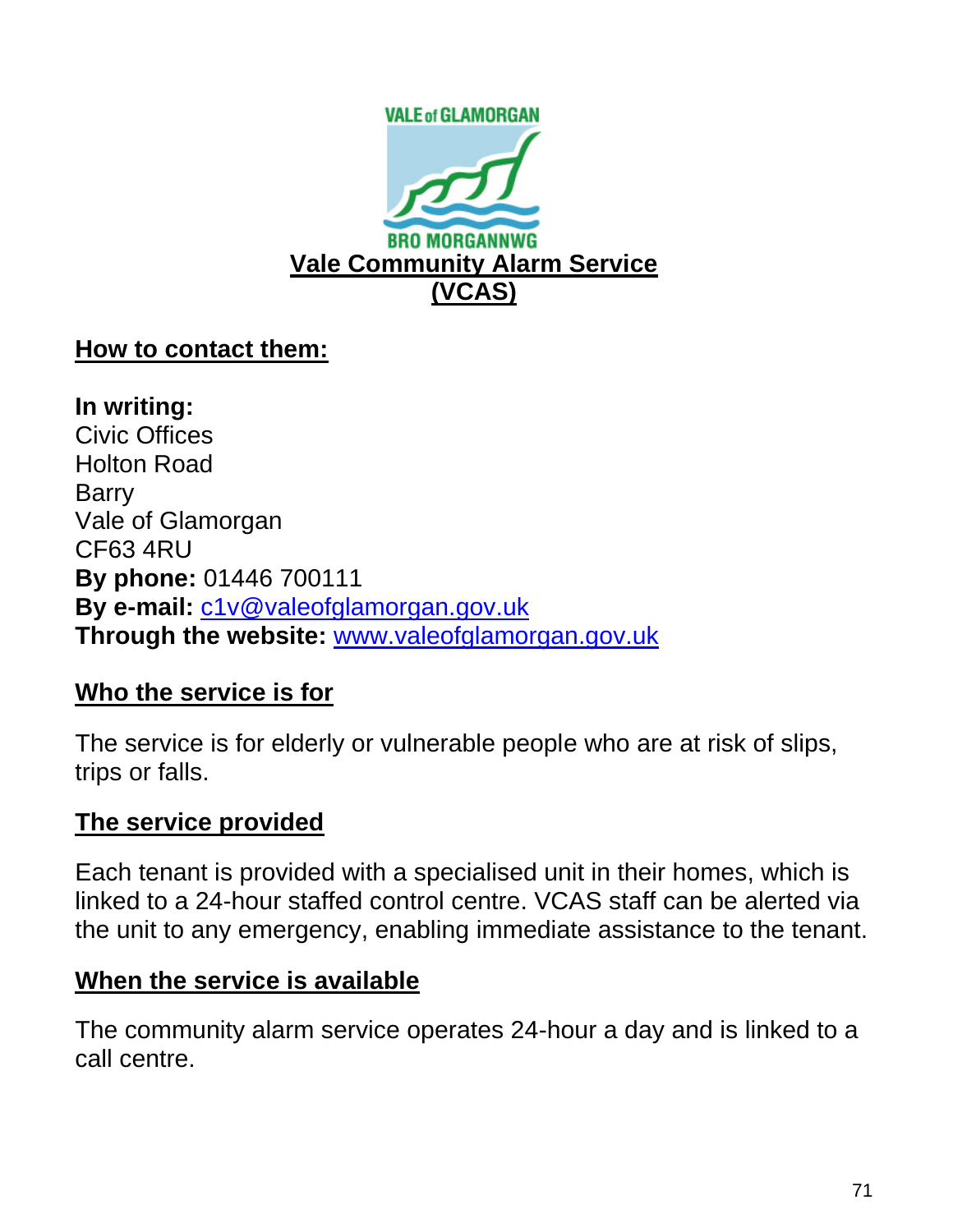# **Type of accommodation**

The units can be fitted into any type of property which houses a BT telephone line.

## **How long can the service be used for**

The service can be provided as long as there is need for it.

## **Location**

Throughout the Vale of Glamorgan.

### **How to access the service**

Applicants can contact their housing officer and fill out an application form.

# **Cost**

Supporting People will provide an alarm monitoring subsidy of £1.24 per week. However, there is additional cost for maintenance and repairs. Please contact VCAS for more information.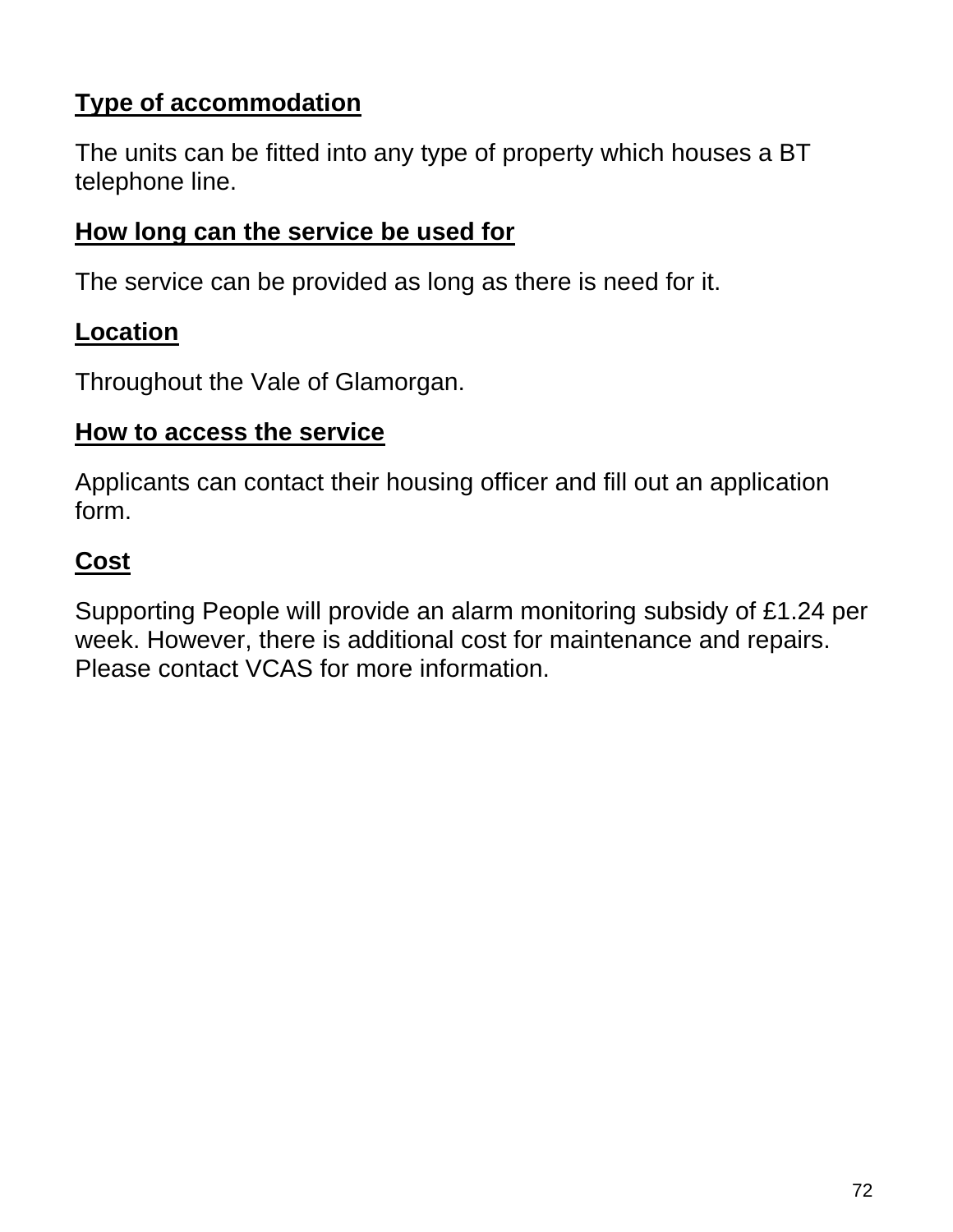

# **How to contact them:**

**In writing:** C1V Civic Offices Holton Road Barry Vale of Glamorgan CF63 4RU **By phone:** 01446 700111 **By e-mail:** [c1v@valeofglamorgan.gov.uk](mailto:c1v@valeofglamorgan.gov.uk) **Through the website:** [www.valeofglamorgan.gov.uk](http://www.valeofglamorgan.gov.uk/)

### **Who the service for**

The service is for elderly or vulnerable people who are at risk of slips, trips or falls.

## **The service provided**

Each tenant is provided with a specialised unit in their homes, which is linked to a 24-hour staffed control centre. Telecare staff can be alerted via the unit to any emergency, enabling immediate assistance to the tenant.

### **When the service is available**

The community alarm service operates 24-hour a day and is linked to a call centre.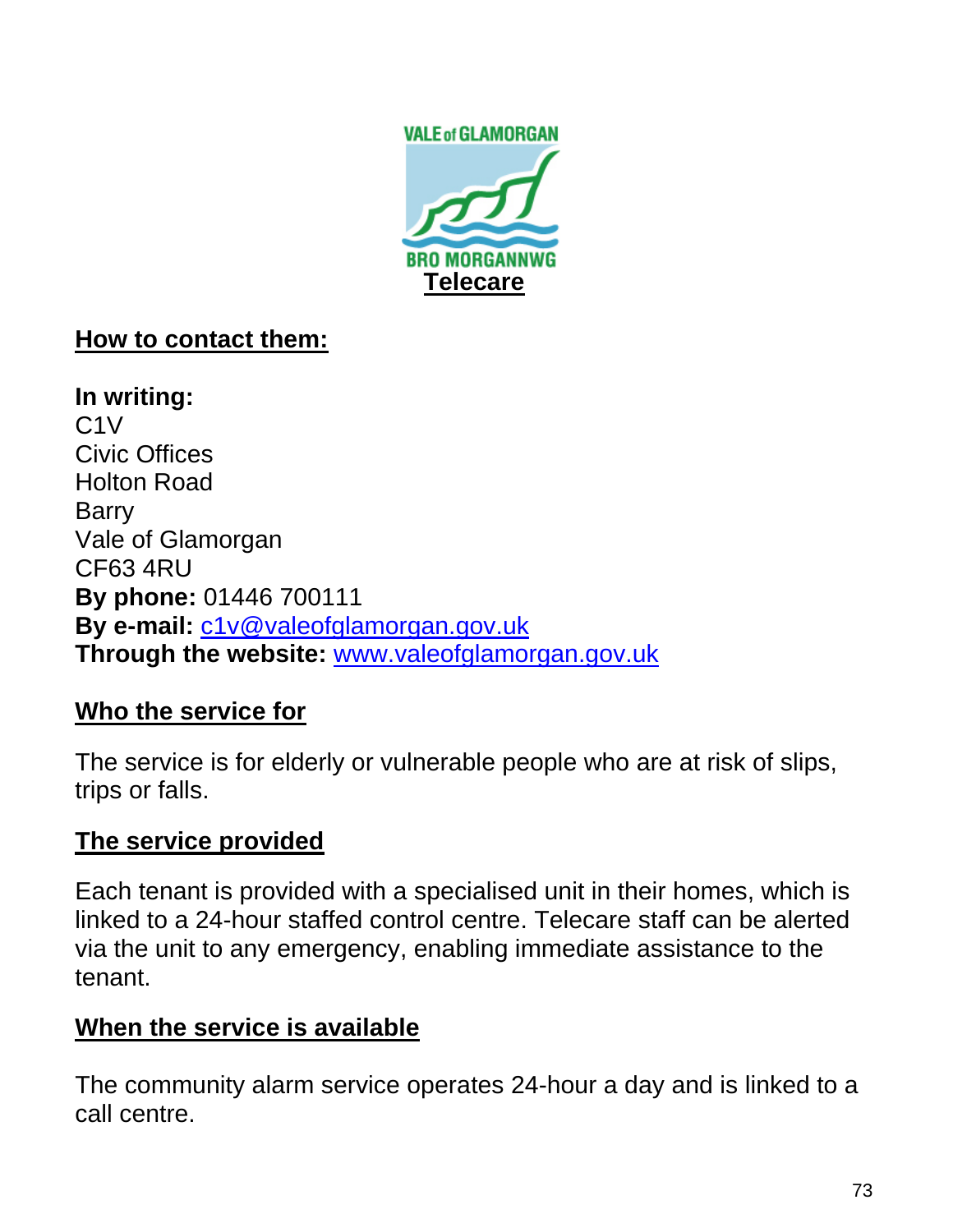# **Type of accommodation**

The units can be fitted into any type of property which houses a BT telephone line.

## **How long can the service be used for**

The service can be provided as long as there is need for it

### **Location**

Throughout the Vale of Glamorgan.

#### **How to access the service**

Applicants need to contact C1V, at the address and telephone number given above to request the service.

## **Cost**

Supporting People will provide an alarm monitoring subsidy of £1.24 per week. However, there is additional cost for maintenance and repairs. Please contact the Telecare team for more information.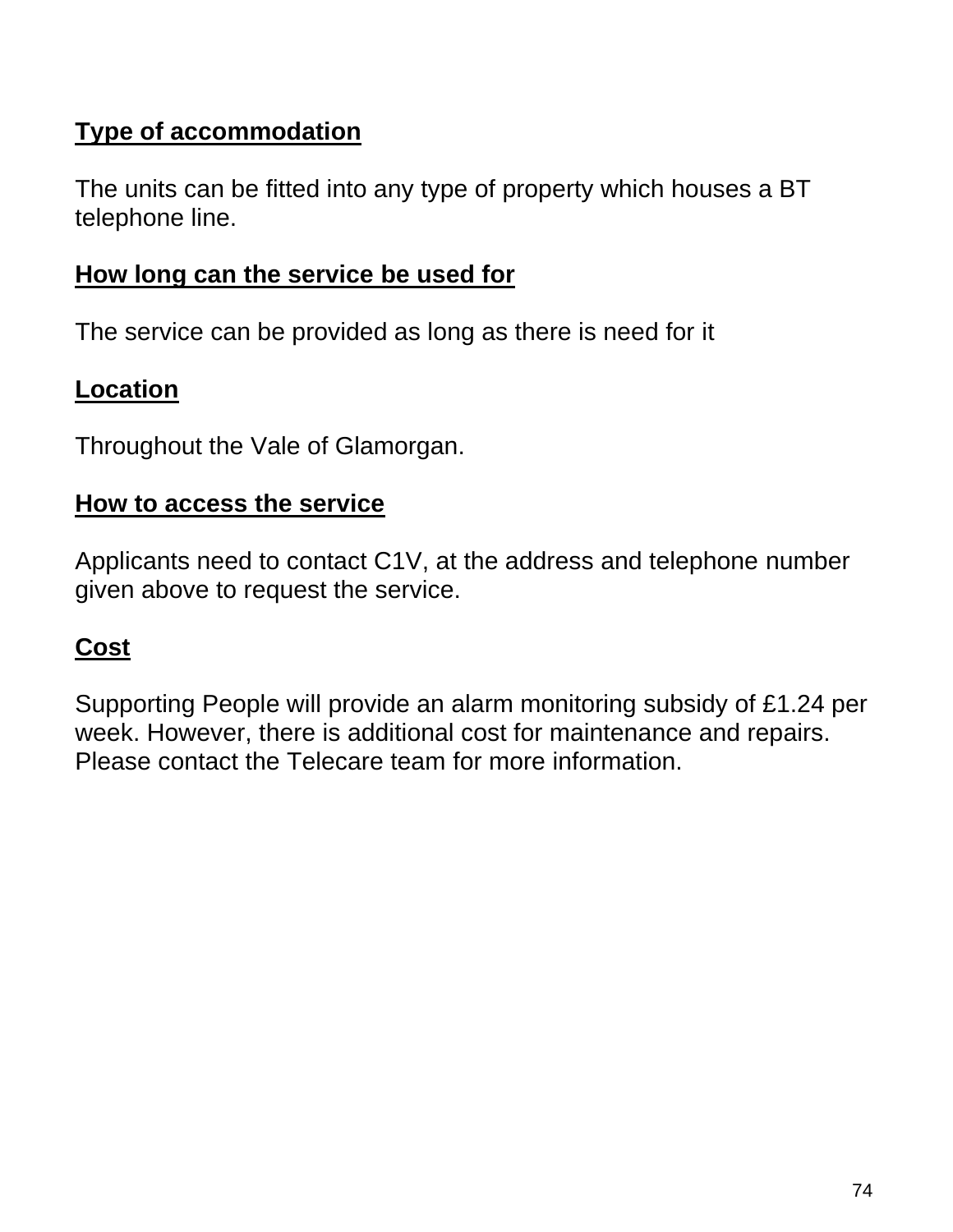

# **Emergency Alarm Service**

## **How to contact them:**

**In writing:** Archway House 77 Parc Ty Glas Llanishen **Cardiff** CF14 5DU **By phone:** 0800 0522526 **By e-mail:** [contactus@wwha.co.uk](mailto:contactus@wwha.co.uk) **Through the website:** [www.wwha.co.uk](http://www.wwha.co.uk/)

### **Who the service is for**

The service is for people aged 60 and over, or those over 55 who are disabled.

#### **The service provided**

The service provides sheltered-housing accommodation with an opportunity for a daily Well-Being service call and a 24-hour community alarm service.

#### **When the service is available**

The community alarm service operates 24-hour a day and is linked to a call centre.

### **Number of units**

There is 149 Units across all of the Wales and West Schemes